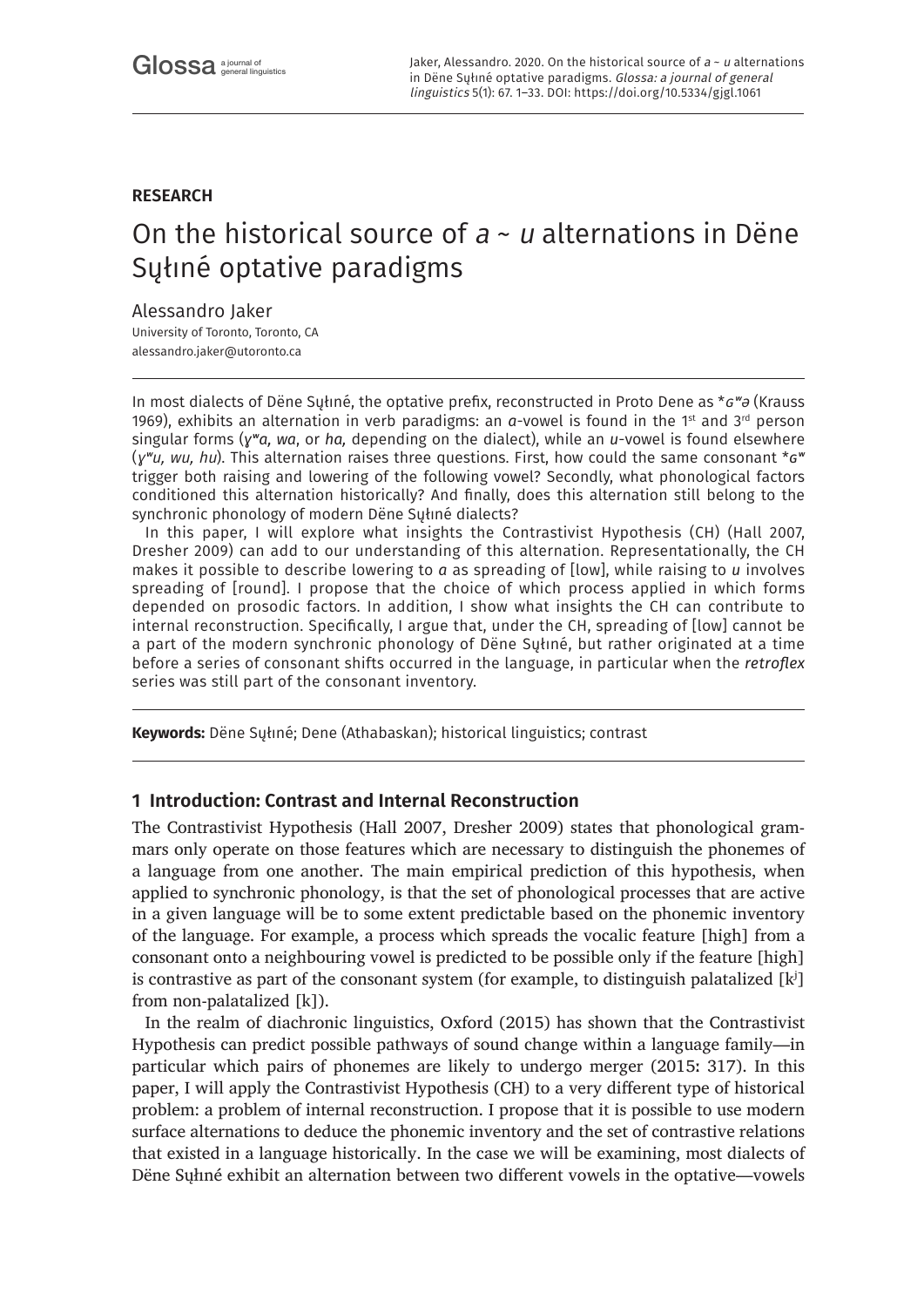which are represented orthographically as *a* and *u*. I propose that this alternation involved the spreading of the features [low] and [round] from the preceding consonant, in different prosodic environments. Following the CH, we may therefore deduce that the features [low] and [round] were contrastive as part of the consonant system, at the time this alternation arose historically. Ultimately this method can inform our reconstruction of the consonant system which existed at an earlier stage of the language. In particular, this leads us to the conclusion that these vowel alternations originated at a time when the Proto Dene *retroflex* series was still part of the consonant inventory of the language.

Dëne Sųłıné is a Dene (Athabaskan) language spoken in northern Canada. With the exception of the Tetsót'ıné dialect (Jaker & Cardinal under review), all dialects of Dëne Sųłıné exhibit an alternation between two different vowels in optative paradigms, which are usually written as *a* and *u* (LeGoff 1889, Li 1946, Cook 2004). In this paper, I will interpret these vowels phonetically as  $[\Lambda]$  and  $[\mu$ ; which I will assume bear the features [low] and [round], respectively. Since previously published sources (Li 1946, Cook 2004) constitute the main source of data for this paper, we will begin by considering data from these sources, in the authors' own transcription systems.<sup>1</sup> In Table 1 I provide optative paradigms from Li and Cook. Li's data are from speaker François Mandeville, collected at Fort Chipewyan, Alberta, in the summer of 1928. Cook's paradigms in Table 1 are labelled as simply "A" and "B" in the original source; however we can infer that these are most likely northern Saskatchewan and Fort Resolution, respectively, based on data he provides elsewhere.

In comparing the forms in Table 1, there are two main features which stand out as systematic differences between the dialects. The first is the  $3<sup>rd</sup>$  person plural form: in the dialect recorded by Li, this form has an *u* vowel with a length mark (*huˑtsaɣ*), whereas in both Dialect A and Dialect B, as recorded by Cook, this form has an *a* vowel (*hewajën, hehajën*). The other main difference is in the initial consonant of the optative prefix: in Li it is consistently *yw*, except in the 3<sup>rd</sup> person plural, whereas in Cook's Dialect A it is *w*, while in Dialect B it is *h*. Apart from these differences, however, we can also discern a basic vowel alternation pattern common to all the dialects, which is to have an *a* vowel in the 1sg and 3sg forms, and an *u* vowel in the 2sg, 1pl, and 2pl forms. What is the source of this alternation?

|                           | <b>Optative of hetsagh</b><br>'cry' (Li 1946: 413) | Optative of hejën 'sing',<br><b>Dialect A (Cook 2004: 44)</b> | Optative of hejën 'sing',<br><b>Dialect B (Cook 2004: 44)</b> |
|---------------------------|----------------------------------------------------|---------------------------------------------------------------|---------------------------------------------------------------|
| 1 <sup>st</sup> person sg | <b>ywastsay</b>                                    | wasjën                                                        | hasjën                                                        |
| $2nd$ person sg           | ywutsay                                            | wujën                                                         | hujën                                                         |
| 3 <sup>rd</sup> person sg | <b>ywatsay</b>                                     | wajën                                                         | hajën                                                         |
| 1 <sup>st</sup> person pl | ywú tsay                                           | wújën                                                         | hújën                                                         |
| $2nd$ person pl           | <b>ywuhtsay</b>                                    | wuhjën                                                        | huhjën                                                        |
| 3 <sup>rd</sup> person pl | hu tsay                                            | hewajën                                                       | hehajën                                                       |

**Table 1:** Vowel alternations in optative paradigms, according to Li (1946) and Cook (2004).

<sup>&</sup>lt;sup>1</sup> When citing data from previously published sources, I have retained the authors' original transcription system. In my analyses, the transcription I use is based on IPA, with two exceptions (following convention for the Dene language family). First, I represent nasality as a nasal hook under the vowel  $\langle a \rangle$  rather than a tilde over the vowel  $\langle \tilde{a} \rangle$ . Second, I represent the three laryngeal series for stops and affricates, the 'aspirate', 'plain', and 'ejective' consonants, as  $\langle k \rangle$ ,  $\langle g \rangle$ , and  $\langle k' \rangle$ , respectively; in a more narrow transcription, these would be [kˣ], [k], and [k'], respectively. In Cook's orthography in (1), the consonant *j* represents an alveo-palatal affricate [dʒ], while *ë* represents a reduced, mid, front-central vowel [ə] or [ɛ]. Cook also uses  $\langle th \rangle$  for [ $\theta$ ],  $\langle dh \rangle$  for [ $\delta$ ], and  $\langle gh \rangle$  for [ $\gamma$ ].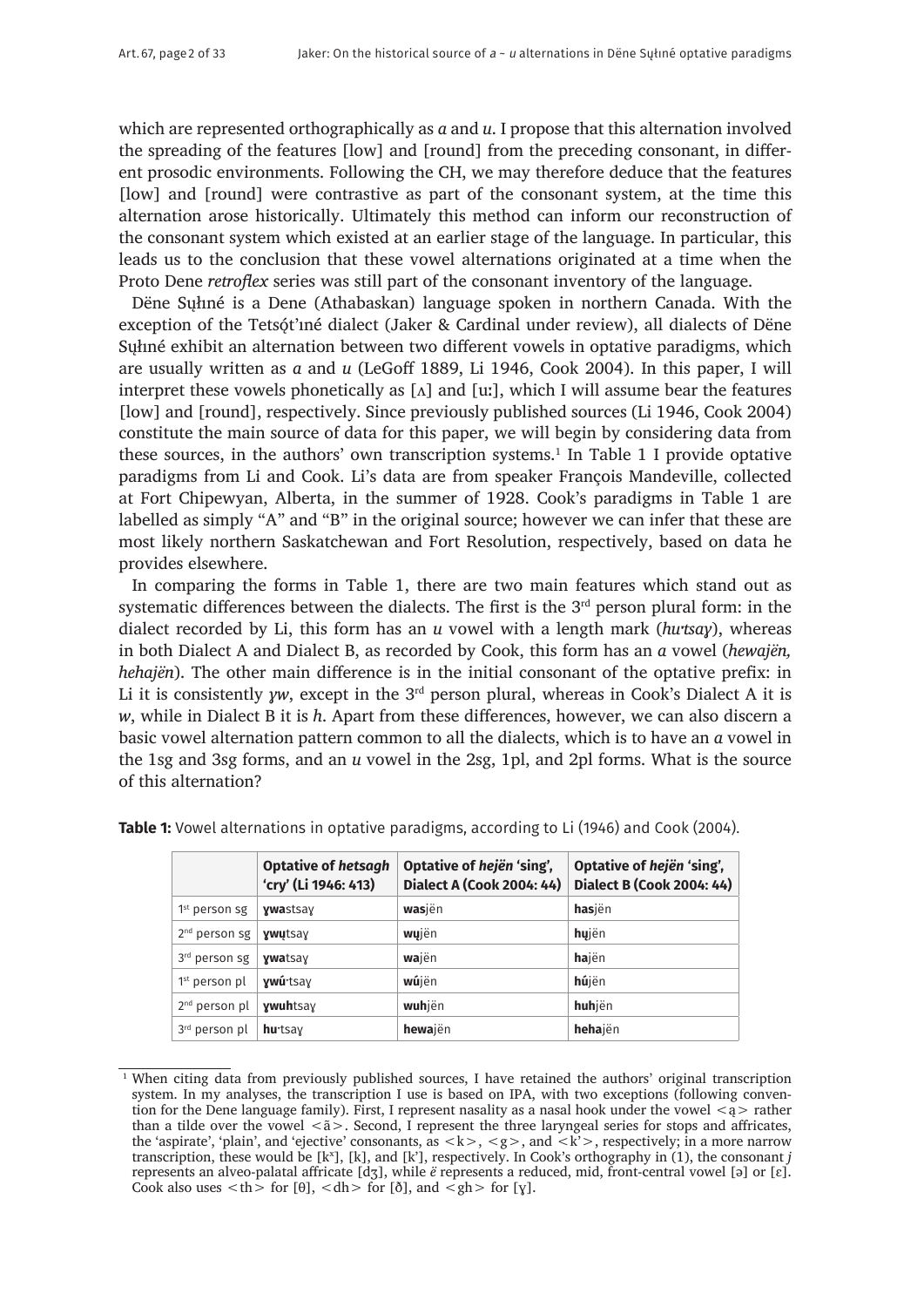I propose that, at an earlier stage of the language, which in this paper I will call "Pre-Dëne Sųłıné", this alternation was prosodically conditioned. Specifically, I propose that the optative prefix exhibited two different surface grades: a *strong grade* and a *weak grade*, as shown in Figure 1 (in IPA transcription). Therefore, I claim that forms with the *u* vowel in them in the modern language are reflexes of the strong grade of the optative, while the modern forms with *a* in them are reflexes of the weak grade. Formally, I will propose that the labiouvular segment \**ʁʷ* in Pre-Dëne Sųłıné was specified as both [round] and [low]; lowering from  $\varepsilon$  to  $\Lambda$  (in the weak grade) involved spreading of the feature [low], while raising from *ɛ* to *uː* (in the strong grade) involved spreading and de-linking of the feature [round] (§3.3).

Many of the basic descriptive generalizations upon which this proposal rests have been controversial in the literature. These include the reconstructed form of the optative prefix  $(\S2.1)$ , the reconstructed forms of some of the subject agreement markers  $(\S2.2)$ , as well as the Dëne Sųłıné vowel inventory, both historically as well as in the modern language (§3.2). Furthermore, it is known that Dëne Sųłıné, like many other Dene languages, underwent a chain-shift in the place of articulation of several consonant series (Krauss 1982). This potentially adds another dimension of uncertainty to reconstructing Pre-Dëne Sųłiné, since one does not know, a priori, whether the strong  $\sim$  weak alternation depicted in Figure 1 originated before or after this consonant shift.

By adopting the CH, I hope to offer a new perspective on many of these questions. Regarding the vowel system, the analysis I will present, of Pre-Dëne Sųłıné, relies heavily on the existence of a contrast between *full* and *reduced* vowels—essentially a contrast between long and short vowels, respectively, which existed in Proto Dene (Krauss 1964). This analysis is also consistent with the proposal by Krauss (1983) that at least some modern dialects of Dëne Sųłıné still preserve this contrast. Regarding the consonant system, adopting the CH makes it possible to date the alternation in Figure 1 relative to the consonant shift mentioned previously: I will argue that the alternation in Figure 1 must have originated at a stage of the language before the consonant shift had taken place, and in particular while the *retroflex* consonant series was still part of the consonant inventory of the language (§6.0). Finally, the CH can help clarify the extent to which the alternation in Figure 1 might still be part of the synchronic phonology of some modern Dëne Sųłıné dialects. I conclude that this seems to vary by dialect, and depends on the set of phonological contrasts in the dialect—in particular, whether a dialect contrasts a series of labio-velars with plain velars, and whether or not it maintains the full  $\sim$  reduced vowel contrast (§7.0).

The remainder of this paper is organized as follows. In §2.0 I provide background on the language, including background on the structure of the Dene verb. In §3.0 I provide



**Figure 1:** Reconstruction of Pre-Dëne Sųłıné strong grade and weak grade of optative prefix.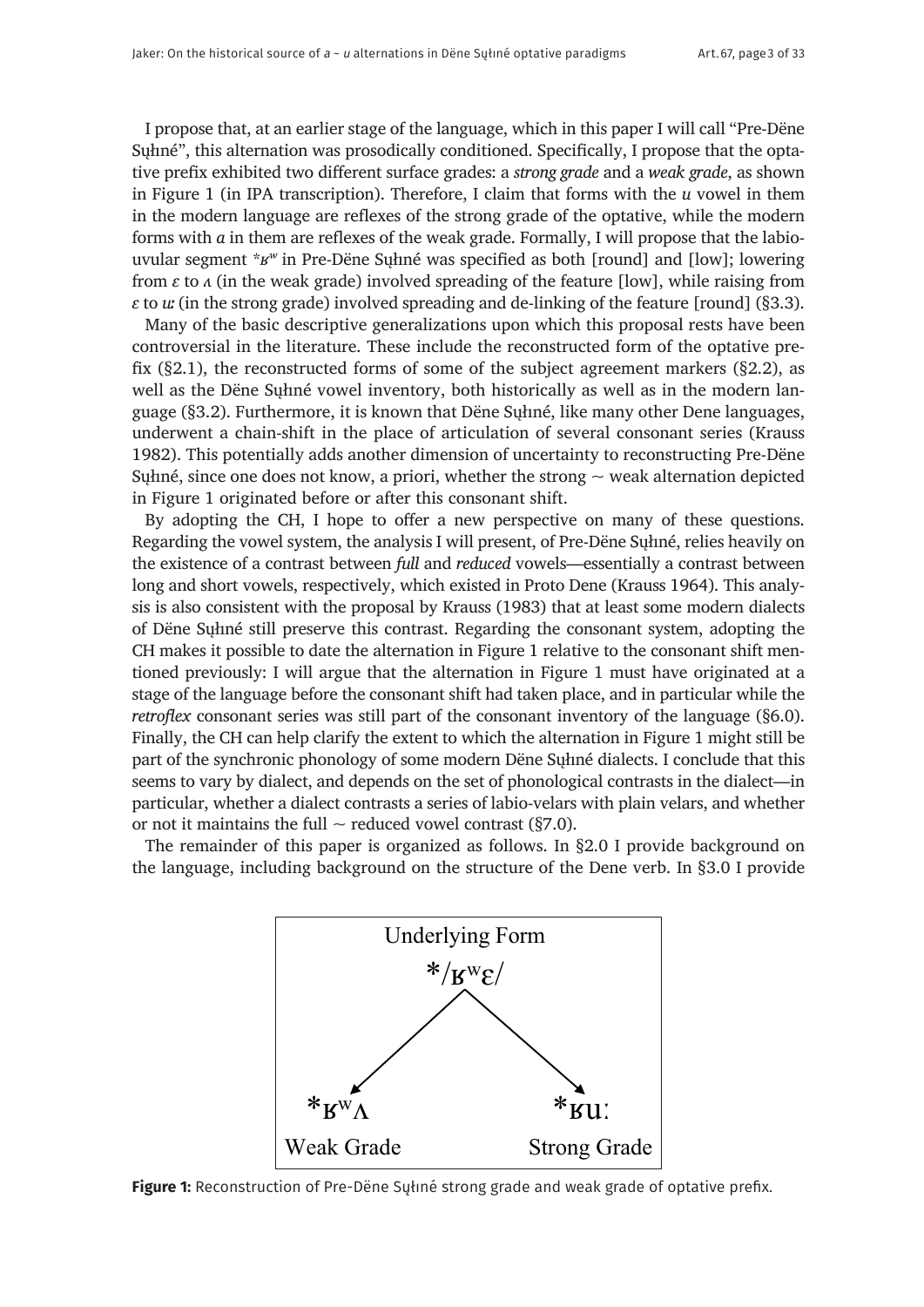a proposal for the historical source of this alternation in Pre-Dëne Sųłıné, in word-initial position. In §4.0, I extend the analysis to account for the behaviour of the optative prefix after conjunct and disjunct prefixes. In §5.0, I argue that spreading of the feature [low], which occurred historically in the weak grade, can no longer be a part of the synchronic phonology of modern Dëne Sųłıné dialects. In §6.0, I extend this argument, to show that the alternation in Figure 1 must have originated at a time before a series of consonant shifts took place, specifically when the retroflex series was still part of the consonant inventory. Finally in §7.0 I explore the synchronic status of  $a \sim u$  alternations in modern Dëne Sųłıné dialects.

# **2 Background**

In this section, I will discuss some of the background assumptions upon which my proposal rests. In §2.1, I discuss the reconstructed form of the optative prefix in Proto Dene (PD). In §2.2 I discuss the reconstructed forms of the subject agreement prefixes. Finally, in §2.3 I provide background on the structure of the Dene verb, and how it has been modeled in Lexical Phonology.

#### *2.1 The historical form of the optative prefix*

As shown in Figure 1, I reconstruct the underlying form of the optative prefix in Pre-Dëne Suhné as  $\angle K$ <sup>w</sup> $\varepsilon$ , consisting of a voiced labio-uvular fricative, followed by a mid front vowel. This is very similar to the reconstructed PD (Proto Athapaskan) form as proposed by Krauss. Krauss (1969ː 63) reconstructs the PD optative prefix as \**ɣʷə* (with a labiovelar fricative), derived from an earlier \**ɢʷə* (with a labio-uvular stop). Later in the same paper, he suggests that \**ɢʷə* was itself derived from a combination of an imperfective prefix \**ɢ*α plus the irrealis prefix \**ʊ*, and that this combination had both a full grade \**ɢu* and a reduced grade \**ɢʷə* (1969: 69)—again very similar to my proposal in Figure 1. In reconstructing the Pre-Dëne Sųłıné optative prefix as \**ʁʷɛ*, I am following the methodological principle of reconstructing this intermediate stage as being as close as possible to the modern language, in the absence of evidence to the contrary. Thus, because the reflex of PD \**ə* is *ɛ* in Dëne Sųłıné (in prefixes), I reconstruct \**ɛ* rather than \**ə*; similarly, because the initial consonant of the opative prefix is spirantized in our earliest historical materials (e.g. LeGoff 1889, Li 1946), I reconstruct the initial consonant as \**ʁʷ* rather than \**ɢʷ*. However, nothing in my analysis depends on these particular assumptions: formally, the analysis in §3.0 would be the same whether the Pre-Dëne Sųłıné optative were \**ɢʷə* or \**ʁʷɛ*.

An alternative reconstruction of the optative was proposed by Leer (2000). Leer reconstructs the Proto Dene optative as \**ʁ*υ, consisting of a voiced uvular fricative, followed by a reduced high-rounded vowel. In my opinion, there are three arguments against this proposal. The most direct evidence comes from the Theologrib) language, in which, in the Behchokò dialect as described by Ackroyd (1982), the reflex of the optative prefix is *we* [wɛ], as shown in Table 2. Ackroyd's transcription system is given in regular type; my

| <b>Singular</b> |                    |                       | <b>Plural</b> |           |                                            |  |
|-----------------|--------------------|-----------------------|---------------|-----------|--------------------------------------------|--|
| wehdo           | [webd]             | 'I must drink'        | wido          | [wido]    | 'Let's (2) drink'                          |  |
| wido            | [wido]             | 'You (sg) must drink' |               |           | wahdo [wahdo]   'You $(du/pl)$ must drink' |  |
| wedo            | $[w \epsilon d$ o] | 'He must drink'       | gido          | [gi:do]   | 'They (du/pl) must drink'                  |  |
|                 |                    |                       | ts'ido        | [ts'i:do] | 'Let's (pl) drink'                         |  |

**Table 2:** Optative of *edǫ* 'drink' (Ackroyd 1982: 118).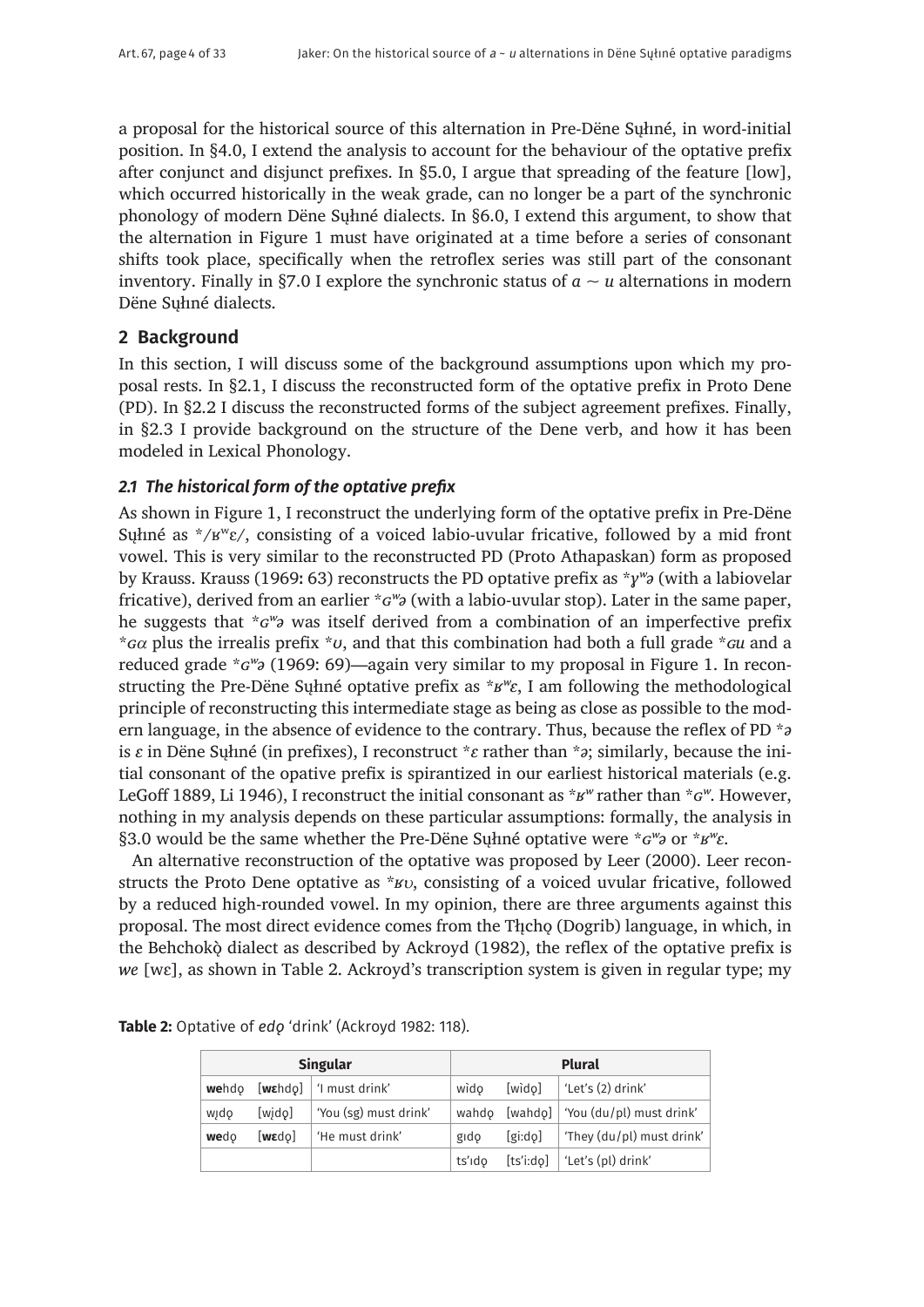standardized re-transcription is added in brackets  $\lceil \cdot \rceil$ ; in Theo, Low tones are marked, while High tones are unmarked.

While *we* [wɛ] is a perfectly regular reflex of \**ɢʷə* in prefix position (just as [ɛ] is a regular reflex of PD \**a* in prefixes in Thcho more generally), a sound change from PD  $^*v > ε$  in Tłįchǫ prefix vowels has not been previously proposed.<sup>2</sup> A second argument against reconstructing the PD optative prefix as \**ʁ*υ is that there are some Dene languages, including North Slavey and the Tets $\phi$ <sup>t</sup> iné dialect of Dëne Suhné, where the optative prefix is indeed analyzed as /ɣu/ underlyingly. In these languages, there is no *a*   $\sim u$  alternation in the optative as in Table 1 and Figure 1. Rather, what we observe are either length alternations in the case of Tetsǫ́t'ıne (Jaker & Cardinal under review §5.8), or alternations between *o* and *u* in the case of North Slavey (Rice 1989: 548–550). It is probably not an accident that the optative prefix does not surface as wa<sup>3</sup> or *ha* in languages where the underlying form is /ɣu/: the feature [low] will most likely not spread onto a vowel already specified as [round] (see §3.3). It follows that, at the time when the vowel alternation in Figure 1 arose historically, the vowel of the optative prefix was not \**ʊ* but rather \**ɛ*. 4

Finally, a sound change from PD  $*G''$  to *yu* seems to be part of a more general sound change in this group of languages, involving the simplification of labialized dorsal consonants to plain velars, with rounding moving onto a neighbouring reduced vowel. Indeed, this is still a change in progress in some Dëne Sųłıné dialects, as shown in the examples in Table 3.

One final question regarding the optative in Pre-Dëne Sųłıné is: why not reconstruct the optative as  $*/v^{w}$ <sup> $\Lambda$ </sup>, with the surface form the same as in the weak grade? This is what is assumed for the modern language by Li, who posits the basic form of the optative as *ɣwa* (1946ː 413), while Cook posits the basic form as either *wa* or *ha*, depending on the dialect (2004ː 39). Formally, it is certainly possible to derive *ʁu*ː from *ʁʷʌ* via spreading of the feature [round] and de-linking of [low], and I will suggest that eventually the  $a \sim u$  alternation was indeed re-structured this way (§7.1). However, the goal of this paper is to explain the historical source of this alternation. If the PD optative was \**ɢʷə*, as discussed previously, then at some point historically, either \**ə* or its reflex \**ɛ* must have lowered to \**ʌ* in the weak grade, and this lowering process is part of what needs to be explained.

| <b>Tadoule Lake (conservative)</b> | <b>English gloss</b> | <b>Elsewhere (Innovative)</b>   |
|------------------------------------|----------------------|---------------------------------|
| <b>kw</b> ên                       | 'fire (wood)'        | kón/kún                         |
| degweth                            | 'it is new'          | deg <b>ó</b> th/deg <b>ú</b> th |
| vágwële                            | 'butterfly'          | yágole/yágule                   |
| sughwa                             | 'good/well'          | sugha/suwa                      |

**Table 3:** Comparison of dialects both with and without labio-velar series (Cook 2004: 23).<sup>4</sup>

<sup>&</sup>lt;sup>2</sup> See Marinakis (2004) for discussion of the historical development of Tłįchǫ consonants and vowels. See also Howren & Coleman (1971) for a study of Theoho optatives.

<sup>&</sup>lt;sup>3</sup> The optative does surface as *wah* or *ghah* in N. Slavey in the 2<sup>nd</sup> person plural, where it derives from /ghuah/. E.g. *shéghahti*̨ or *shéwahti*̨ 'you (pl) will eat' and ɬéghahtsi or ɬéwahtsi 'you (pl) must break it in half' (Rice 1989: 550, using Rice's orthography).

<sup>&</sup>lt;sup>4</sup> In Cook's orthography, the symbol  $\leq e$  an represent [ɛ], [ə], or [ʌ], depending on phonological environment; Cook does not specify the quality of this vowel following a labiovelar.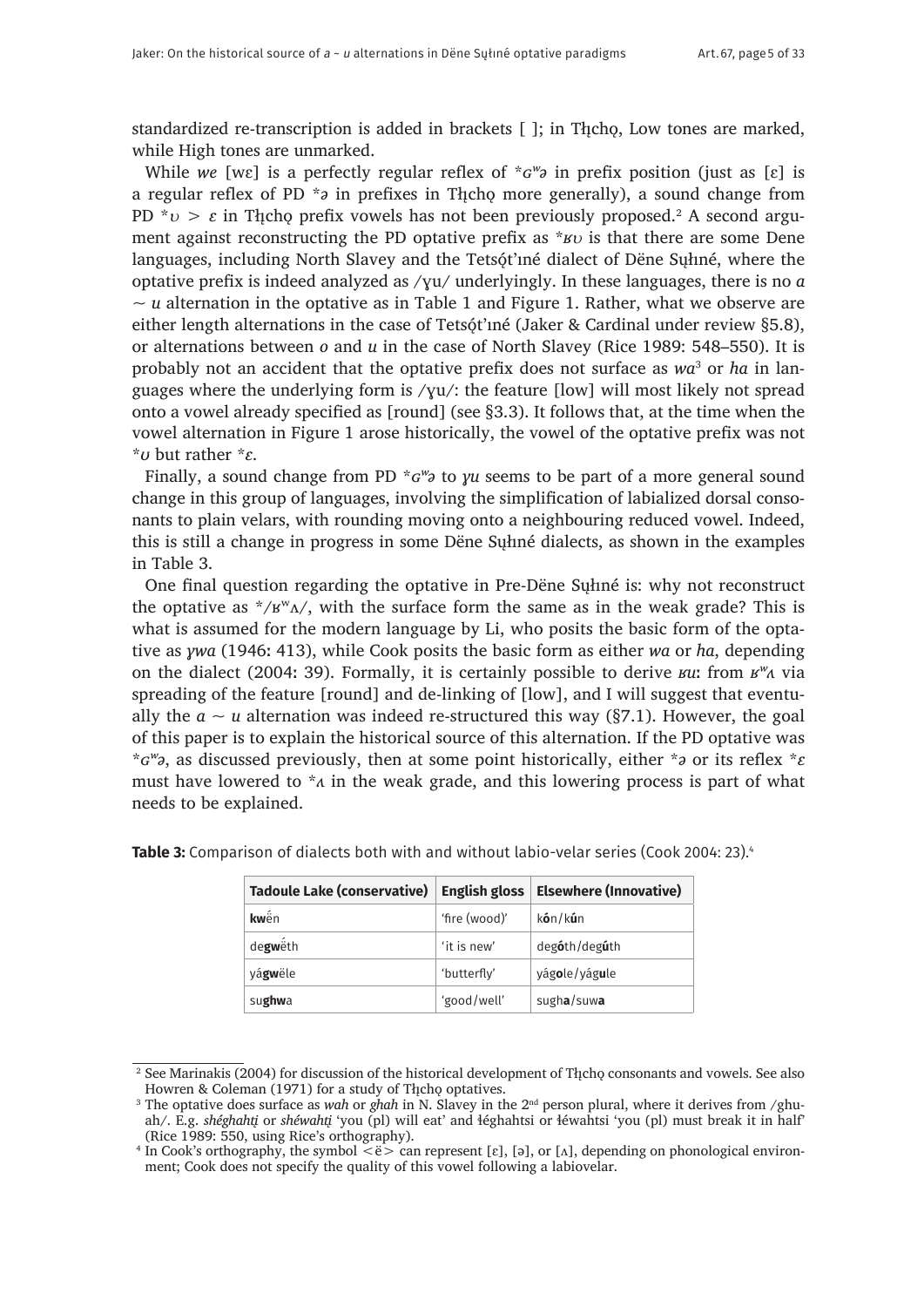## *2.2 The historical shapes of subject agreement prefixes*

Next we will examine the reconstructed historical forms of the subject agreement prefixes. These are the prefixes which occur to the immediate right of the optative prefix (with the exception of the 3pl marker  $*q\varepsilon$ , which occurs to the left), and it is the combination of the optative prefix with the subject agreement prefixes that results in either the full grade or the reduced grade of the optative, as in Figure 1. In Table 4, the subject agreement prefixes are highlighted in bold.

In the third person singular, subject agreement is zero  $(\emptyset)$ , such that the optative prefix occurs by itself. The reconstruction of the  $1<sup>st</sup>$  person singular subject prefix in PD is problematic, in that it has been reconstructed with a special symbol  $\langle$ \$ $\rangle$ , whose precise phonetic quality is unclear (Krauss 1977: 36; Leer 2000: 105–106). By reconstructing this prefix as \**ʃ* for Pre-Dëne Sųłıné in Table 4, I am anticipating my conclusion in that the *a ~ u* alternations in the Dëne Sųłıné optative originated before the chain-shift which occurred in consonant place (which shifted  $\check{\ }$  > s,  $\check{\ }$ s >  $\theta$ ). Thus,  $\check{\ }$  is the presumed historical source of modern *s*, prior to the chain shift (cf. Krauss 1982).

The reconstruction of the  $1<sup>st</sup>$  person dual/plural prefix in PD has also been controversial. Leer reconstructs this prefix as \**i*'<sup>*D*</sup>-, a single syllable with a full constricted vowel (2000: 105). My reconstruction of this prefix as \**íːd* in Pre-Dëne Sųłıné would be the regular reflex of this form, following tonogenesis.<sup>5</sup> On the other hand, Story reconstructs this prefix as originally trisyllabic, \**əŋəʔ dəD* (1989: 500).6 For the purposes of this paper, distributional evidence suggests that the  $1<sup>st</sup>$  person dual/plural prefix behaves as a single, heavy syllable of the shape *VːC*, which is reflected in my proposed reconstruction.

The 2nd person singular prefix in PD is reconstructed as \**ŋʲə* (Krauss & Leer 1981: 47; Leer 2000: 105–106). Here again I follow the same logic as with the  $1<sup>st</sup>$  person singular prefix. In at least some modern Dëne Sųłıné dialects, there is evidence for an underlying palatal nasal  $/p/$ , in the  $2<sup>nd</sup>$  person singular and perfective prefixes, which behaves differently from the alveolar nasal /n/ (Jaker & Cardinal under review: §1.2.2, 2.3). This is similar to what has been reported for Slave (Rice 1989: 61–62). The regular historical source of a modern palatal nasal / $\eta$ /, prior to the consonant shift, would be  $\pi \eta^j$  (a palatalized velar nasal), which happens to be the same as the reconstructed PD consonant.

It has been observed that in some Dene languages, the  $2<sup>nd</sup>$  person singular prefix has two different forms. In modern Dëne Sųłıné, *ne* is the *disjunct form*, which occurs word-initially or after a so-called *disjunct* prefix, while *ı*̨ (with a nasal vowel) is the *conjunct form*, which occurs after one or more *conjunct* prefixes (see §2.3 for explanation of *conjunct* and *disjunct*), as was observed by Li (1946: 409, 411–412). Kari (1975) observed that distinct conjunct and disjunct forms of the 2<sup>nd</sup> person singular also occur in Navajo and Tanaina.

|                                           | <b>Singular</b>                                        |                    | Dual/Plural                                 |                          |  |
|-------------------------------------------|--------------------------------------------------------|--------------------|---------------------------------------------|--------------------------|--|
|                                           | Underlying form   Surface form                         |                    | <b>Underlying form</b>                      | <b>Surface form</b>      |  |
| 1 <sup>st</sup> person                    | $\star$ / $B^w \epsilon - \int$                        | *R <sub>w</sub> VL | $*$ / $B^w \epsilon - i d$                  | *ĸú:d                    |  |
|                                           | $2nd$ person $\mid$ */ $Bwε - \mathbf{g}^{\dagger}$ ε/ | $*$ BU:            | $*$ / $s^w$ ε - <b>υγ</b> ./                | $*$ BU: $\chi$           |  |
| $3^{rd}$ person $\frac{*}{b^{w}}\epsilon$ |                                                        | $*_{K^{w}\Lambda}$ | $\mathbf{g} = \mathbf{g} \times \mathbf{g}$ | $*$ q $\varepsilon$ .Bu: |  |

**Table 4:** Pre-Dëne Sųłıné combinations of subject agreement prefixes and \**ʁʷɛ*.

<sup>5</sup> See Krauss (2005) for an overview of the development of tone from glottal constriction in Dene languages. <sup>6</sup> The late Michael Krauss (p.c.) suggested that this reconstruction was phonotactically unlikely, because Proto Dene did not otherwise have constricted reduced vowels in prefixes. See also Leer (2005: 279) for discussion of constricted reduced vowels.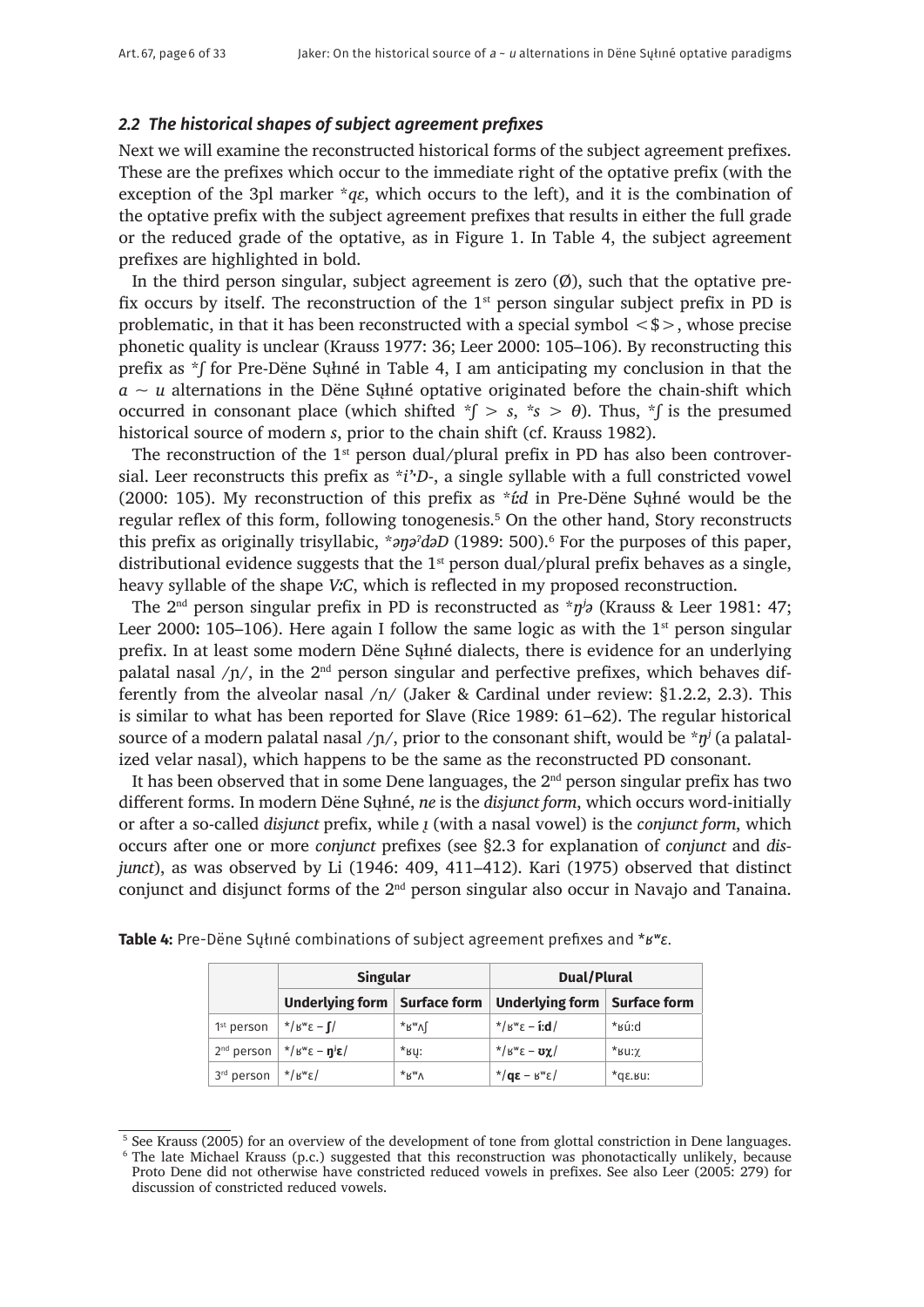In both Navajo and Tanaina, Kari derives the conjunct form from the disjunct form by means of a rule of *nasal absorption* (1975: 335, 342). Similarly, for Pre-Dëne Sųłıné, I will treat \**ŋʲɛ* (the disjunct form) as the basic underlying form, from which the conjunct form \**įː* is derived via regular phonological rules (see §3.3).

In the 2<sup>nd</sup> person plural, Krauss reconstructs the Proto Dene form of this prefix as  $*\alpha \chi^{\nu}$ , from a still earlier (Proto Dene-Eyak)  $*n\alpha\chi^{\nu}$  (1965: 25). That is, with a reduced low vowel ( $*$ α). For Pre-Dëne Sułiné, I assume that this prefix was already vowel-initial, as its combination with any preceding prefix behaves as a single syllable. I also assume that the labialization had already moved off of the final consonant and onto the preceding vowel, yielding \**ʊ*χ, as shown in (5). This accounts for the rounded vowels found in the 2<sup>nd</sup> person plural, both in the optative and elsewhere.

# *2.3 Left-to-right syllable counting and the Lexical Phonology model*

At the beginning of this paper, I suggested that the  $a \sim u$  vowel alternation in Dene Sylune can be thought of as representing different *grades* of the optative: the vowel *a* derives from the weak grade, while the vowel *u* derives from the strong grade. In this section, I will propose that the distribution of strong and weak grades can itself be derived from more general principles: stress and iambic feet. Specifically, I propose that Pre-Dëne Sųłıné was a quantity-sensitive, left-to-right iambic language; as part of this system, the strong grade of the optative was used in the strong position of an iambic foot, while the weak grade of the optative was used in the weak position of an iambic foot.

In a quantity-sensitive iambic system, the three canonical foot types are (Light-Heavy), (Light-Light), and (Heavy) (Hayes 1995: 65). A heavy syllable will always occupy the strong (stressed) position of a foot. If a heavy syllable follows a light syllable, they will form a (Light-Heavy) foot; if it follows another heavy syllable, it will form a (Heavy) foot by itself. If the iambic system is left-to-right, this means that, word-initially, a light syllable will always be in weak position, while a heavy syllable will always be in strong position.

In Table 5 we have a reconstruction of the paradigm for *\*hɛtraːy* 'cry' (*hɛtsaːy* in the modern language). When the optative prefix is word-initial and is syllabified as part of a light syllable, it occurs in the weak grade, with the vowel  $*_{\lambda}$ . We observe this in the 1<sup>st</sup> person and 3rd person singular forms (I assume that the 1sg subject prefix \**ʃ* did not contribute weight). Where the optative occurs as part of a heavy syllable, word-initially, it occurs in the strong grade, with the vowel  $*u$ . We observe this in the 2<sup>nd</sup> person singular, 1<sup>st</sup> person plural and 2nd person plural forms. In these cases, the word-initial heavy syllable is the result of coalescence rules at the segmental level, which must precede iambic foot parsing (see §3.4). Finally, the  $3<sup>rd</sup>$  person plural form is somewhat different. In this case, the first two syllables might be expected to form a (Light-Light) foot, but instead form a

|                        | <b>Singular</b>                                                                  |                                                       | <b>Plural</b>                                  |                                |  |
|------------------------|----------------------------------------------------------------------------------|-------------------------------------------------------|------------------------------------------------|--------------------------------|--|
|                        | <b>Underlying form</b>                                                           | <b>Output</b>                                         | <b>Underlying form</b>                         | <b>Output</b>                  |  |
| 1 <sup>st</sup> person | / $k^w$ ε-[-tra:γ/<br>OPT-1sgS-cry                                               | $(s^w \wedge f.ta: y)$                                | / $\mu^w \epsilon$ -í:d-tra:y/<br>OPT-1plS-cry | $(i\sin(i\theta))$             |  |
| $2nd$ person           | / $\mu^w \epsilon - \eta^j \epsilon - \text{tr}(\alpha, \gamma)$<br>OPT-2sgS-cry | ('ʁųː)('tr̥aːɣ)                                       | /εʷε-σχ-tra:γ/<br>OPT-2plS-cry                 | $('su:\chi)('tia:\chi)$        |  |
| 3rd person             | / $\mu^w \epsilon$ -tra:y/<br>OPT-Cry                                            | $(\forall w \land \forall \forall x \land \forall y)$ | /qε- $B^w$ ε-tra:γ/<br>3plS-OPT-cry            | $(q\varepsilon$ .'su:)('tra:y) |  |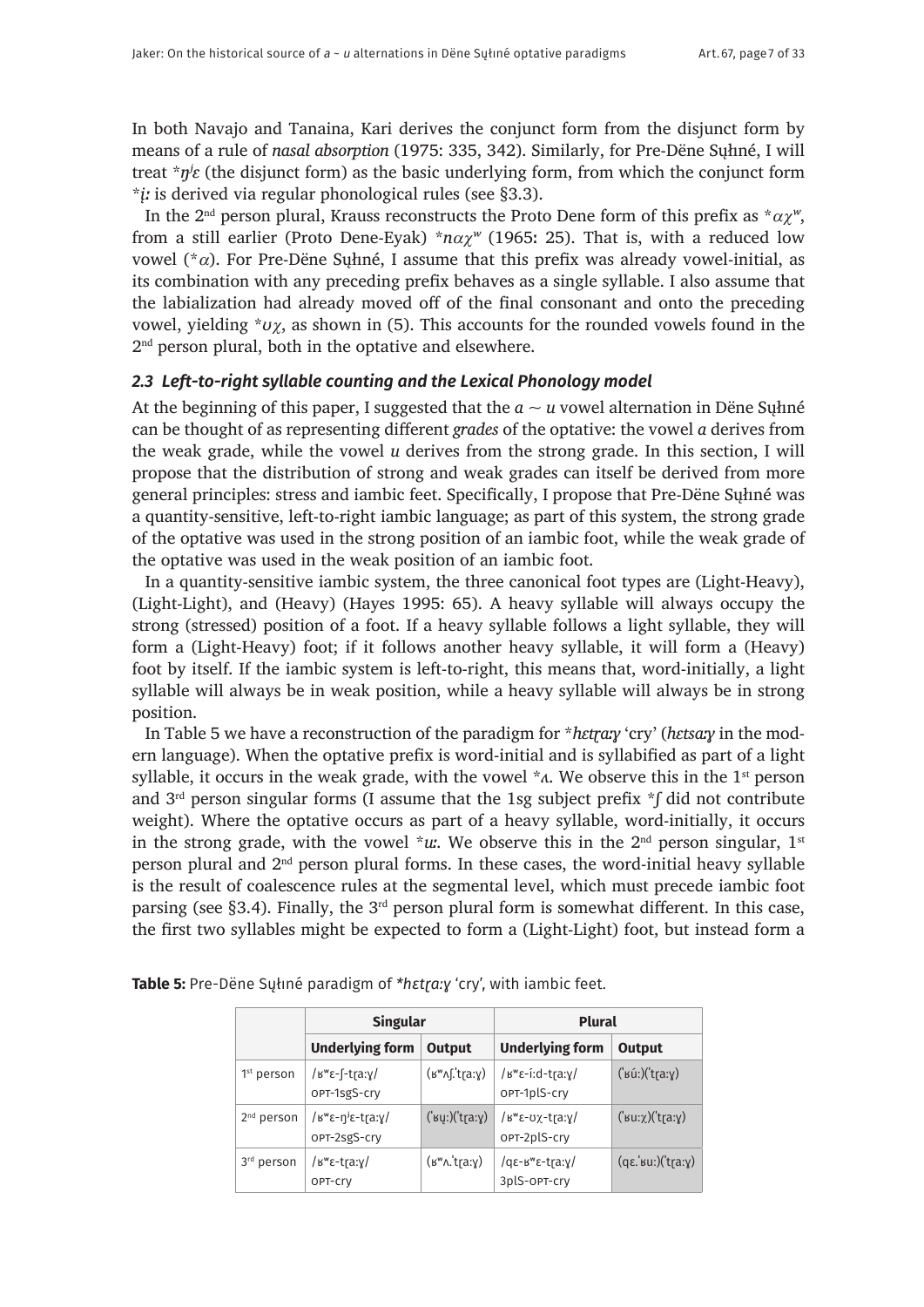(Light-Heavy) foot, \*(qɛ.ˈʁuː). I propose that this is an incidence of *iambic lengthening*. This process will be formalized in §3.4.

If the location of strong and weak positions of iambic feet depends on left-to-right syllable counting, one very important question is: from where exactly do we start counting? There is evidence that this is not necessarily the left edge of the prosodic word. Specifically, in all of our available sources, there are at least some prefixes which do not seem to "count," as far as selecting the grade of the optative is concerned. To illustrate, let us compare two paradigms from Li (1946): the optative of *hɛtsaɣ* 'cry' as seen previously in Table 1, and the optative of *ts'ɛˑðir* 'wake up'. In the latter case, we see that addition of the prefix *ts'ɛ*<sup>7</sup> has no effect on the form of the optative, and the distribution of strong and weak grades of the optative is the same for both verbs. Forms are given in Li's original transcription; paradigm cells using the strong grade are shaded grey.

Why does the prefix *ts'c* seem to be 'invisible' in Table 6? According to the system originally developed by Li, prefixes can be divided into three groups: "conjunctive" (*conjunct*) prefixes which are closest to the stem, and "disjunctive" (*disjunct*) prefixes, which are farther from the stem (1946: 410), plus a third group of prefixes which are "between" conjunct and disjunct (1946: 410, 415). It is precisely these "in between" prefixes which exhibit variability in the published literature on Dëne Sųłıné optatives. Recall that, in the paradigms in Table 1, the 3rd person plural form exhibits the strong grade of the optative in the example from Li (1946), *hutsay* 'they will cry', whereas the same paradigm cell exhibits the weak grade in the examples from Cook (2004), *hewajën* and *hehajën* 'they will sing'. This variability is related to the fact that *hɛ* is one of the prefixes which Li classifies as "in between" conjunct and disjunct. How might we model this variability?

From the perspective of Lexical Phonology (Kiparsky 1982, 1985), the categories of *conjunct prefixes* and *disjunct prefixes* correspond, loosely speaking, to *stem level affixes* and *word level affixes*, respectively. However, just as Li noted a third category of "in between" prefixes, Lexical Phonology approaches to Dene languages have realized the need for additional lexical levels, besides the Stem Level and Word Level, which are normally assumed for morphologically less complex languages. In fact, a total of 6 levels have been proposed (Hargus 1988, Jaker & Kiparsky under review), as illustrated in Figure 2.

Under the Lexical Phonology model, the Dene verb is viewed as having the structure of a right-branching tree, with successive layers of prefixes being added outward from the stem. This particular structure has been termed the "Stem-Core" model (Halpern 1992; see also Randoja 1990). The prefixes which Li regarded as "in between" comprise the socalled "deictic" prefixes *hɛ* '3pl subject'*, ts'ɛ* 'impersonal subject'*, ʔɛ* 'unspecified object', *ʔɛdɛ* 'reflexive object', and *ɬɛ* 'reciprocal object', as well as the object agreement prefixes

|                           | Optative of hatsay 'cry' (Li 1946: 413) | Optative of ts' rdir 'wake up' (Li 1946: 414) |                         |  |  |
|---------------------------|-----------------------------------------|-----------------------------------------------|-------------------------|--|--|
| Li's transcription        | <b>English gloss</b>                    | Li's transcription                            | <b>English gloss</b>    |  |  |
| <b>ywastsay</b>           | 'I will cry'                            | ts'ε <b>γwas</b> θir                          | 'I will wake up'        |  |  |
| ywutsay                   | 'you (sg) will cry'                     | ts' sywuðir                                   | 'you (sg) will wake up' |  |  |
| <b>ywatsay</b>            | 'he/she will cry'                       | ts'ε <b>γwa</b> ðir                           | 'he/she will wake up'   |  |  |
| ywú tsay                  | 'we will cry'                           | ts' sywú dir                                  | 'we will wake up'       |  |  |
| <b>ywuhtsay</b>           | 'you (pl) will cry'                     | ts'ε <b>χwuh</b> θir                          | 'you (pl) will wake up' |  |  |
| <b>hu</b> <sub>tsay</sub> | 'they will cry'                         | ts' shu dir                                   | 'they will wake up'     |  |  |

**Table 6:** Comparison of optative paradigms with and without a disjunct prefix (Li 1946).

<sup>7</sup> The meaning of this prefix is uncertain.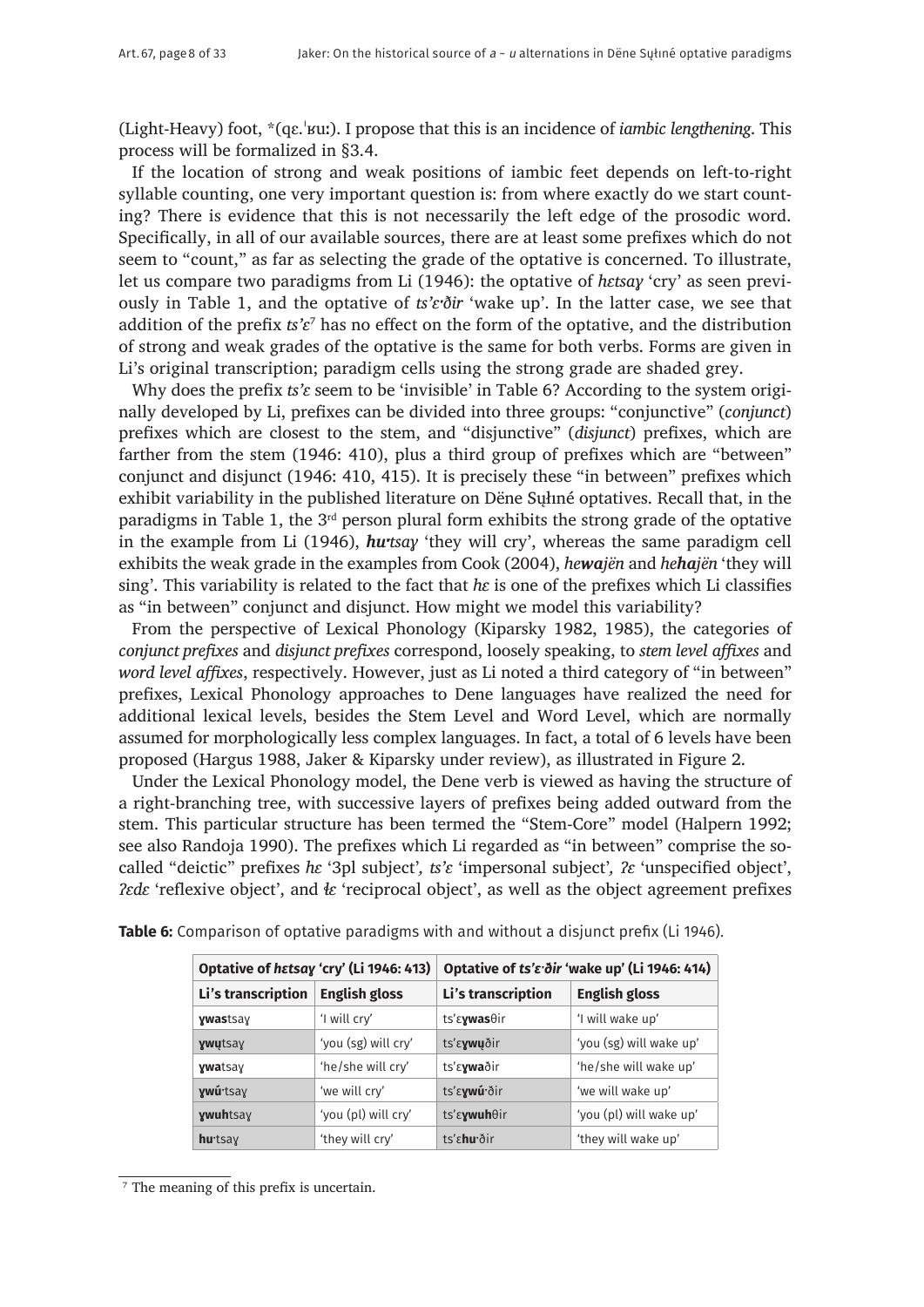

**Figure 2:** Lexical Phonology model for Dëne Sųłıné (based on Jaker & Kiparsky, under review).

including *sɛ* '1sg object', *nɛ* '2sg object', and *yɛ* '3sg object' (Li 1946: 416; examples in Li's orthography). These occupy positions 5–7 of the Dene verbal template,<sup>8</sup> which correspond to Levels 3 and 4 of the Lexical Phonology model. Thus, from a Lexical Phonology perspective, these "in between" prefixes are added after the conjunct prefixes (at Level 2), but before the disjunct prefixes (at Level 5).

How does this relate to the optative? In Li's data, we observe the strong grade of the optative following the Level 2 prefix *nε* (e.g. *nusté* 'I will lie down'), following the Level 3 prefix *hɛ* (e.g. *huˑtsaɣ* 'they will cry') as well as the Level 4 prefix *yɛ* (e.g. *yuˑɬtsi* 'he/she will make it) (1946: 413–414). On the other hand, in Cook's data, we find the strong grade following a Level 2 prefix (e.g. *nusdá* 'I will sit down (2004: 128)), but the weak grade following a Level 3 prefix (e.g. *hehaj*ën 'they will sing' (2004: 44)). From a Lexical Phonology perspective, it is actually part of the normal life-cycle of phonological processes that they become restricted to smaller and smaller morphological domains over time (Bermúdez-Otero 2015: 382–385). That is, phonological processes begin as 'automatic' phonetic implementation rules Postlexically, where they apply across word boundaries, and enter the lexical phonology at the point where they become restricted to individual words (Kiparsky 2015). In the present case, it appears that for Li's speaker, François Mandeville, whom he recorded in 1928, and who was born in 1878 (Mandeville 2009), the syllable counting and stress assignment which resulted in selection of the strong or weak grade of the optative were Level 4 processes; by the time Cook collected his data in the later part of the  $20<sup>th</sup>$  century, the same alternation appears to have become a Level 2 process.<sup>9</sup> Thus it would appear we have evidence, from the documentary linguistic record, of a phonological process becoming more restricted in its domain of application during the course of the  $20<sup>th</sup>$  century. While it is by no means *necessary* for such a change in the domain of application of a process to take place, it is consistent with what researchers in Lexical Phonology have observed of phonological processes generally. We will see in §7.0, however, that there continues to be variation between speakers in the behaviour of Level 3 prefixes, even to the present.

<sup>8</sup> Template positions are based on Rice (1989), shown at the base of the diagram in (8).

<sup>9</sup> Cook does provide a single form *yułtsi* 'he/she will make it' (2004: 154), with the strong grade of the optative following an object agreement prefix. However, Cook does not provide any complete paradigms of the optative preceded by object agreement, so it is not clear if this one form is meant to exemplify a more general pattern.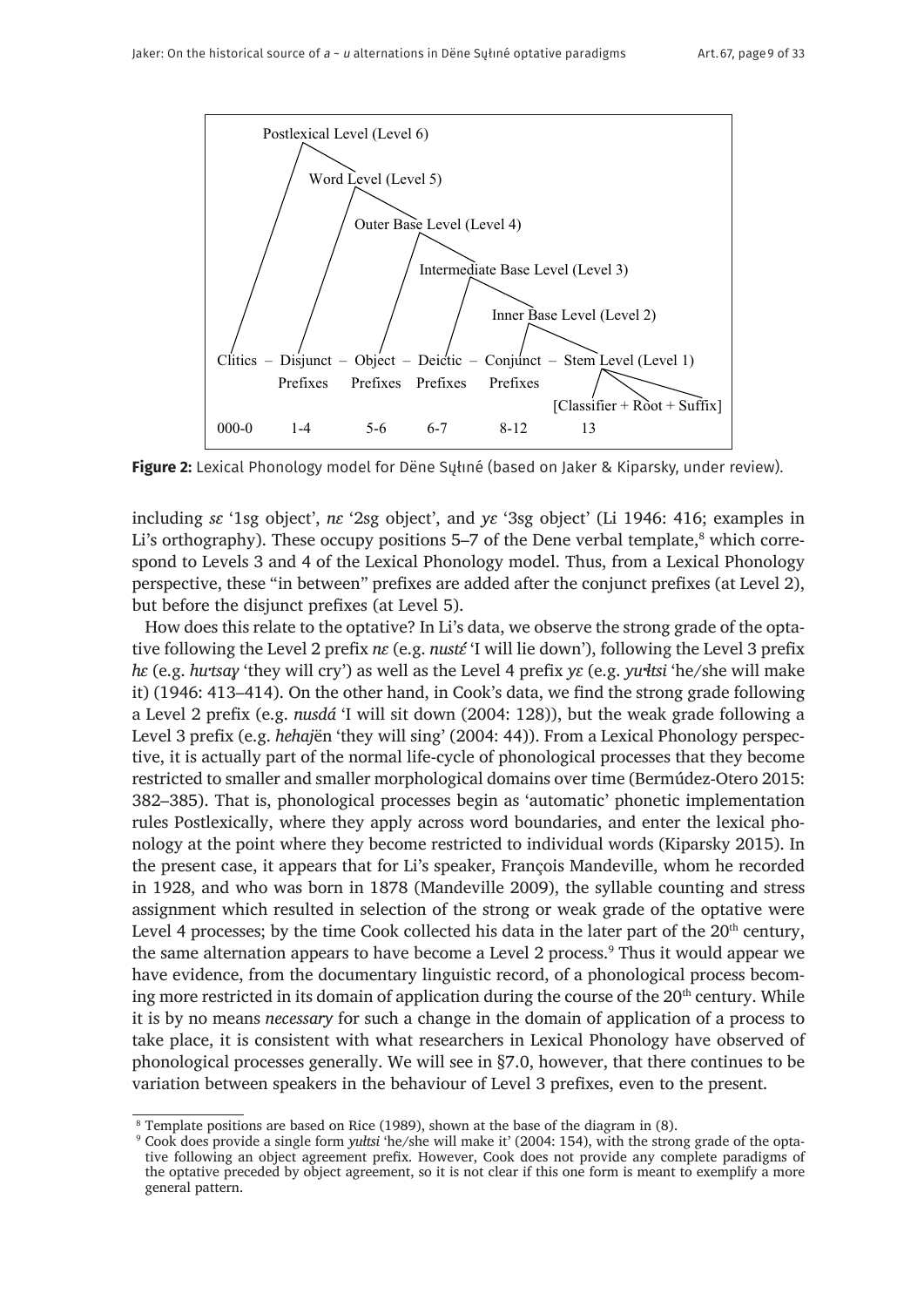In reconstructing the source of the  $a \sim u$  alternation in Pre-Dëne Syliné, we may follow the above logic in reverse. That is, we may hypothesize that, as we go farther back in time, the domain of syllable counting and stress assignment affecting the optative involved larger and larger domains—including disjunct (Level 5) prefixes as well. However, in §4.0 we will see that, in the reconstructed scenario, assigning the optative alternation to Level 5 or Level 4 seems to predict the same result, which may have contributed to its re-analysis as a Level 4 process.

# **3 Analysis**

In the previous section (§2), we considered strong and weak alternations in the optative from a prosodic perspective, in terms of syllable count and syllable weight. In this section (§3), we will consider these same alternations from a segmental perspective. The main question to be addressed will be: given that the complex labio-uvular segment \**ʁʷ*  causes the following vowel ɛ to lower to *ʌ* in the weak grade, and raise to *uː* in the strong grade, how is it possible that the same segment can cause both raising and lowering of the following vowel? Specifically, if the vowel  $\alpha$  (or  $\alpha$  or  $\alpha$ ) is  $[+]$  the vowel *u*: is  $[+high]$ , it would seem that the segment  $*_{\mathcal{B}} w$  would need to be specified as  $[+low,$ +high]—something which is assumed to be impossible in almost all versions of feature theory (Chomsky & Halle 1968: 305; DeLacy 2007). This problem obtains if one assumes a representational *null hypothesis*, where all features are fully specified, without any internal organization or hierarchical structure.

# *3.1 The Contrastivist Hypothesis*

My solution to this apparent logical contradiction is to adopt underspecified representations (Archangeli 1988). Specifically, the particular version of underspecification theory I will adopt is contrastive specification, as formulated under the *Contrastivist Hypothesis* (CH) (Hall 2007; Dresher 2009). This hypothesis is stated in (1).

(1) The Contrastivist Hypothesis (Hall 2007: 20; Dresher 2009: 74) *The phonological component of a language L operates only on those features which are necessary to distinguish the phonemes of L from one another.*

Under this approach, the phonemes of a language are assigned their features through a procedure called the Successive Division Algorithm. This procedure is defined in (2).

- (2) The Successive Division Algorithm (Dresher 2009: 16)
	- a) Begin with *no* feature specifications: assume all sounds are allophones of a single undifferentiated phoneme.
	- b) If the set is found to consist of more than one contrasting member, select a feature and divide the set into as many subsets as the feature allows for.
	- c) Repeat step (b) in each subset: keep dividing the inventory into sets, applying successive features in turn, until every set has only one member.

The result of this procedure is that the phonemes of a language are represented in the form of a tree (see Figure 4), where each phoneme is specified for only those features which are necessary to distinguish it from other phonemes. In the case of Dëne Sųłıné, I propose that the vowels *ʌ* and *aː* are specified as [low], while the vowels *ʊ* and *uː* are specified as [round] (but not [high]). This means that it is possible for a single segment such as \**ʁʷ* to be specified as both [low] and [round], which can impart both an a-colouring and an u-colouring, respectively, to neighbouring vowels, without resulting in any logically contradictory fea-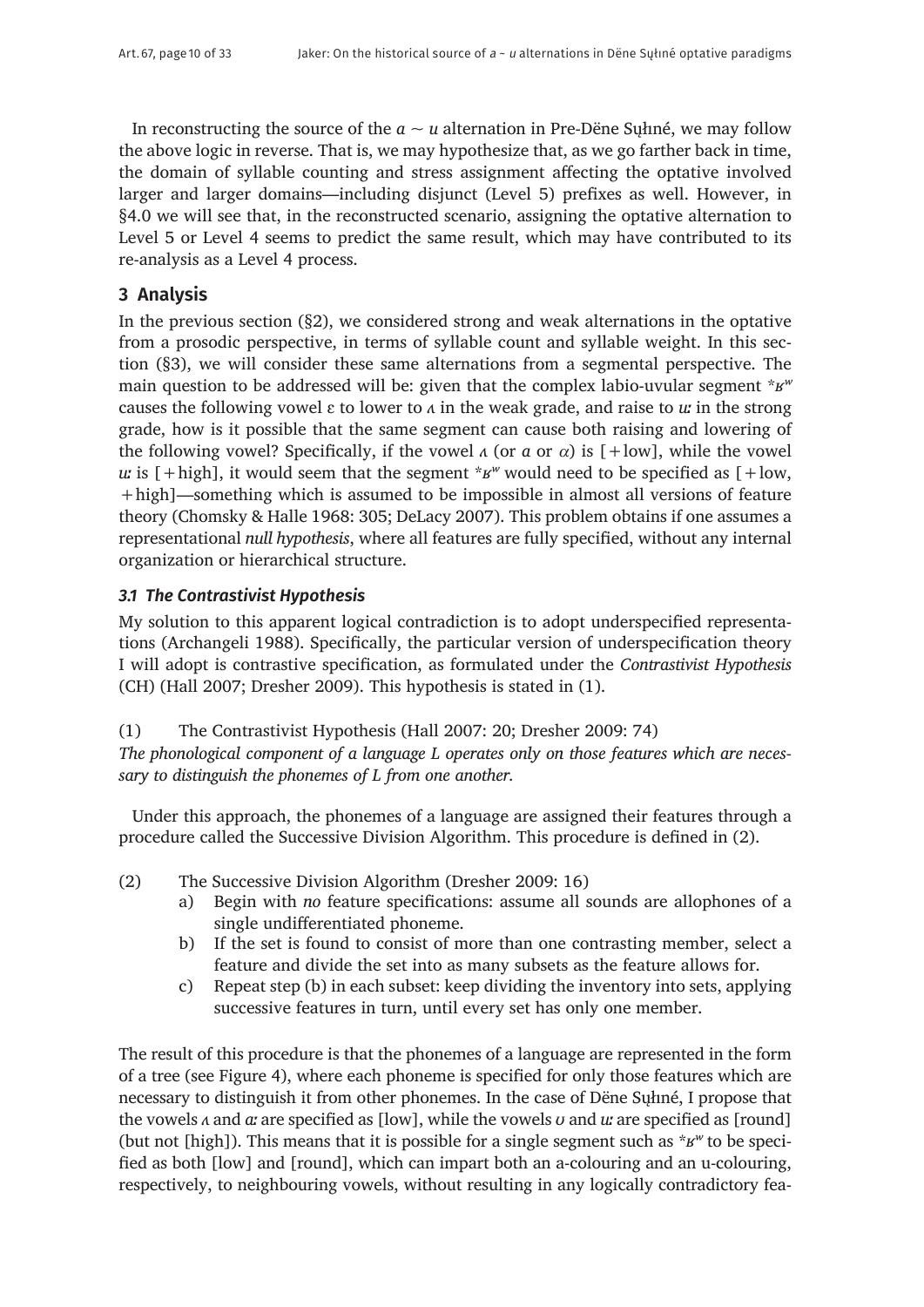ture specifications. The formal representation of feature spreading will be explained in §3.3, following discussion of the vowel inventory in §3.2. In the remainder of sections §3 and §4, I will simply assume that \**ʁʷ* is specified as [round] and [low]; in §5 and §6 I will justify and make fully explicit my assumptions regarding the place features of consonants.

# *3.2 Representation of the Dëne Sųłıné vowel inventory*

The vowel inventory of modern Dëne Sųłıné has been controversial in the literature. The main question centers around the reflex of PD *full* and *reduced* vowels in Dëne Sųłıné: to what extent this contrast is maintained, and—in so far as it is—whether it should be thought of as a length contrast or a vowel quality contrast.

Cook, in his 1983 paper *Chipewyan Vowels,* described the Dëne Sųłıné language as exhibiting a six vowel system, as depicted in Figure 3.

Cook characterized this system as a vestige of the PD full  $\sim$  reduced vowel contrast, in the sense that he regarded *ə* as a reduced vowel, and all of the other vowels as full vowels (1983: 417). However, in his view, "full" and "reduced" refer to vowel quality only, representing peripheral versus central vowels, respectively. Thus, there is no underlying length contrast in Dëne Sųłıné, according to this view (Cook 1983: 424). Ackroyd (1976) reconstructed essentially the same vowel system for 'Proto Northeast Athapaskan' (PNEA), a hypothesized subgroup of languages comprising Thcho, Dëne Suhné, North Slavey, South Slavey, and possibly others. Thus, under this view, contrasts such as PD full \**aː* versus reduced \*α, or full \**uː* versus reduced \**ʊ*, not only do not survive in modern Dëne Sųłıné, but had already undergone merger in the remote past.

In contrast to this view, Krauss (1983) reported work with a speaker from northern Saskatchewan, Mary Jane Kasyon, whose speech exhibited a vowel length contrast, even in monomorphemic stems. Krauss describes this contrast as being, in many cases, a direct reflex of the PD full  $\sim$  reduced vowel contrast. Thus Krauss finds modern Dëne Suhné [a<sup></sup>] from PD  $^*a$ <sup>r</sup>, [ $\Lambda$ ] from PD  $^*a$ , [e<sup> $\cdot$ </sup>] from PD  $^*e$ <sup>r</sup>, [ $\varepsilon$ ] from PD  $^*o$ , [ $o$ ] and [ $\sigma$ ] from PD  $^*v$ , and [u<sup> $\cdot$ </sup>] from PD \**u*<sup> $\cdot$ </sup>. Krauss suggests that the original PD full  $\sim$  reduced system may have evolved into a five vowel system with a long  $\sim$  short contrast, although there appears to be a gap in the inventory in that there is no short [i] (in stems).

Similarly, in later work, Cook described an underlying vowel length contrast in the dialect of Cold Lake, Alberta (Cook 2004: 28–30). For the Tetsót'ıné (Yellowknife) dialect, Haas (1968) noted long vowels (deriving from historical full vowels) in at least some stems, e.g. *sɛts'áˑne* 'my wife' (1968: 175). For this same dialect, a phonetic study by Jaker (2018) found evidence for an 8 vowel system: five full vowels [ɑː], [eː], [iː], [oː], [ʉː], and three reduced vowels,  $[v]$ ,  $[s]$ , and  $[e]$ .

What we may draw from the above observations is that, if the PD contrast between full and reduced vowels, including the contrasts between  $*a$  vs.  $*\alpha$  and  $*u$  vs.  $*\nu$ , is preserved in at least some dialects of modern Dëne Sųłıné, then it is reasonable to infer that this set of contrasts was present at an earlier stage of the language as well. Therefore, for Pre-Dëne Sųłıné, I propose the vowel inventory shown in Figure 4. There are seven underlying



**Figure 3:** Dëne Sųłıné (Chipewyan) vowel system according to Cook (1983: 416).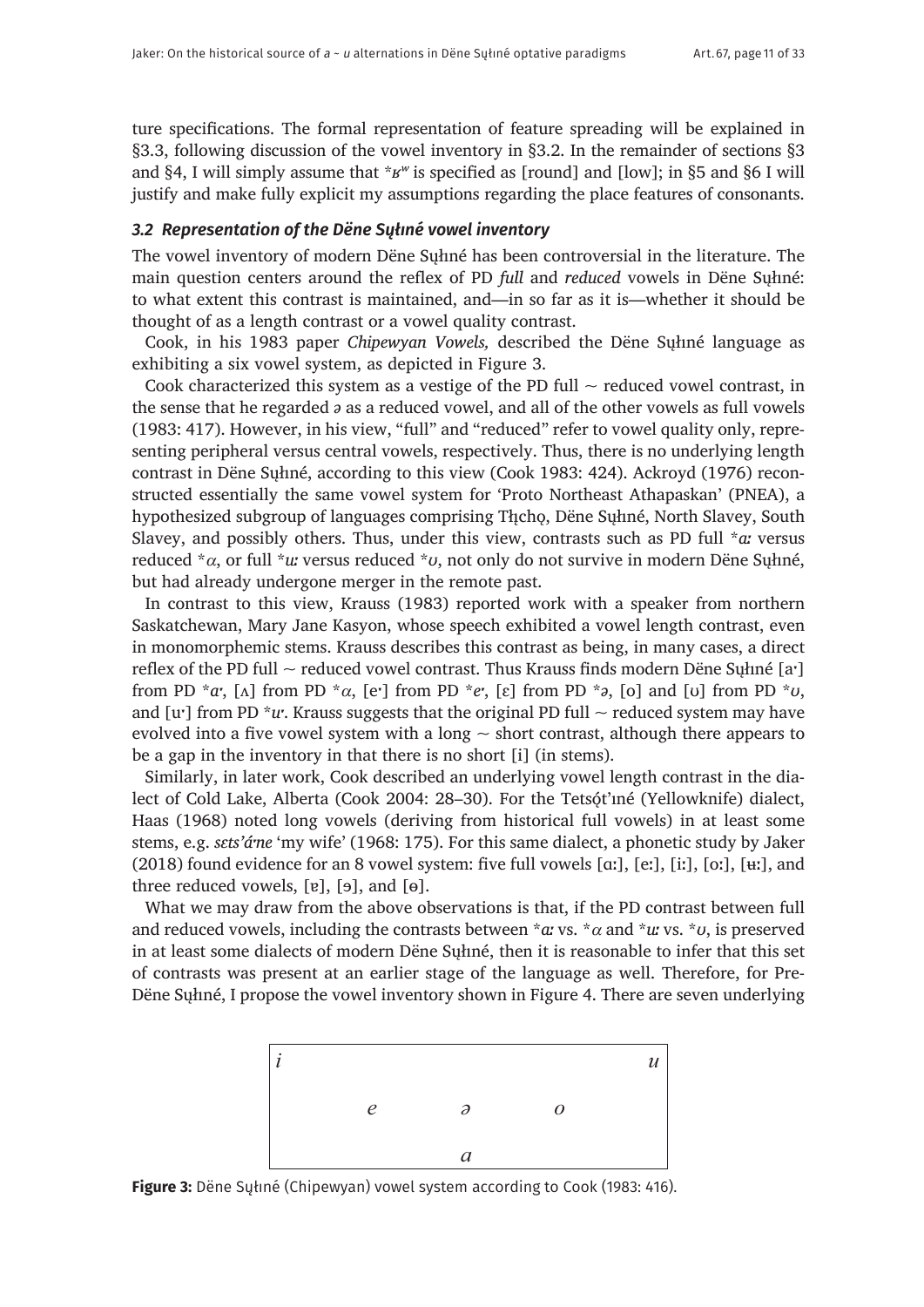

Figure 4: Feature hierarchy for Pre-Dëne Suliné surface vowels.<sup>10</sup>

vowels: four full vowels /aː/, /eː/, /iː/, /uː/, and three reduced vowels / $\Lambda$ /, /ə/, and / $\sigma$ /. This is essentially the same as the reconstructed PD system. In addition, I propose two additional surface vowels, short [ɔ] and long [oː]. Short [ɔ] is the result of an allophonic vowel lowering process in stems which lowers /ʊ/ to [ɔ] before non-nasal codas, e.g. modern *k'oθ* 'cloud' from PD \**q'uθ* (Krauss 2005: 91); long [oː] results from vowel coalescence in prefixes, i.e.  $\alpha$ *:* $\alpha$   $\rightarrow$  [oː]. Formally, I assume that any vowel which bears the feature [full] underlyingly will be interpreted by the phonology as bimoraic, while vowels which do not bear this feature will be interpreted as monomoraic (see Tuttle 1998: 196 for a similar claim regarding full and reduced vowels).

In terms of the Successive Division Algorithm (SDA) in (2), the proposed ordering of features in Pre-Dëne Sųłıné is [full] > [round] > [low] > [high]. There are two characteristics of the vowel hierarchy in Figure 4 which may be somewhat surprising. The first is that there is an asymmetry in the representation of vowel height, if we compare the rounded vowels to the unrounded vowels. Among the unrounded vowels, the contrast between phonetically high and mid vowels is represented by presence or absence of [high]. Thus, /iː/ is [high], while /eː/ lacks [high]. On the other hand, among the rounded vowels, the parallel contrast between phonetically high and mid vowels is represented by the presence or absence of  $[low]$ . Thus,  $[oi]$  and  $[oj]$  are  $[round][low]$ , while  $/ui/$  and  $/vi/$  are merely [round] (and not [low]). There are three arguments to support this asymmetrical representation of vowel height. The first is evidence from morphophonemics, from the modern language. In modern Dëne Sųłıné, in verbal prefixes, /a/ and /u/ coalesce to form [o], as in /na-uh-l-zé/ → *nóɬzé* 'you (pl) hunt (imperfective)' (Cook 2004: 47; example given in Cook's orthography); on the other hand, a similar coalescence of /a/ and /i/ to yield [e] is not attested. This asymmetry in coalescence patterns is predicted by the representations in Figure 4: whereas  $/\alpha$  or  $/\alpha$ ; can spread a [low] feature onto  $/\alpha$  or  $/\alpha$ ; to yield a vowel which is [low][round], spreading of a [low] feature onto /iː/ would yield a vowel which is [low][high]—a combination which is formally impossible. A second argument in favour of the asymmetric representation of vowel height is that there is evidence, historically, for a parallel asymmetry in the consonant system—this will be discussed in §6.0. Finally, the most important argument in favour of Figure 4 is that it allows for an elegant account of consonant-vowel interactions: each of the three vowel *colourings*

<sup>&</sup>lt;sup>10</sup> I assume that the vowel /ə/ has two allophones: [ə] in stems, and [ $\varepsilon$ ] in prefixes.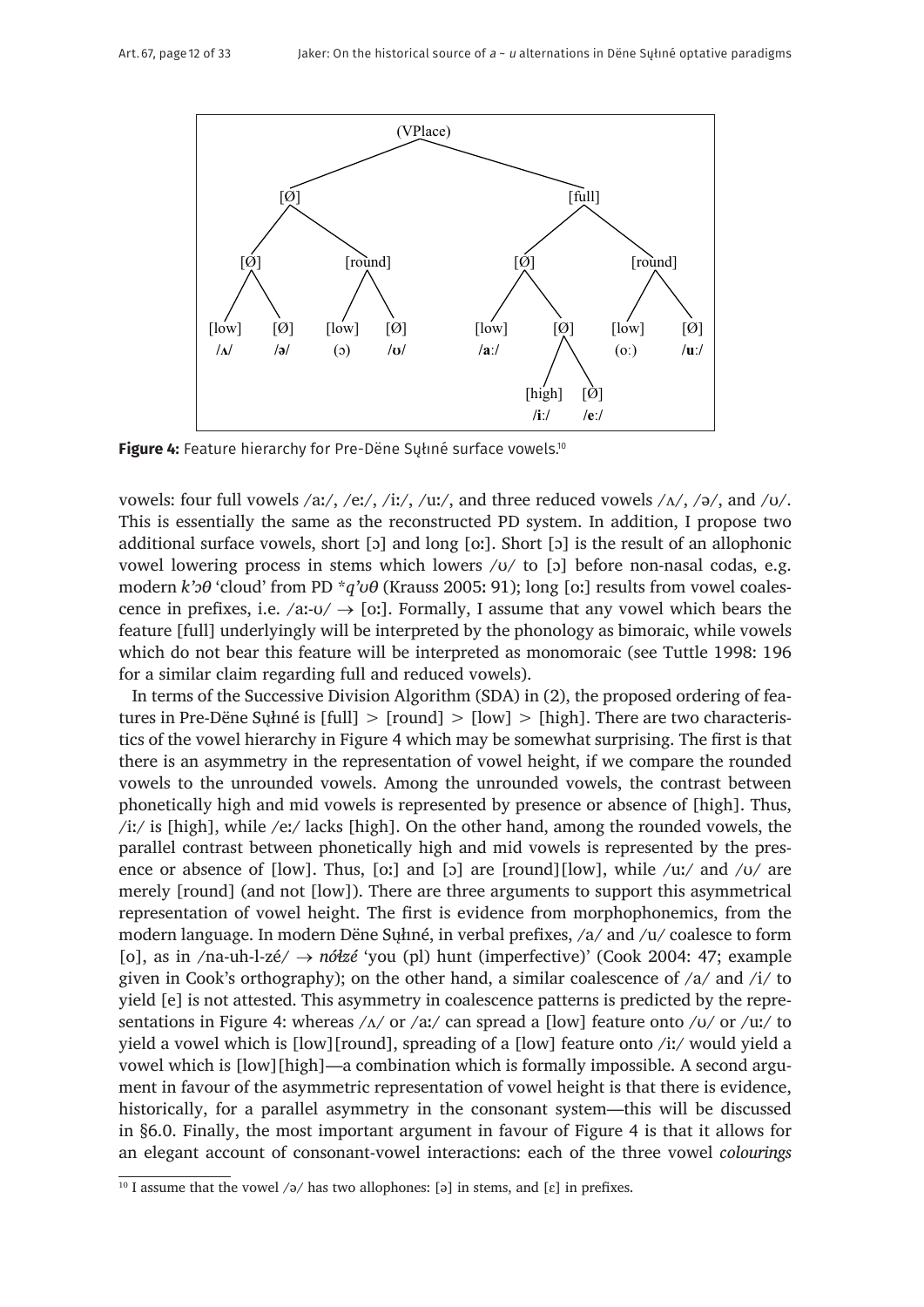which consonants may impart to neighbouring vowels in Dëne Sųłıné—the *a-colouring*, *i-colouring*, and *u-colouring*—can be accounted for by the spreading of just one feature from a vowel to a neighbouring consonant. Thus, the a-colouring results from spreading of [low], the u-colouring results from spreading of [round], and the i-colouring results from spreading of [high]. These interactions will be examined in more detail in §3.3.

The other characteristic of the representations in Figure 4 is that the phonological features used do not necessarily correspond to surface phonetic properties of the vowels. In particular, use of the feature [low] does not entail that the vowel is phonetically low: the vowels /ɔ/ and /oː/ bear the feature [low], but are phonetically mid vowels. In this case, one could think of the feature [low] as meaning "low*er*": vowels which bear this feature are lower than they would otherwise be by default. Since, under this system [round] vowels are high by default, adding the feature [low] results in a vowel which is lower than a high vowel—i.e. a mid vowel. See Ghini (2001: 192) for a similar use of [low] to distinguish /o/ from /u/, in Miogliola.

## *3.3 Vowel alternations as feature spreading*

In this section, I will provide a formal representational account of consonant-vowel interactions in Pre-Dëne Sųłıné, in terms of feature spreading. The basic facts to be accounted for are the three vowel colourings mentioned above. All three vowel colourings are relevant to a complete account of the optative: the i-colouring is associated with the  $2<sup>nd</sup>$ person singular subject prefix  $*\eta^j\partial$ , and helps explain why the 2<sup>nd</sup> person singular paradigm cell (in the optative) exhibits the strong grade. The a-colouring and u-colouring are both associated with the optative prefix itself: the a-colouring is observed in the weak grade, while the u-colouring is observed in the strong grade.

The first step is to establish the feature-geometric representation of the vowels. I assume that, under a given class node, features are arranged in a one-dimensional, linear string, which reflects the ordering of features in the SDA, for that language (see Spahr 2014: 559 and Spahr 2016: 64–69 for a similar proposal). Regarding place features, following Padgett & NíChiosáin (1993), I employ two place nodes: the *CPlace* node, which hosts consonantal place features, and the *VPlace* node, which hosts vocalic place features. Thus, I assume that for PreDëne Sųłıné, vocalic features are arranged under the VPlace node as shown in Table 7.

We will begin by considering the i-colouring—that is, spreading of the feature [high], which occurs when either the 2<sup>nd</sup> person singular subject prefix \**n<sup>j</sup>i* is preceded by another conjunct prefix. This results in the so-called 'conjunct form' of these prefixes, which contains the full nasal vowel *\*j*:. This alternation, between *\*n<sup>j</sup>* $\sim$  *j*:, has been reconstructed all the way back to PD (Krauss & Leer 1981). Even in modern Dëne Sųłıné, Li sometimes writes these forms with a long vowel, e.g. *hi* $\frac{Id}{d}$  'go to sleep!' (Li 1946: 400).

If we assume that the conjunct form  $\check{z}$ [iː] is derived from the disjunct form  $\check{z}/\eta\mathrm{i}\varepsilon/\mathrm{within}$ the synchronic phonology of Pre-Dëne Sųłıné, this actually involves several phonological

|                          |     | <b>Reduced Vowels</b> |                         |                         |                | <b>Full Vowels</b>             |                                           |                              |
|--------------------------|-----|-----------------------|-------------------------|-------------------------|----------------|--------------------------------|-------------------------------------------|------------------------------|
| $\sqrt{\Delta}$<br>[low] | /ə/ | /ʊ/<br>[round]        | /ാ/<br>[round]<br>[low] | /aː/<br>[full]<br>[low] | /eː/<br>[full] | /iː/<br>$[$ full $]$<br>[high] | $ 0\rangle$<br>[full]<br>[round]<br>[low] | $/u$ :/<br>[full]<br>[round] |

| <b>Table 7:</b> Vowel features under the VPlace node (Pre-Dëne Sųłıné). |  |  |
|-------------------------------------------------------------------------|--|--|
|-------------------------------------------------------------------------|--|--|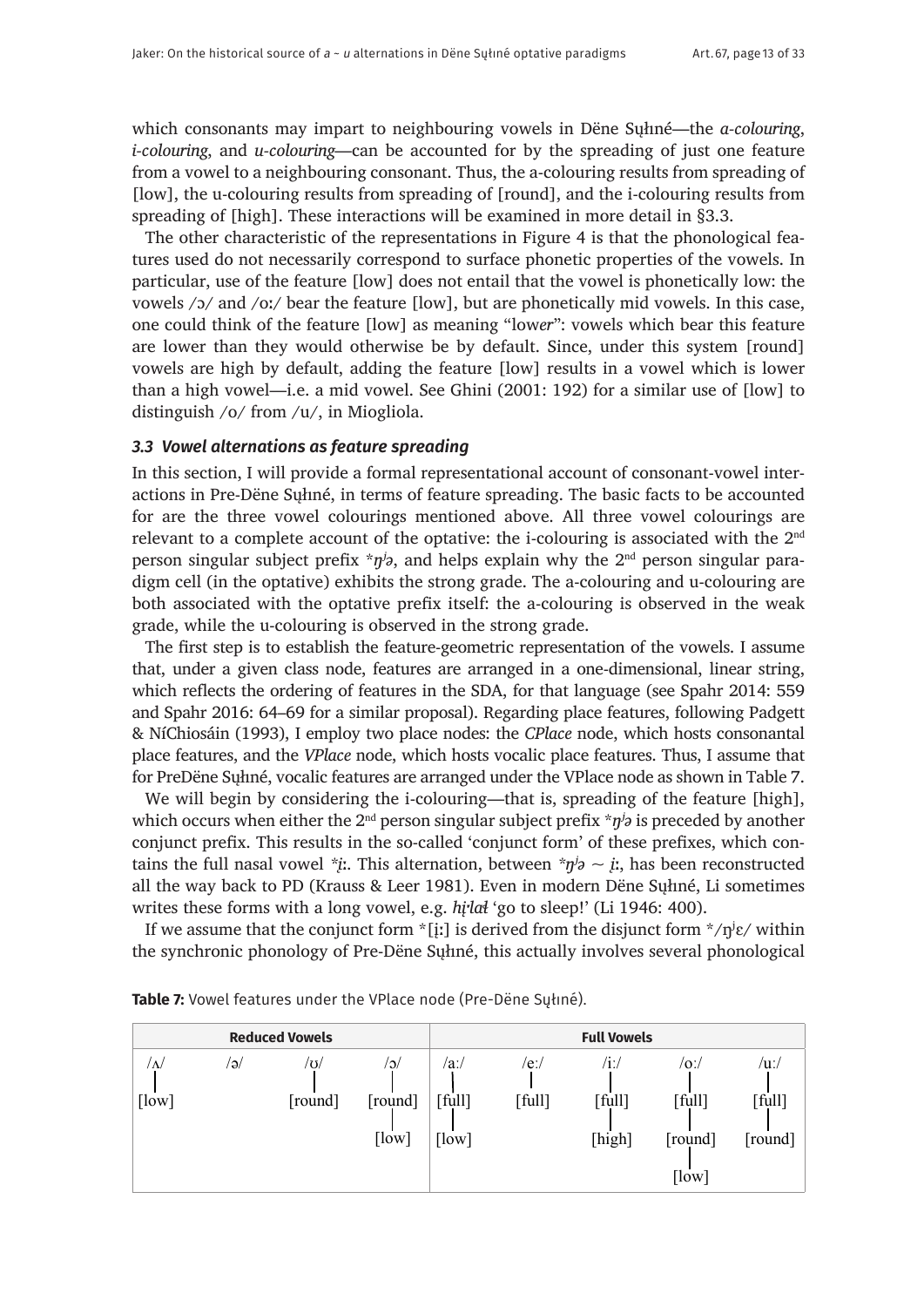rules operating in concert: (a) raising of the preceding vowel from *ə* to *iː*, (b) syncope of the following vowel, (c) nasalization of the preceding vowel, and (d) deletion of the nasal consonant itself. Given the complexity of this process, the main question is: are any of these rules responsible for conditioning the others?

I propose that spreading of the feature [high], from  $*\eta^j$  onto the preceding vowel, was the trigger for this entire set of rules. In particular, since in my reconstruction of the Pre-Dëne Sųłıné vowel system in Figure 4 and Table 7 there is a gap in the vowel inventory, such that there is no short [i] (similar to what Krauss (1983) observed for the modern language), spreading of the feature [high] onto a preceding vowel necessarily requires that the feature [full] also be inserted—otherwise, spreading of [high] would violate *Structure Preservation* (Kiparsky 1985). This is illustrated in Figure 5.

This long vowel then triggers syncope of the vowel of the following syllable, i.e.  $i\eta/\epsilon \rightarrow$ *in<sup>j</sup>*, which then triggers nasalization of *i*: to *j*: and deletion of the nasal consonant. This entire complex process will be formalized as a rule-based derivation in §3.4.

Next, we will examine the u-colouring—that is, spreading of the feature [round], which occurs in the strong grade of the optative. This process also involves insertion of the feature [full], though for a somewhat different set of reasons in different paradigm cells. In the 2nd person singular form, the vowel following *ʁʷ* would already be full, since the set of rules which derive  $\dot{\mu}$  from  $\eta^j \varepsilon$  (as discussed previously) would have already applied. Similarly, in the 1<sup>st</sup> person plural form the vowel is also already full, while in the  $2<sup>nd</sup>$  person plural, the two adjacent reduced vowels would coalesce to form a full vowel, i.e. \*/ʁʷɛ-ʊh/  $\rightarrow$  *ʁ<sup>w</sup>uːh*  $\rightarrow$  *ʁuːh*. Finally, in the 3<sup>rd</sup> person plural form, I propose that the feature [full] is inserted as part of a proces of *iambic lengthening*, as shown in Figure 6 below.



**Figure 5:** Representation of  $*$ <sup>on</sup> $\rightarrow$   $*$  i:n<sup> $j$ </sup> (spreading of [high], insertion of [full]).



**Figure 6:** Representation of  $*_{\mathcal{B}} \rightarrow *_{\mathcal{B}} U$ : (spreading of [round]).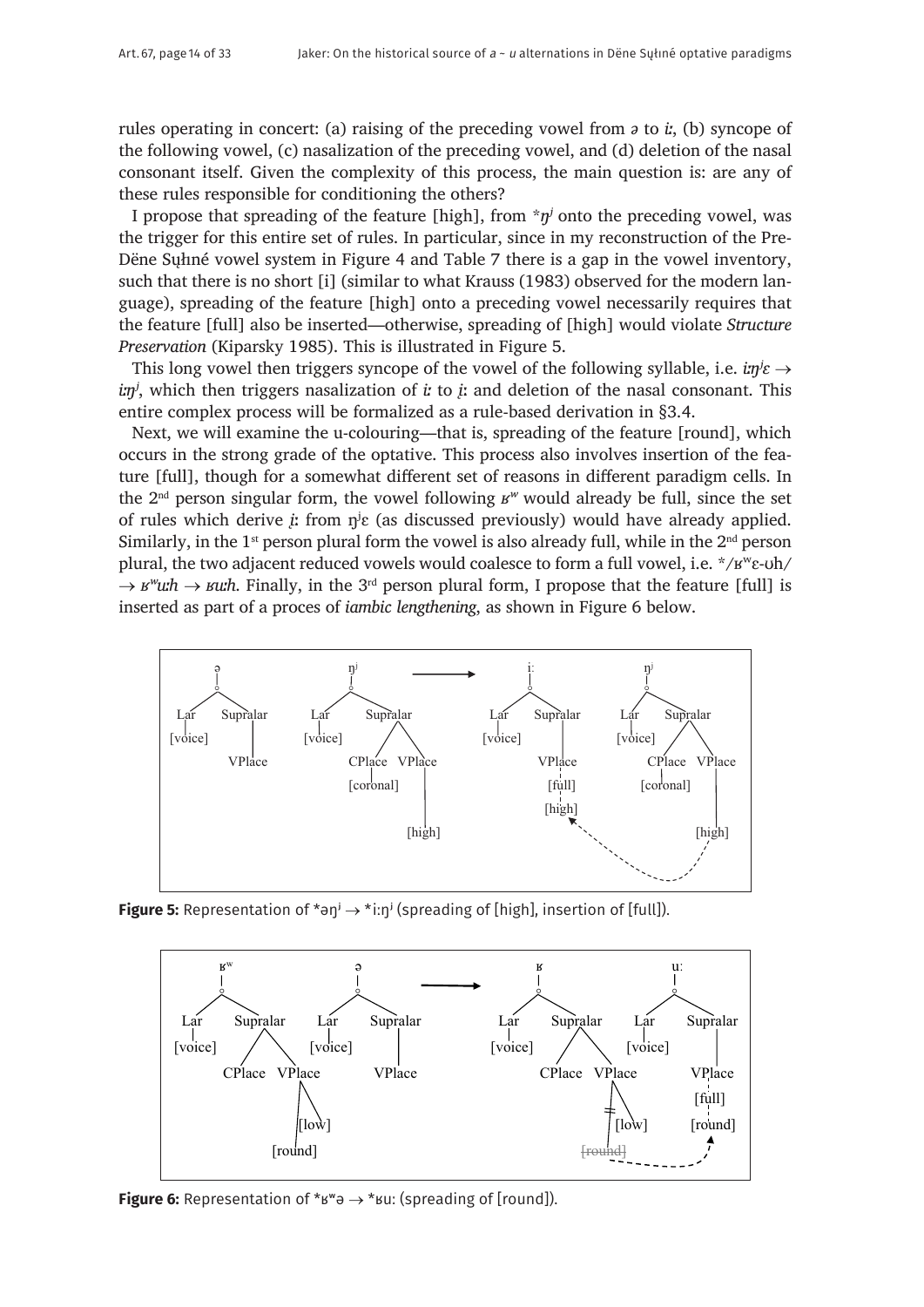

**Figure 7:** Representation of  $*_{B}w \rightarrow *_{B}w \wedge$  (spreading of [low]).

Finally, we will examine the a-colouring which some consonants may impart onto neighbouring vowels, also called *gamma lowering* (Hargus 1988: 144). I assume that spreading of the feature [low], from \**ʁʷ* onto a neighbouring vowel, operates as a kind of default or "elsewhere" rule. This is illustrated in Figure 7.

To summarize, we have seen that the representational system which I have proposed in this section, based on the Contrastive Hierarchy, is able to succinctly describe the three colourings which consonants may impart to neighbouring vowels as consisting of the spreading of just one feature: the a-colouring involves the spreading of [low], the i-colouring involves the spreading of [high], and the u-colouring involves the spreading of [round]. In some cases, the feature [full] is inserted as well. In the next section, we will examine how these feature spreading processes are conditioned by, and interact with, the prosodic environments described earlier in §2.3.

#### *3.4 Prosodic conditioning*

In §2.3 I provided an account of vowel alternations in the optative from a prosodic perspective, while in §3.3 I provided an account of the same alternation from a segmental perspective. In this section, I will integrate these two perspectives, by showing how feature spreading rules can be conditioned by their prosodic environment. My goal in this section will be to provide a complete derivation of the optative paradigm of the verb \**hɛtɽaːɣ* 'cry', as shown in Table 5.

First we will derive the singular forms:  $*_{B}$ <sup>*w*</sup> $_{A}$ [trax 'I will cry',  $*_{B}$ *utrax* 'you (sg) will cry', and \**B<sup>w</sup>Atray* 'he/she will cry'. The first step is a formalization of the rules. The rule of [low] spreading, which occurs in the  $1<sup>st</sup>$  and  $3<sup>rd</sup>$  person singular forms, can be stated as in (3). In order for this rule to apply only in the "elsewhere" case, I have imposed a condition such that (3) applies only if spreading of [round] (to be defined in (9)) has not applied.





"The feature [low] spreads from a consonant onto the following vowel." CONDITION: Applies only if Spreading and de-linking of [round] (9) has not applied.

The set of rules involved in deriving the 2<sup>nd</sup> person singular form is more complicated. Broadly speaking, this can be thought of as a two-step process: first the optative prefix \* $B^w \varepsilon$  combines with the 2<sup>nd</sup> person singular subject prefix  $\eta^j \varepsilon$  to derive the conjunct form, \*/ $B^w \varepsilon \cdot \eta^j \varepsilon$ /  $\rightarrow B^w \varepsilon$ *;*, and subsequently the labialization from \* $B^w$  moves onto the following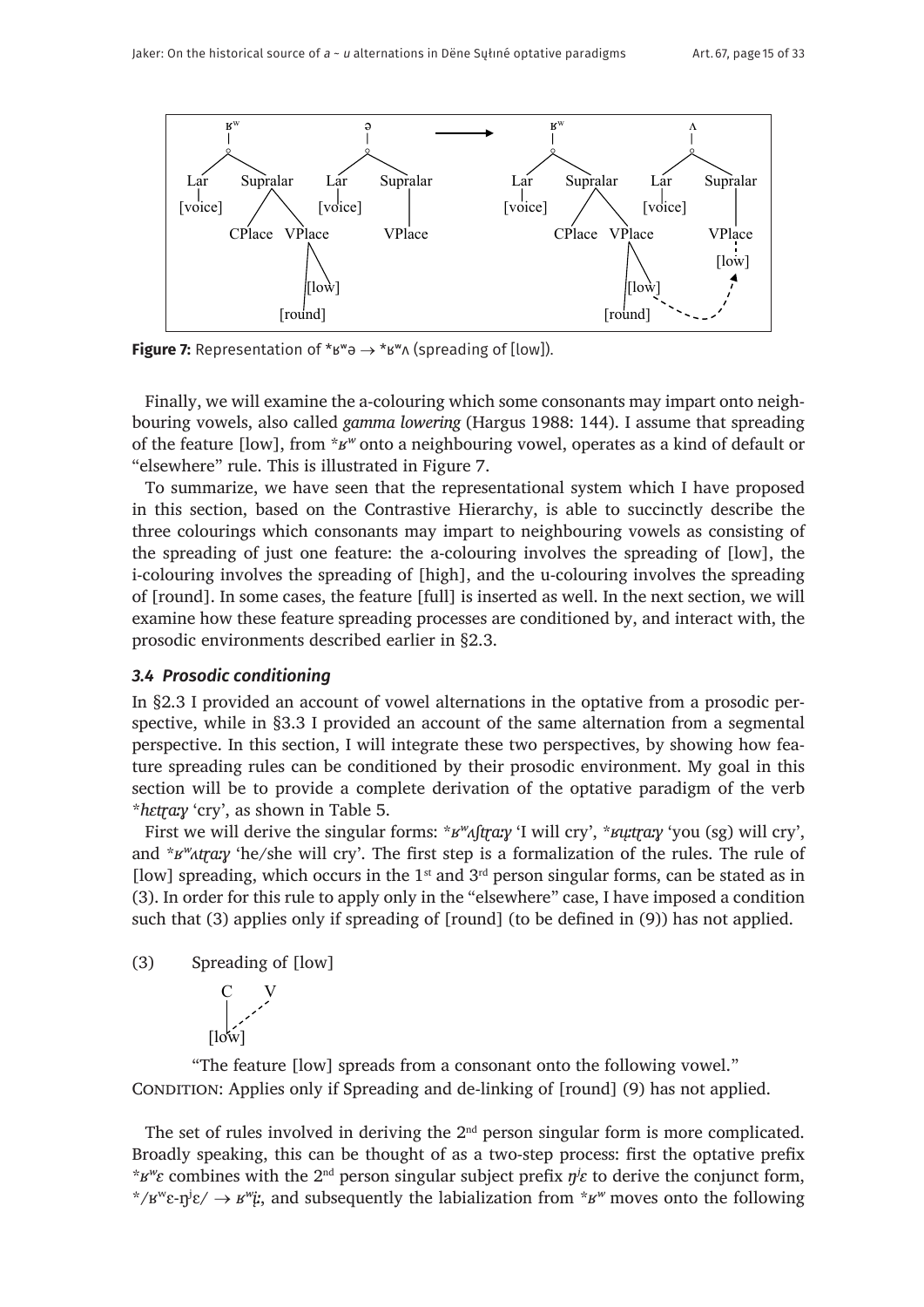vowel \**ʁʷįː* → \**ʁųː* The first rule in the series, which provides the 'trigger' for all of the following rules, is the spreading of [high] from  $\pi \eta^j$  to the preceding vowel, as shown in (4).

(4) Spreading of [high]



As discussed in §3.3, since short \*[i] is, under the current proposal, not part of the vowel inventory for Pre-Dëne Sųłıné, the feature [full] must be inserted as well, in order to satisfy Structure Preservation. The rule for [full] insertion is shown in (5).

(5) Insertion of [full]  
\n
$$
V \rightarrow V
$$
\n
$$
[full]
$$
\n
$$
[high]
$$
\n
$$
[high]
$$

The rules so far would yield \**ʁʷiːŋʲɛ*. In order to derive \**ʁʷįː*, we need a set of rules which will account for syncope of \**ɛ*, nasalization of the vowel \**iː*, and deletion of the nasal consonant in syllable coda position. These rules are given in (6)–(8).

(6) Syncope of a reduced vowel following a full vowel

$$
V \rightarrow \varnothing / \stackrel{\underset{[t u]]}{\bigwedge}_{[t u]]} \quad \underset{[t u]]}{\overset{\mathcal{G}}{\underset{\bigcup}{\bigwedge}} \quad \underset{[t u]]}{\overset{\mathcal{G}}{\underset{\bigcup}{\bigwedge}}} \quad
$$

"A monomoraic vowel deletes, when a bimoraic vowel occurs in the preceding syllable."

In (6), I assume that any vowel which is [full] projects two moras on the moraic tier, while any vowel which lacks the feature [full] projects only one mora. The rule in (6) is formally stated in terms of moras rather than in terms of the feature [full] since, when using monovalent features, it is not possible to specify the target of a rule as lacking a certain feature (the rule would simply apply to all vowels).

(7) Vowel nasalization

$$
V \cdot \int_{[nasal]}
$$

(8) Nasal coda deletion

$$
\bigcap_{[\text{nasal}]}^{C \to \emptyset / \_J_{\sigma}}
$$

The rules presented so far would derive  $*$ *s<sup>w</sup>i*: from  $*/$ <sub>*B*<sup>*w*</sup> $\epsilon$ -n<sup>*j*</sup> $\epsilon$ /. There is one last step nec-</sub> essary in order to derive the desired output \**ʁųː*, and that is spreading and de-linking of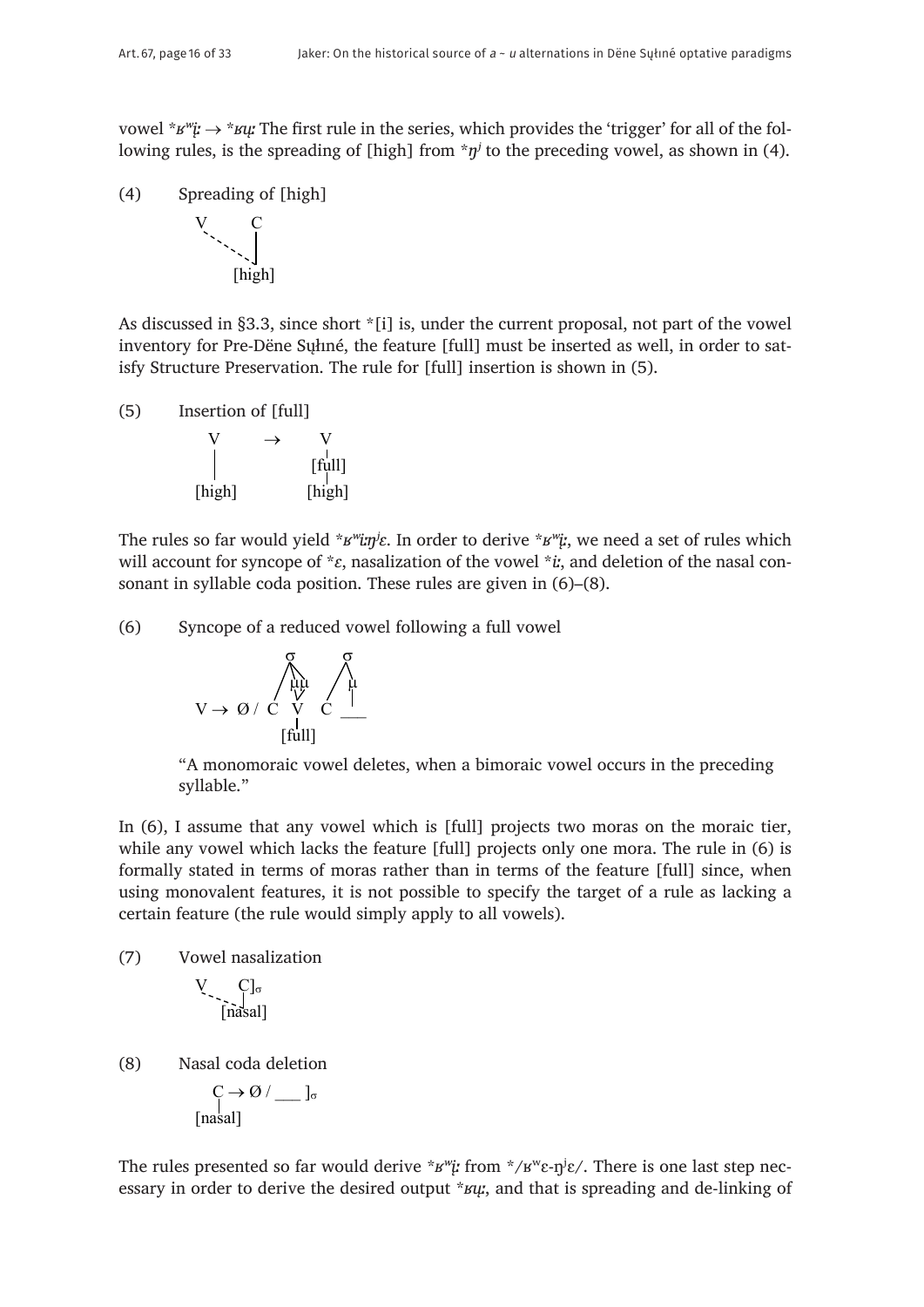the feature [round]. This rule applies only in the strong position of an iambic foot, as shown in (9).

(9) Spreading and de-linking of [round]



"The feature [round] de-links from a consonant and spreads onto a following vowel in the strong position of an iambic foot."

This raises the question: what would motivate spreading and de-linking of the feature [round], in the strong position of an iambic foot? According to González (2003), there is a relationship between sonority and prosodic position. Specifically, syllables in prosodically weak positions prefer to have low-sonority nuclei and high-sonority onsets (e.g. *wə*), whereas syllables in prosodically strong positions prefer to have high-sonority nuclei and low-sonority onsets (e.g. *ta*). Regarding the vowels, if we interpret sonority in the strictest sense, referring only to aperture features, then the fact that [uː] occurs in the strong grade, while  $[\Lambda]$  occurs in the weak grade, seems to run contrary to this proposed generalization—since [uː] is technically less sonorous than  $[A]$ .

I suggest instead that the locus of explanation for this vowel alternation is actually on the preceding consonant. Specifically, I suggest that spreading and de-linking of the feature [round] in the strong grade serves to make the onset consonant less sonorous, by removing its labial glide articulation. On the other hand, spreading of the feature [low] in the weak grade does not seem amenable to this type of explanation: in the mapping  $*$ /ʁ<sup>w</sup>ɛ/  $\rightarrow$   $*$ ʁ<sup>w</sup> $\alpha$ , sonority of the onset consonant is unchanged, while the sonority of the vowel has increased—the opposite of what would be expected in prosodically weak position. Thus, while it is formally possible to formulate the rule of [low] spreading in (3) as applying only in the weak position of an iambic foot, this would imply a certain teleology which is probably not appropriate for this process. Rather, it seems better to think of the two rules, in (3) and (9), as disjunctive: [round] spreading (9) applies in the strong position of an iambic foot, while [low] spreading (3) applies elsewhere.

A derivation of the optative singular forms of the verb \**hɛtɽaːɣ* 'cry' is given in Table 8. Numbers in parentheses after each rule refer to the figure where that rule was defined.

The derivation in Table 8 could be summarized as follows: the segmental rules (4)–(8) feed Iambic Foot Construction, and the iambic feet which are constructed feed either spreading and de-linking of [round] (9) or spreading of [low] (3), disjunctively. Thus, in column (b), the rules (4)–(8) transform what would otherwise be a (Light-Light)(Heavy) prosodic pattern into a (Heavy)(Heavy) pattern. Since the optative prefix therefore falls in the strong position of an iambic foot, [round] spreading and de-linking apply. On the other hand, in columns (a) and (c), rules (4)–(8) do not apply, leaving the input (Light-Heavy) pattern unchanged. This places the optative prefix in the weak position of an iambic foot, and therefore [low] spreading applies instead.

We will now derive the plural forms \**ʁúːtɽaːɣ* 'we will cry', \**ʁuː*χ*tɽaːɣ* 'you (pl) will cry', and *\*qɛʁuːtr̥aːy* 'they will cry', as seen previously in Table 5. Regarding the 1<sup>st</sup> person plural form, in the mapping  $*\prime$ s<sup>*w*</sup>e-íːd-traːy/  $\rightarrow *\prime w$ *ixtraːy*  $\rightarrow *\prime w$ *itraːy*, there is a technical issue which arises when the feature [round] spreads onto the vowel [iː], which is already specified as [high]: under the proposed vowel inventory in (12), there is no [high]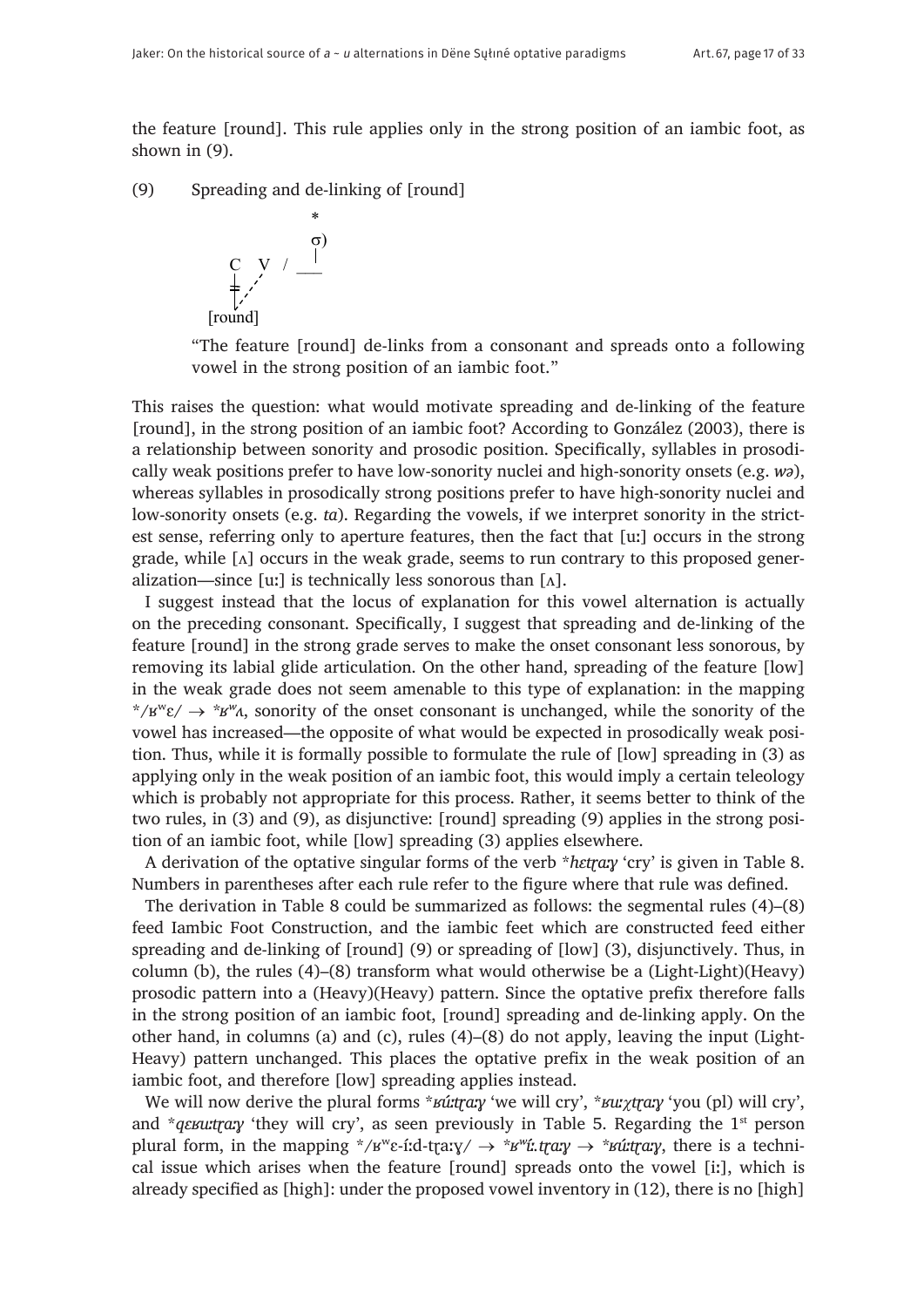|                                         | Column (a)                          | Column (b)                                                       | Column (c)                                                                                                                                  |
|-----------------------------------------|-------------------------------------|------------------------------------------------------------------|---------------------------------------------------------------------------------------------------------------------------------------------|
| <b>Input</b>                            | /ε <sup>ω</sup> ε-f-tra:γ/          | / $\mu^w \epsilon - \eta^j \epsilon - \text{tr}(\alpha, \gamma)$ | $\frac{1}{8}$ $\frac{1}{8}$ $\frac{1}{8}$ $\frac{1}{8}$ $\frac{1}{8}$ $\frac{1}{8}$ $\frac{1}{8}$ $\frac{1}{8}$ $\frac{1}{8}$ $\frac{1}{8}$ |
|                                         | OPT-1sgS-cry                        | OPT-2sgS-cry                                                     | OPT-Cry                                                                                                                                     |
| Spreading of [high] (4)                 |                                     | B <sup>w</sup> i.η <sup>j</sup> ε.tra:γ                          |                                                                                                                                             |
| <b>Insertion of [full]</b> $(5)$        |                                     | $B^{\omega}$ i:. $\eta^{j}$ $\epsilon$ .tra:y                    |                                                                                                                                             |
| Syncope $(6)$                           |                                     | в <sup>w</sup> i:n <sup>j</sup> .tra:у                           |                                                                                                                                             |
| Nasalization $(7)$                      |                                     | в <sup>w</sup> j:n <sup>j</sup> .tra:y                           |                                                                                                                                             |
| <b>Nasal deletion (8)</b>               |                                     | в <sup>w</sup> j:.tra:у                                          |                                                                                                                                             |
| <b>Iambic Foot Construction</b>         | $(\kappa^w \epsilon)$ : tra: y)     | ('w'y')('tray)                                                   | $(\mathbf{B}^{\mathbf{w}}\mathbf{E}.\mathsf{trax})$                                                                                         |
| Spreading and de-linking of [round] (9) |                                     | $('$ иџ $:)('t$ ra: $y)$                                         |                                                                                                                                             |
| Spreading of [low] (3)                  | $(s^{\omega}$ ns:tra:y)             |                                                                  | $(\mathbf{b}^{\mathbf{w}} \wedge \mathbf{b})$                                                                                               |
| <b>Surface form</b>                     | $(s^{\omega}$ <sub>N</sub> ['tra:y) | $('$ кџ:) $('$ trа: $\gamma)$                                    | $(\mathbf{b}^{\mathbf{w}} \wedge \mathbf{b})$                                                                                               |
| <b>English gloss</b>                    | 'I will cry'                        | 'you (sq) will cry'                                              | 'he/she will cry'                                                                                                                           |

**Table 8:** Derivation of the optative singular forms of \**hɛtɽaːɣ* 'cry'.

[round] vowel, and so the creation of such a vowel would violate Structure Preservation. Therefore, it is necessary that when [round] spreads onto the vowel [iː], the feature [high] be de-linked simultaneously, as shown in  $(10)$ . Also, in the 1<sup>st</sup> person plural, the coda consonant *d* of the 1st person plural prefix \**íːd* must also be deleted in coda position, as shown in (11).

(10) De-linking of [high] conditioned by [round] spreading

$$
\begin{array}{c}\nC & V \\
\downarrow \quad \quad \downarrow \quad \quad \downarrow \\
\text{[round]} & \text{[high]} \\
\end{array}
$$

(11) Coda *d* deletion

$$
d \to \varnothing / \underline{\quad} ]_{\sigma}
$$

In the  $2<sup>nd</sup>$  person plural form, the main question is the formal representation of vowel coalescence, whereby \*/ $B^{w} \varepsilon \cdot \nu \chi$ /  $\rightarrow$   $Bw \chi$ . That is, even prior to spreading and de-linking of [round] from the onset consonant  $*$ *s<sup>w</sup>*, the vowels  $\varepsilon$  and  $\sigma$  coalesce to form the full vowel *uː*, which I will assume consists of a single vocalic root node. For present purposes, I will collapse the entire coalescence process down to just two rules. I assume that each of the two input vowels,  $V_1$  and  $V_2$ , is already associated with a mora underlyingly. The Coalescence rule in (12) de-links the mora from  $V_1$  and associates it to  $V_2$ , and also de-links all place features of  $V_1$  and re-associates them to  $V_2$ .  $V_1$  is then deleted by stray erasure.

(12) Coalescence

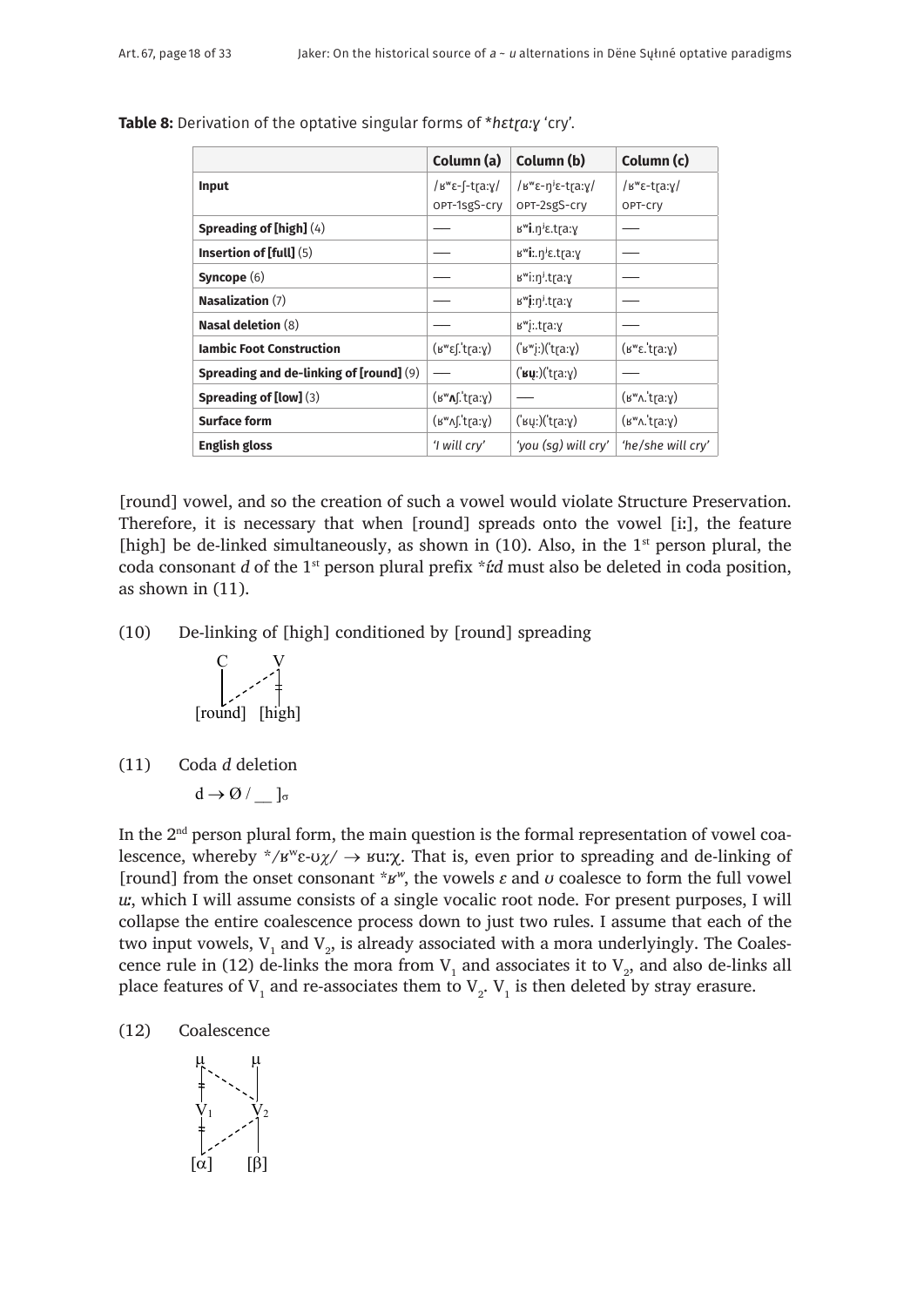When the features of  $V_1$  associate to  $V_2$ , any featural incompatibilities which arise will be resolved according to the language's vowel strength hierarchy. The Contrastive Hierarchy predicts that the vowel (or consonant) strength hierarchy of a language will mirror the ordering of features and the SDA (Dresher 2009: 148). In (10), for example, we saw that the feature [round] displaces the feature [high], and indeed [round] is ordered before [high] in the feature hierarchy in Figure 4. Later, in §7.1, we will also see evidence that, in the modern language, [round] is stronger than [low], which is also predicted by Figure 4.

The result of the coalescence rule in (12) is an output vowel  $(V_2)$  which retains the strongest feature(s) of both vowels, and which has two moras. In order to be well-formed, however, a bimoraic vowel requires insertion of the feature [full], as in (13).

```
(13) Insertion of [full]
```


Finally, we come to the 3<sup>rd</sup> person plural form *\*qɛʁuːtr̥aːy*. In order to derive the long vowel *uː* in this form, we need to add a rule of *iambic lengthening*. I propose that this rule operates at the moraic level, changing a (Light-Light) iambic foot into a (Light-Heavy) foot (Prince 1990, 1991), which in turn results in insertion of the feature [full], as in (13). The rule of iambic lengthening is defined in (14).

(14) Iambic Lengthening

|                | ж  |  |                  |    |
|----------------|----|--|------------------|----|
| $(\dot{\circ}$ | σ) |  | $(\dot{\alpha})$ | 5) |
| η.             |    |  |                  |    |

"A monomoraic vowel becomes bimoraic in the strong position of an iambic foot."

A derivation of the plural forms is given in Table 9. Those rules which are active in this derivation are highlighted in bold.

In Table 9, the rule of [full] insertion must apply twice: after Coalescence (12) in columns (a) and (b), and after iambic lengthening in column (c). It is probably best to regard this rule as a persistent rule, which applies at any point in the derivation to repair mis-matches between mora count and the feature [full].

## **4 Further issues: the optative following conjunct and disjunct prefixes**

In the previous section, I presented an analysis of the optative prefix  $\angle$ /k<sup>w</sup>ε/ in word-initial position and following the 3rd person plural subject prefix \**qɛ*. In §2.3, I also presented data which show that, in modern Dëne Sųłıné, the behaviour of the optative following a disjunct (Level 5) prefix is the same as word-initially. However, there is an important class of examples missing from the analysis so far—namely, the optative  $\angle$ /k<sup>w</sup>ε/ following a conjunct (Level 2) prefix—this is what is referred to in the Dene linguistics literature as *conjunct position*. In the modern language, the general pattern is that when the optative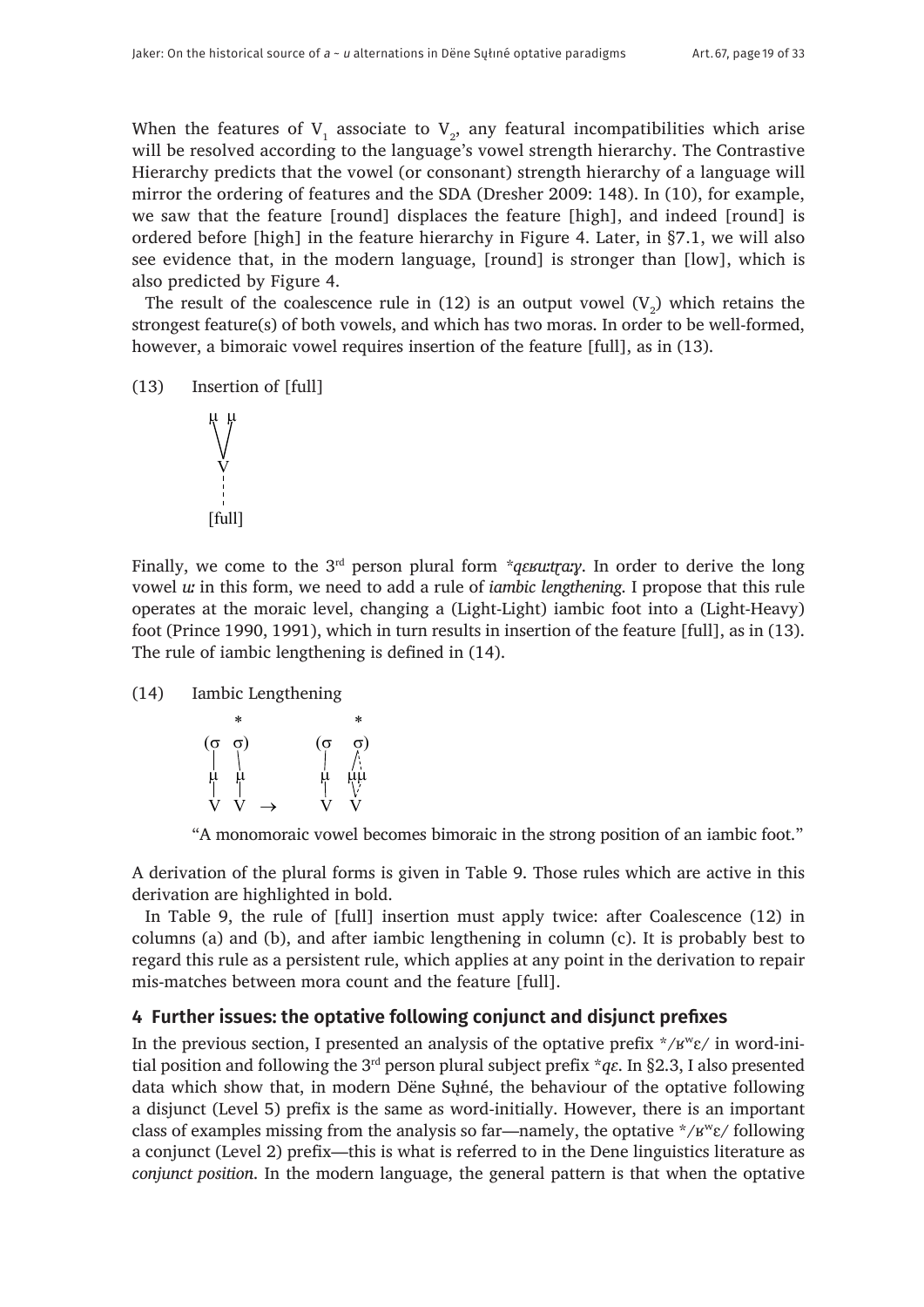**Table 9:** Derivation of the optative plural forms of \**hɛtɽaːɣ* 'cry'.

|                                                                    | Column (a)                                     | Column (b)                                  | Column (c)                                         |
|--------------------------------------------------------------------|------------------------------------------------|---------------------------------------------|----------------------------------------------------|
| Input                                                              | / $\mu^w \epsilon$ -í:d-tra:y/<br>OPT-1plS-cry | /ε <sup>ω</sup> ε-σχ-tra:γ/<br>OPT-2plS-cry | $\sqrt{q\epsilon-\kappa}$ e-tra:y/<br>3plS-OPT-cry |
| Spreading of [high] (4)                                            |                                                |                                             |                                                    |
| Coda d deletion (11)                                               | <sup>w</sup> ε.itra:γ                          |                                             |                                                    |
| Coalescence (12), Insertion of [full] (13)                         | в <sup>w</sup> <b>i</b> :.trа:у                | в <b>"u</b> :χ.tra:γ                        |                                                    |
| Syncope (6)                                                        |                                                |                                             |                                                    |
| Nasalization (7)                                                   |                                                |                                             |                                                    |
| Nasal deletion (8)                                                 |                                                |                                             |                                                    |
| <b>Iambic Foot Construction</b>                                    | ('w''i:) ('t[a:y)                              | $('w''u:\chi)('tra:\chi)$                   | (qε.' <sup>β</sup> "ε)('tra:γ)                     |
| lambic Lengthening $(14)$ , Insertion of [full] $(13)$             |                                                |                                             | $(q\varepsilon$ .'ь" $e$ :)('tra:y)                |
| Spreading and de-linking of [round] (9), de-linking of [high] (10) | (' <b>ʁú</b> ː)('tr̥aːɣ)                       | $('wu:\chi)'$ tra: $\chi$ )                 | $(q\varepsilon$ .' $\mathbf{su}$ :)('tra:y)        |
| <b>Spreading of [low]</b> $(3)$                                    |                                                |                                             |                                                    |
| <b>Surface form</b>                                                | ('v(i))('tra:y)                                | $('su:\chi)'$ tra:ɣ)                        | (qε.' su:)('t [a: γ)                               |
| <b>English gloss</b>                                               | 'we will cry'                                  | 'you (pl) will cry'                         | 'they will cry'                                    |

**Table 10:** Optative paradigms in conjunct position, according to Li (1946: 413–414).

|                                 | <b>Optative of netéih</b><br>'lie down' | Optative of tunedj<br>'be drowned' | <b>Optative of halza</b><br>'start to hunt' |
|---------------------------------|-----------------------------------------|------------------------------------|---------------------------------------------|
| 1 <sup>st</sup> person singular | nusté                                   | tunusdá                            | <b>husze</b>                                |
| $2nd$ person singular           | nutέ                                    | tunudá                             | $h$ ulz $\varepsilon$                       |
| 3rd person singular             | nut <sub>ε</sub>                        | tunudá                             | hulze                                       |
| 1 <sup>st</sup> person plural   | núrtés                                  | tu <b>nú</b> dá                    | hǔ <sup>·</sup> lzε                         |
| 2 <sup>nd</sup> person plural   | nuhtés                                  | tu <b>nu</b> hdą́                  | $h$ ułz $\varepsilon$                       |
| 3rd person plural               | henutés                                 | tuhε <b>nu</b> dá                  | habulza                                     |

prefix appears in conjunct position, the strong grade is used throughout the entire paradigm. Some examples from Li (1946) are given in Table 10.

Although Li only marks long vowels in the 1st person plural forms (*úˑ* or *ǔˑ*), nevertheless we may consider all of the forms in Table 10 reflexes of the strong grade of the optative, based on my hypothesis in §1.0 that optative forms in the modern language with *u* in them are reflexes of the strong grade, while forms with *a* are reflexes of the weak grade. The question then becomes: why should the optative always surface in the strong grade in conjunct position, and does this follow from the analysis presented previously in §3.4?

The choice of the strong grade in conjunct position is predicted by my proposal, in most cases, without the need for any additional rules. This is illustrated in Table 11, where I derive the reconstructed forms \**nɛʁuːʃtéː* 'I will lie down', \**nɛʁu*̨ːt*éː* 'you (sg) will lie down', and \**nɛʁuːtéː* 'he/she will lie down'. The gloss 'QUAL' beneath *nɛ* refers to the so-called *qualifier* prefixes, which originated historically as noun class and aspectual prefixes, but now appear to be semantically empty in many modern Dene languages (see Rice 2000: 324–341 for discussion of these prefixes).

As illustrated in Table 11, addition of a conjunct prefix before the optative ensures that the optative will surface in the strong grade in all of the forms shown, via left-to-right iambic foot parsing. When a thematic conjunct prefix such as *nɛ* occurs in the weak position of an iambic foot, it thereby places the optative prefix in strong position. From the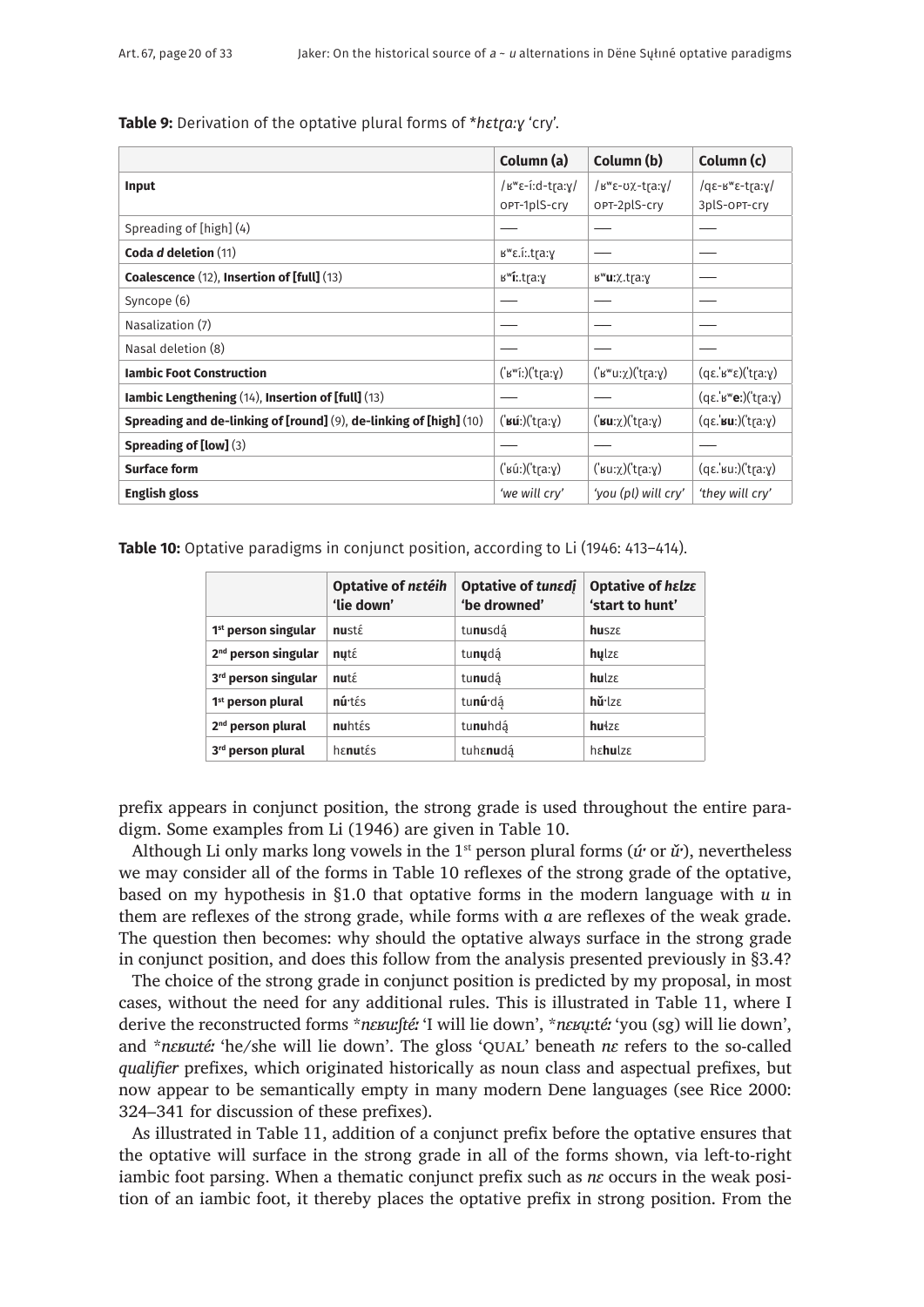|                                                                            | Column (a)                                   | Column (b)                                          | Column (c)                                          |
|----------------------------------------------------------------------------|----------------------------------------------|-----------------------------------------------------|-----------------------------------------------------|
| Input                                                                      | /nɛ-ʁʷɛ-[-téː/                               | /nε-B"ε-η <sup>j</sup> ε-té:/                       | /nɛ-ʁʷɛ-téː/                                        |
|                                                                            | QUAL-OPT-1sgS-lie.down                       | QUAL-OPT-2sgS-lie.down                              | QUAL-OPT-lie.down                                   |
| Spreading of $[high](4)$                                                   |                                              | nε. κ <sup>w</sup> i. η <sup>j</sup> ε. té:         |                                                     |
| Coalescence (12), Insertion of [full] (13)                                 |                                              | ne.B <sup>w</sup> i.n <sup>j</sup> e.té:            |                                                     |
| Syncope $(6)$                                                              |                                              | $n\varepsilon$ . $B^{\mathsf{w}}$ i: $n^j$ .té:     |                                                     |
| <b>Nasalization (7)</b>                                                    |                                              | nε. κ <sup>w</sup> j: η <sup>j</sup> . té:          |                                                     |
| <b>Nasal deletion (8)</b>                                                  |                                              | ne.B"j:.té:                                         |                                                     |
| <b>Iambic Foot Construction</b>                                            | (nε.'B"ες)('té:)                             | (nε.' <sup>B"</sup> j:)('té:)                       | $(n\varepsilon.$ 'B" $\varepsilon)$ ('té:)          |
| <b>Iambic Lengthening (14),</b><br>Insertion of [full] (13)                | $(n\varepsilon.$ 'B"e: $\int$ )('té:)        |                                                     | (nε.' <sup>B"</sup> eː)('téː)                       |
| Spreading and de-linking of [round] (9),<br>$de$ -linking of [high] $(10)$ | $(n\varepsilon$ , <b>su</b> : $\int$ )('té:) | $(n\varepsilon$ .' <b>By</b> : $)(t\acute{e}$ : $)$ | $(n\varepsilon$ , $\mathbf{su}$ : $)(t\varepsilon)$ |
| Spreading of [low] (3)                                                     |                                              |                                                     |                                                     |
| <b>Surface form</b>                                                        | $(n\varepsilon$ 'su: $\int$ )('té:)          | $(n\varepsilon, \text{ky:})(\text{t\'e:})$          | (nε.'su:)('té:)                                     |
| <b>English gloss</b>                                                       | 'I will lie down'                            | 'you (sq) will lie down'                            | 'he/she will lie down'                              |

**Table 11:** Derivation of the optative singular forms of \**nɛtéːh* 'lie down'.

output forms in Table 11, the modern forms can be derived through regular sound change. Thus: \**nɛ.ʁuːʃ.téː* > \**nɛ.uːʃ.téː* > *nus.téː*, \**nɛ.ʁųː.téː* > \**nɛ.ųː.téː* > *nų.téː*, etc. The set of rules in Table 11, and the same set of later sound changes, predict the strong forms observed in Table 10 in the  $1<sup>st</sup>$  person and  $2<sup>nd</sup>$  person plural forms as well.

A complication arises in the  $3<sup>rd</sup>$  person plural form. In this case, the set of rules in Table 11 actually predicts that the optative should surface in the *weak* grade, in the 3rd person plural, in the presence of a thematic conjunct prefix. Thus, the predicted output for 'they will lie down' is  $*(q\varepsilon, 'ne')$ ( $'w^N$  $\Lambda, 't\acute{e}$ :). The same problem arises more generally in any verb with two thematic conjunct prefixes: my analysis predicts that the language would, in that case, revert to the default pattern as shown in Table 5. It should be noted that instances of the weak grade following a conjunct prefix are attested in the modern language, e.g. *dúwasgay* 'I start to turn white' (Cook 2004: 170) and *hewaszus* 'I start to slide' (Cook 2004: 199). It is therefore not *a priori* impossible that a form such as \**qɛnex<sup>w</sup>ʌtéː*f might have existed historically. Nevertheless, this raises the question of how the set of rules in Table 11 could give rise to the modern pattern as shown in Table 10, where the strong grade occurs throughout the paradigm.

I propose that all of the modern forms in Table 10 can be derived from the reconstructed system of rules in Table 11, by regular sound change. In order to derive the  $3<sup>rd</sup>$  person plural form, however, it is necessary that the consonants  $\kappa$ [ʁ] and  $\kappa$ [ʁ<sup>w</sup>] not be, strictly speaking, deleted intervocalically, but rather *vocalized*. Formally, any consonant which bears the feature [low] loses its CPlace features, intervocalically, as shown in (15).

#### (15) Low consonant vocalization sound change



"A [low] consonant loses its CPlace features intervocalically."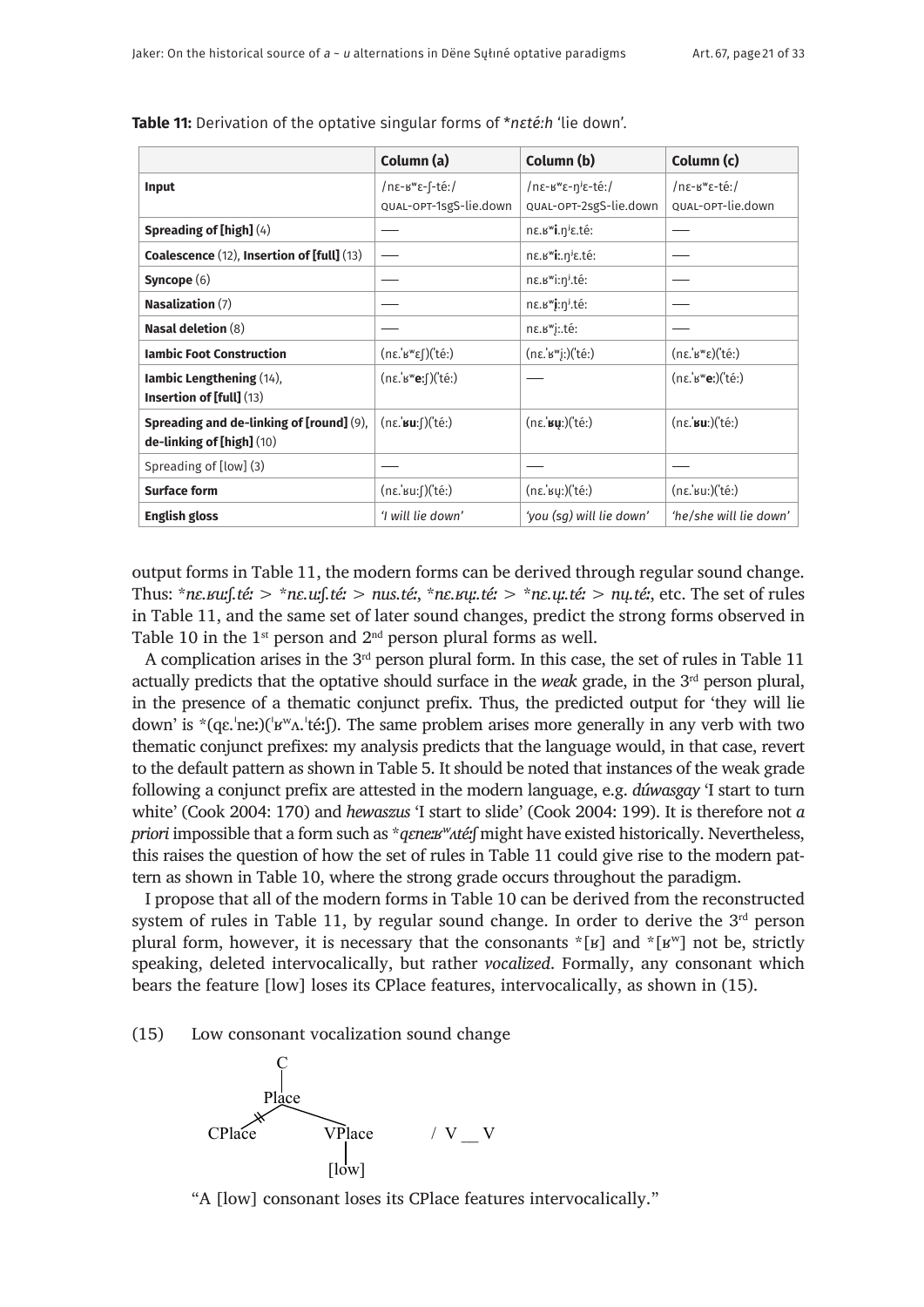|                                 | Column (a)                     | Column (b)               | Column (c)                                           |
|---------------------------------|--------------------------------|--------------------------|------------------------------------------------------|
| Pre-Dëne Sułiné                 | *(nɛ.ˈʁuːʃ)(ˈtéː)              | *(nε.' suː) ('téː)       | $*(q\varepsilon$ .'ne: $)(w^w \wedge n$ .'té: $\int$ |
| Low consonant vocalization (31) | $*(n\varepsilon.u.f)('te.)$    | *(nε.'y:)('té:)          | *(qε.'ne:)('wʌ.'té:ʃ)                                |
| <b>Syncope</b>                  |                                |                          | *(qε.'ne:w)('té: [)                                  |
| w > u                           |                                |                          | *(qε.'ne:u)('té:∫)                                   |
| <b>Vowel coalescence</b>        | *('n <b>u</b> : $\int$ )('té:) | $*('ny:)('té.)$          | $*(q\varepsilon \cdot n\mathbf{u})$ ('té:f)          |
| Modern form (Li 1946)           | nustέ                          | nyté                     | hanutás                                              |
| <b>English gloss</b>            | 'I will lie down'              | 'you (sq) will lie down' | 'they will lie down'                                 |

**Table 12:** Sound changes to derive modern forms from Pre-Dëne Sųłıné forms.

The only consonants which consist of only VPlace features, but no CPlace features, are glides. Therefore, the consequences of this sound change are as follows. When the consonant \*[ʁ] loses its CPlace node, the result would be a [low] glide; since this is impossible, the segment is deleted. Thus:  $*(s) > \emptyset$ , by (15). On the other hand, in the case of  $*(s^w)$ , while the feature [low] can not be realized on a glide, the feature [round] can. Therefore, [low] is deleted, and the result is a round glide:  $*$ [ $\mathbf{F}^{\text{w}}$ ] > w, by (15). Table 12 shows a sequence of sound changes which take the output of the rules in Table 11 as their point of departure, to derive the modern forms in Table 10.

Finally, we will briefly consider the behaviour of the optative in Pre-Dëne Sųłıné, following a *disjunct prefix*—also known as a Level 5, or Word Level prefix. Previously in §2.3, I showed that, in the modern language, disjunct prefixes are invisible from the point of view of vowel alternations in the optative. This is consistent with what is known about the life cycle of phonological processes generally: they tend to become restricted to smaller and smaller domains over time (Bermúdez-Otero 2015). However, I also noted that, according to this same logic, it follows that phonological processes which today are restricted to small domains (e.g. Level 2) applied over progressively larger domains, the farther we go back into the past. Therefore, it would seem to follow that, in Pre-Dëne Sųłıné, the *\*ʁʷʌ ~ \*ʁuː* alternations in the optative should have been either a Word Level (Level 5) or even a Postlexical process. This means that disjunct prefixes ought to have been visible to the  $*_{\mathcal{B}} \times \mathcal{B}} w_{\mathcal{A}}$  alternation, in much the same way as conjunct prefixes. Therefore, why then do we not observe reflexes of the strong grade of the optative throughout the paradigm whenever a disjunct prefix is present, in much the same way as we do for conjunct prefixes, as in Table 10?

It seems that, in PD, all disjunct prefixes either contained a full vowel (\*CVː), or a reduced vowel followed by a consonant (\*CVC) (Leer 1975). In other words, all disjunct prefixes, such as \**q'eˑ* 'straight in a line' (1975: 6), \**naˑ* 'reversative' (1975: 13), and \**daɢ* 'up on top' (1975: 9) constituted heavy syllables. In a left-to-right iambic system, a heavy syllable at the left edge of the word will constitute a monosyllabic (Heavy) foot all by itself; therefore, it has no effect on whatever follows it. The same is true if there are multiple disjunct prefixes. To illustrate, let us consider the verb *jaɬtiː* 'speak, pray' (transcription as discussed in §1.0). In Table 13, we can compare and contrast the reconstructed Pre-Dëne Sųłıné forms in column (a), with the same forms from a modern speaker, Daniel Alphonse from Black Lake, Saskatchewan, in column (b).

The stress and foot boundaries shown in column (b) are based on my own subjective impression; however, my intent in including these is to illustrate that, in the modern language, the selection of the strong or weak grade of the optative bears no direct relation to the position of surface stress—we can see, for example, instances of the weak grade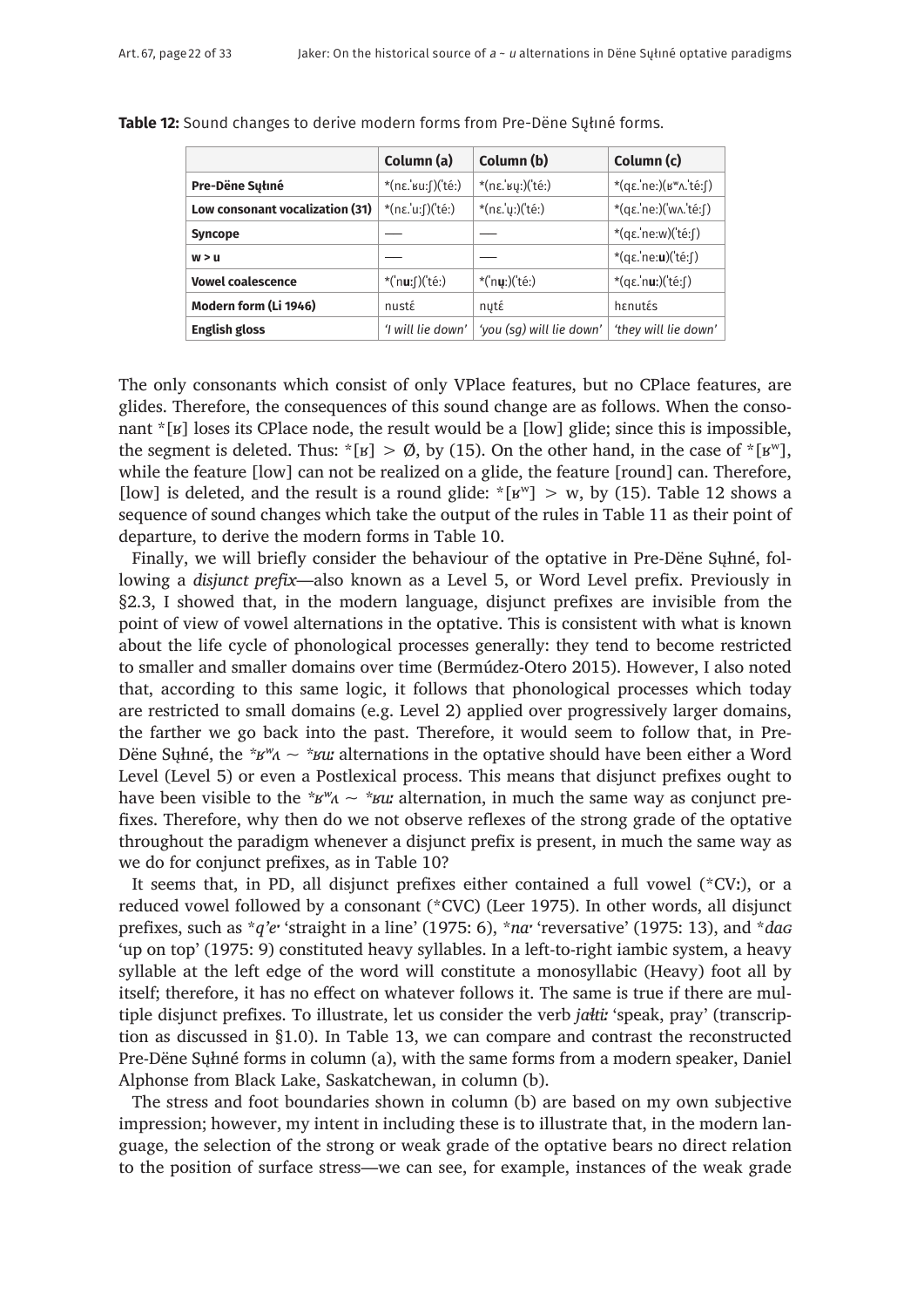|                                 | Column (a)<br>Pre-Dëne Sułiné (reconstructed)          | Column (b)<br><b>Black Lake, SK (modern)</b>     |
|---------------------------------|--------------------------------------------------------|--------------------------------------------------|
| 1 <sup>st</sup> person singular | $*(i)$ a:)( $\mathbf{B}^{\mathsf{w}}$ As.ti:)          | $(j \wedge \mathbf{w} \wedge s)('ti)$            |
| 2 <sup>nd</sup> person singular | *('ja:)( $\mu$ y: $\ell$ )('ti:)                       | $(j \wedge \mathsf{w} y:4)('ti)$                 |
| 3rd person singular             | $*($ ia:) $(\mathbf{B}^{\mathsf{w}}\mathbf{A}t$ .'ti:) | $(i \land \mathsf{wnt})(t)$ :                    |
| 1 <sup>st</sup> person plural   | *('ja:)(' $\sin($ 'ti:)                                | $(i \wedge \mathbf{w}$ ú:l $)(i \in \mathbb{N})$ |
| 2 <sup>nd</sup> person plural   | *('ja:)(' $su:4$ )('ti:)                               | $(i \land \text{wu:4})(i \text{ti})$             |
| 3rd person plural               | *('ja:)(αε.' <b>κu</b> : ('ti:)                        | $(i \wedge \text{hux})$ $(i \cdot)$              |

**Table 13:** Optative of *jʌɬtiː* 'speak, pray', reconstructed and modern, with footing.

Data in column (b) elicited on 11/28/19; re-transcribed from author's notes.

(*wʌs, wʌɬ*) occurring in stressed position on the surface. Or more precisely, the relationship is opaque: in column (b), the choice of strong or weak grades reflects the position of stress earlier in the derivation, before the disjunct prefix *jʌ* was added. Conversely, in the reconstructed forms in column (a), the relationship between surface stress and choice of the strong or weak grade is transparent: even though the syllable *\*jaː* is 'visible' to the optative alternation, it has no effect, because  $*(ia)$  constitutes a foot by itself. Thus, even if the  $*_{B}$ <sup>*w*</sup> $\sim$   $*_{B}$ *u*: alternation in Pre-Dëne Sultime operated at Level 5, all of the modern forms can be derived from Pre-Dëne Sųłıné surface forms by regular sound changes, such as [low] consonant vocalization and vowel length neutralization, as discussed previously.11

Finally, regarding the tendency of phonological processes to become restricted to smaller and smaller domains over time, it is interesting that, so long as all disjunct prefixes constituted heavy syllables, the output predicted from the  $*$  $\mathbf{B}^w\mathbf{A} \sim * \mathbf{B}^w\mathbf{B}$  alternation being a Level 5 process is the same as if it were a Level 4 process. This surface ambiguity may explain why this alternation was eventually re-assigned from Level 5 to Level 4.

## **5 Why [low] spreading cannot be a part of the modern synchronic grammar**

So far, I have presented a reconstruction of the  $*_{\mathcal{B}} w_{\Lambda} \sim *_{\mathcal{B}} w_{\Lambda}$  alternation in Pre-Dëne Suhné. For the remainder of this paper, I will ask the questions (1) what else can we infer about Pre-Dëne Sųłıné, at the time that this alternation arose, and (2) to what extent is this alternation still a part of the synchronic phonology of modern Dëne Sųłıné? To begin, let us first consider the consonant inventory of modern Dëne Sųłıné. Table 14 is based on Li (1946: 398), except that I assume an additional underlying phoneme  $/p/$ , a palatal nasal (Krauss & Leer 1981), to account for the behaviour of the  $2<sup>nd</sup>$  person singular subject prefix, and the perfective prefix—see also Rice (1989: 61–62) for discussion of nasals in Slavey.

The main problem concerns the two dorsal series, which I have labeled "velar" and "labiovelar" above. Recall that, for Pre-Dëne Sųłıné, I have assumed thus far that the segment \**ʁʷ*, and by extension the entire labio-uvular series, is specified as both [round] and [low]. Under the CH, this can only be the case if there exist other series which are non-[round] and non-[low]. In the modern language, of the two dorsal series, it is clear that the labiovelar is the only series which is [round] (based on its articulation, and morphophonemic behaviour). However, it is theoretically possible that both the velar and

<sup>&</sup>lt;sup>11</sup> An alternative interpretation of these facts could be that, in Pre-Dëne Sųłiné, disjunct prefixes were not part of the verb word at all, and only became incorporated into the word later, after the *ʌ ~ uː* vowel alternations had already been established. This would be consistent with the usual assumption in the Dene linguistics literature, that the disjunct prefixes are later additions to the verb word than the conjunct prefixes (Keren Rice, p.c.).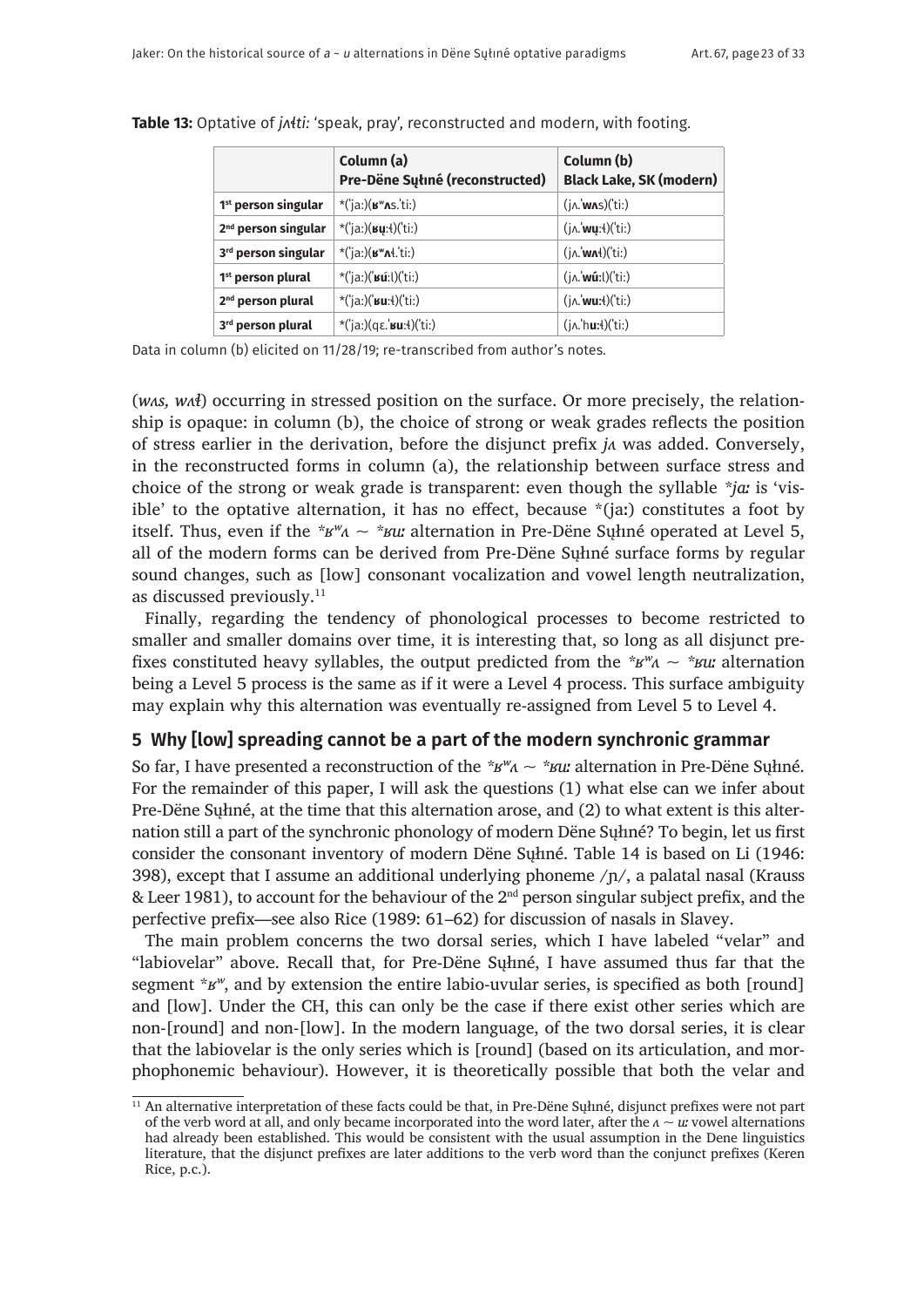|                   |           | Labial | Inter-dental Alveolar Lateral |         |     | Alveo-palatal  | Velar         | Labiovelar       | Glottal |
|-------------------|-----------|--------|-------------------------------|---------|-----|----------------|---------------|------------------|---------|
| <b>Stops and</b>  | Plain     | b      | ďð                            | d, dz   | dl  | d <sub>3</sub> | g             | $g^w$            |         |
| affricates        | Aspirate  |        | tθ                            | t, ts   | tł  | t∫             | k             | $k^w$            |         |
|                   | Ejective  |        | $t\theta'$                    | t', ts' | tł' | ∣t∫            | $\mathsf{k}'$ | $k^{\mathsf{w}}$ | ς       |
| <b>Fricatives</b> | Voiced    |        | ð                             | Z       |     |                | γ             | $Y^{\mathsf{w}}$ |         |
|                   | Voiceless |        | θ                             | S       | ŧ   |                | X             | $X^{\mathsf{w}}$ | h       |
| <b>Sonorants</b>  | Oral      | W      |                               |         |     |                |               |                  |         |
|                   | Nasal     | m      |                               | n       |     | n              |               |                  |         |

**Table 14:** Dëne Sųłıné consonant inventory.

**Table 15:** Examples of the conjugation marker *y* $\varepsilon$  both with and without a disjunct prefix.

|                                                     | Perfective of hadzan 'sing' (Cook 2004: 264) | Perfective of <i>fétj: 'eat'</i> (Li 1946: 413) |                      |  |
|-----------------------------------------------------|----------------------------------------------|-------------------------------------------------|----------------------|--|
| <b>Cook's transcription</b><br><b>English gloss</b> |                                              | Li's transcription                              | <b>English gloss</b> |  |
| ghesjën                                             | 'I sang'                                     | céyesti                                         | $'$ l ate'           |  |
| ghjën                                               | 'you (sg) sang'                              | <b>cέγiti</b>                                   | 'you (sg) ate'       |  |
| ghejën                                              | 'he/she sang'                                | céyeti                                          | 'he/she ate'         |  |
| ghíjën                                              | 'we sang'                                    | cέγí tj                                         | 'we ate'             |  |
| ghuhjën                                             | 'you (pl) sang'                              | <b>cέγwuhtj</b>                                 | 'you (pl) ate'       |  |
| heghejën                                            | 'they sang'                                  | cέhεγεtj                                        | 'they ate'           |  |

labiovelar series are specified as [low]—perhaps contrasting with the alveo-palatal series, which could constitute a non-[low] series under the dorsal node.

To see that this is not the case, however, consider the data in Table 15, which contain the *ɣɛ* conjugation marker. This prefix is a conjunct prefix just like the optative, and occurs in a very similar set of phonological and morphological environments. Even so, *ɣɛ* never triggers gamma lowering (cf. Hargus 1988: 144), i.e. spreading of [low] onto the following vowel, even in the exact same set of phonological and morphological environments we saw this happen with \**ʁʷə*. This is illustrated in Table 15. Examples are given in the author's original orthography; in Cook's orthography,  $\langle gh \rangle$  represents [y] and  $\langle j \rangle$ represents  $[d\overline{3}]$ ; in Li's transcription,  $\langle c \rangle$  represents [[].

If the *ɣɛ* conjugation marker, and by extension the entire velar series, is not specified as [low], then this creates a problem: it would appear that the labiovelar series is specified as [low] redundantly, something claimed to be impossible under the CH. I will suggest, however, that spreading of [low] in the optative is no longer part of the synchronic grammar of modern Dëne Sųłıné—rather, the underlying form of the optative has been restructured to  $\gamma y^w A$ —this is also the underderlying form assumed by Li (1946: 413). If neither of the dorsal series are associated synchronically with the feature [low], then it is reasonable to call these series "velar" and "labiovelar" in the modern language, rather than "uvular" and "labiouvular"—this is because the feature [low] is assumed to be a property of uvular and pharyngeal, but not velar consonants (Padgett & Ní Chiosáin 1993).

Even if spreading of [low] is no longer part of the synchronic grammar, the observed asymmetry between the optative prefix and the *ɣɛ* conjugation marker is still interesting, from a historical perspective: why is it that, historically, the opative prefix \**ʁʷɛ* triggered gamma lowering, while the *ɣɛ* conjugation marker did not? In the next section, I will suggest that this can tell us something interesting about how the Dëne Sųłıné consonant system was organized historically.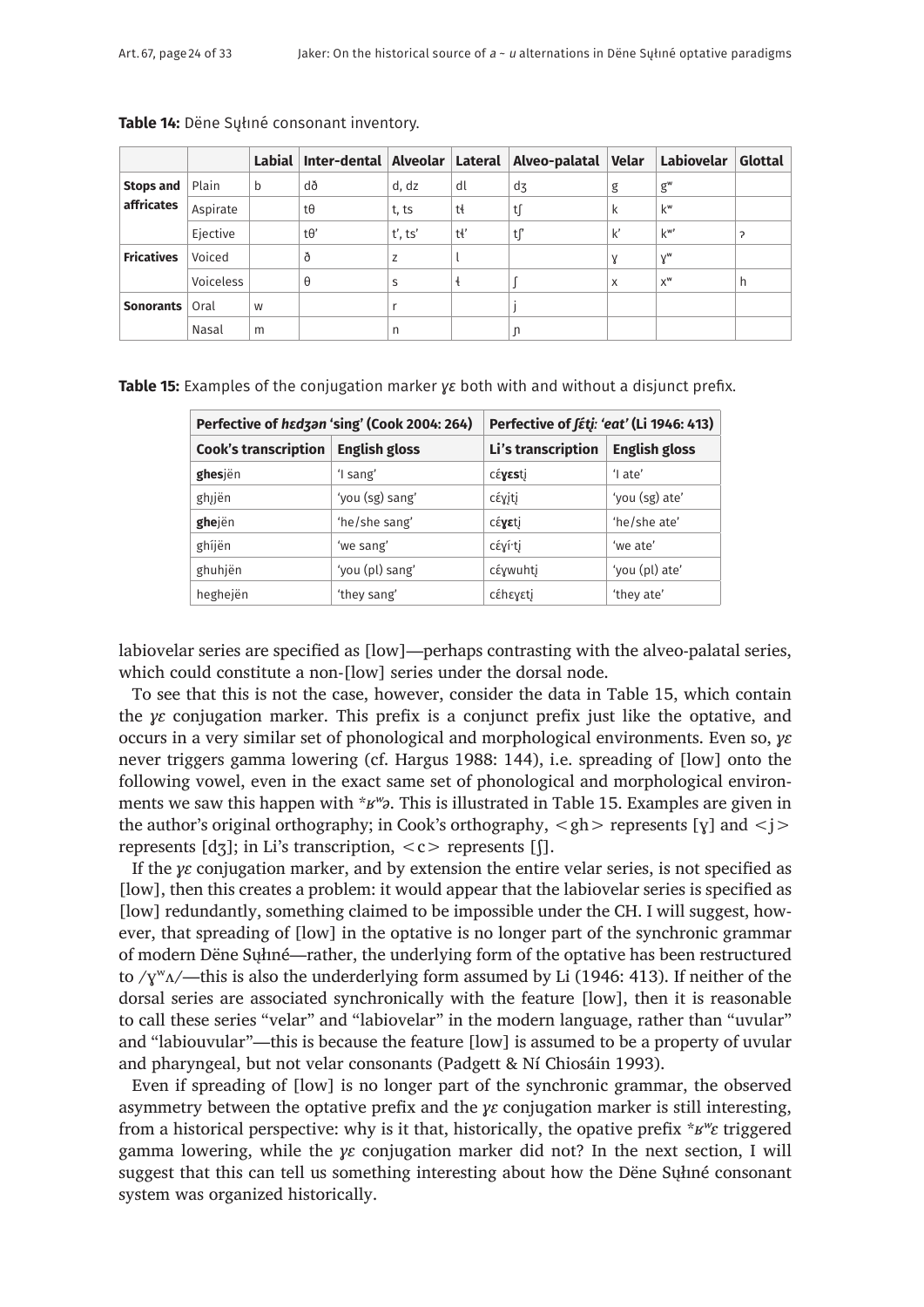# **6 The importance of the historical 'retroflex' (\*k̯ʷ >\*tʃʷ > \*tɽ) series**

In the previous section, I argued that [low] spreading in the optative cannot be a part of the synchronic grammar of modern Dëne Sųłıné, because if *ɣʷ* (<\**ʁʷ*) were specified as a [round][low] segment, it would lack a [round] but non-low segment with which it contrasts. In this section, however, I will argue that such a series of segments did exist historically—and these were what are called the *retroflex* consonants in the Dene linguistics literature.

The retroflex series is so named because in the majority of Dene languages which preserve this series as distinct (e.g. Hän, Gwich'in, Upper Kuskokwim, Tolowa), it is pronounced as a series of posterior, apical affricates and fricatives, with a slight rhotic quality (*tɽ, dɽ, tɽ', sɽ, zɽ*) (cf. Krauss 1964, Krauss 2005). However, there is some disagreement in the literature regarding the historical development of this series. In early work, Krauss proposed that this series originated as a series of rounded front velar consonants in Proto-Athabaskan-Eyak (PAE), which was preserved intact in Proto Athabaskan (Proto Dene):  $(*k^w, *g^w, *k^w, *x^w, *y^w)$  (1964: 122). This series contrasted with three other dorsal series: a front velar unrounded series (*\*k̯, \*g* ̯, *\*k̯', \*x̯, \*ɣ ̯*), a rounded uvular ("back velar") series (*\*qʷ, \*ɢʷ, \*qʷ', \**χ*ʷ, \*ʁʷ*), and an unrounded uvular series (*\*q, \*ɢ, \*q', \**χ*, \*ʁ*). Thus, this reconstruction posited an essentially symmetrical system of four dorsal consonant series: front and back velars, both rounded and unrounded.

In later work (Krauss 1982, Krauss 2005), Krauss assumes that, already by the PD stage the front rounded velar series had evolved into a series of rounded alveopalatal consonants (*\*tʃʷ, \*dʒʷ, \*tʃʷ', \*ʃʷ, \*ʒʷ*), which then evolved into retroflexes in some of the modern Dene languages. Leer (2005) takes this line of reasoning one step further, and assumes that this consonant series had already evolved into a true retroflex series by the PD stage (2005: 284). All of these proposals are consistent with the view that the series in question originated as a rounded front velar series, which evolved into a rounded alveopalatal series as an intermediate stage, before eventually becoming a retroflex series; the proposals merely differ as to when exactly these changes occurred. In this section, I will use the term *retroflex* in a broad sense, to refer to this series at all stages of its history, given that the precise character of this series historically is somewhat uncertain. However, I hope that some of the arguments presented in this section may provide some insight into the development of the retroflex series historically in Dëne Sųłıné.

If we reconstruct a feature hierarchy for Pre-Dëne Sųłıné under the most stringent possible assumptions—namely that the underlying form should be the same as the surface form, and that the grouping of phonemes under different nodes should reflect their surface phonetic character (for example, coronal segments do not appear under the dorsal node, and vice versa)—then the reconstructed hierarchy in Figure 8 would be consistent with the data presented thus far. For ease of exposition, the labial series has been omitted.

In Figure 8, I assume that dorsal is the default place of articulation, which is unmarked in relation to [coronal]. This representation is supported by the existence of the *t > k* shift in some dialects of the language (e.g. Haas 1968), which can be modeled as deletion of the [coronal] node. In Figure 8, we can see that in order for the labio-uvular  $({}^{\star}q^w)$  series to be contrastively specified as [low], it needs to have a contrastive sister located under [round], and under the non-coronal (dorsal) node. It follows therefore that, at the time at which [low] spreading was phonologically active, the "retroflex" series was not only still present in the language, but was still a front rounded velar series ( $k_x$ <sup>w</sup>). If this series had already evolved into a true retroflex series (\*tr), or even a rounded alveo-palatal series  $(*t[<sup>w</sup>)$ , then this series would need to be moved under the coronal node, in which case the \**qʷ* series would no longer have a contrastive sister, and could no longer be specified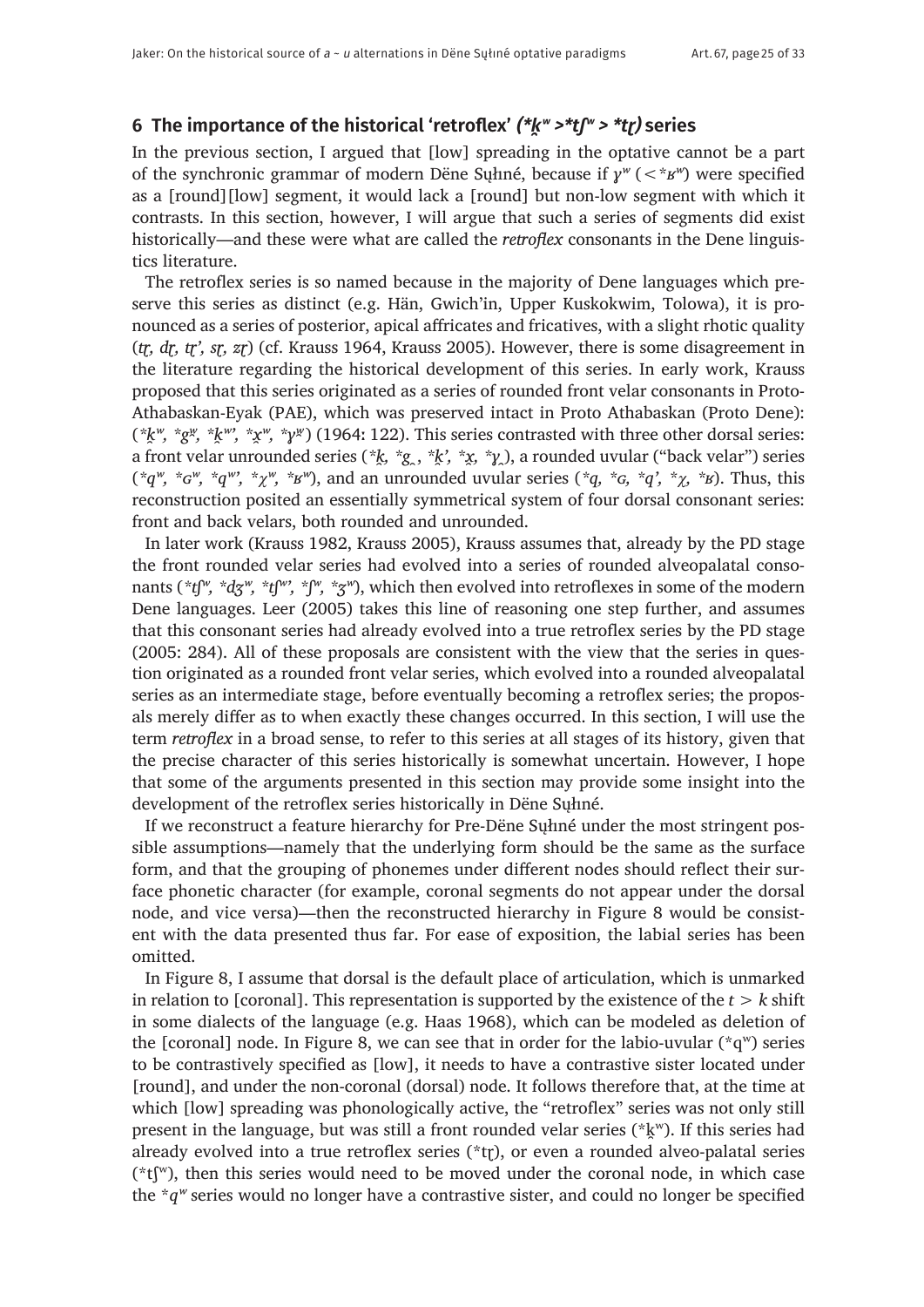

**Figure 8:** Reconstructed (non-labial) consonant place feature hierarchy for Pre-Dëne Sųłıné.

as [low]. The reconstructed consonant system in Figure 8 therefore closely resembles the system originally reconstructed by Krauss (1964: 122) for PAE.

An additional argument for the reconstructed hierarchy in Figure 8 is that the ordering of vocalic place features is identical to the feature ordering still used in the modern language (as in Figure 4). Thus, the ordering is [coronal]  $>$  [lateral]  $>$  [round]  $>$  [low] > [high], with the last three features in the same order as in the vowel system. Note also that the consonants also exhibit a featural asymmetry in a manner entirely parallel with the vowel system: the [round] consonants contrast in the feature [low], while the unrounded consonants contrast in the feature [high]. This asymmetry is reflected in my transcription, where I write the unrounded front velars, which are phonologically [high], with a superscript  $j$  ( $*k$ <sup>i</sup>), whereas I write the rounded front velars, which are not phonologically specified with the [high] feature, with a subscript  $(*\,k^w)$ .

The asymmetrical feature hierarchy in Figure 8 would explain why, in Dëne Sųłıné, we observe spreading of [low] with the optative prefix, but not with the *ɣɛ* conjugation marker—something which is the opposite pattern of what is observed in many other Dene languages, such as Slavey (Rice 1989) and Thcho (Ackroyd 1982). For Dëne Suhné itself, the main empirical hypothesis I would like to advance is that, just as Krauss (1982) demonstrated that the PD \**kʲ* series maintained its dorsal place of articulation in Dëne Sųłıné longer than was previously believed, so too there is evidence that the PAE \* $k^w$  series also retained its dorsal articulation in Dëne Sųłıné much longer than was previously assumed in particular, long enough to allow for the process of [low] spreading (or gamma lowering) in the optative. And by the same token, we may surmise that the  $a \sim u$  alternations observed in Dëne Sųłıné optative paradigms are quite ancient, dating back to a time when the consonant system resembled that reconstructed by Krauss (1964) for PAE.

# **7 What is the status of a ~ u alternations in the modern language?**

In §5 I argued that spreading of [low] could no longer be a part of the synchronic phonology of modern Dëne Sųłıné, and in §6.0 I attributed this to the loss of the historical retroflex series. However, nothing precludes the spreading of [round] in the synchronic grammar, assuming the UR of the optative has been restructured to  $/\gamma^w \Lambda /$ . In this section, I will suggest that that the synchronic analysis of optative  $a \sim u$  alternations in Dene Sųłıné varies by dialect (and possibly from speaker to speaker) based on two criteria: (1) does a labiovelar series exist underlyingly, and (2) does a contrast between full and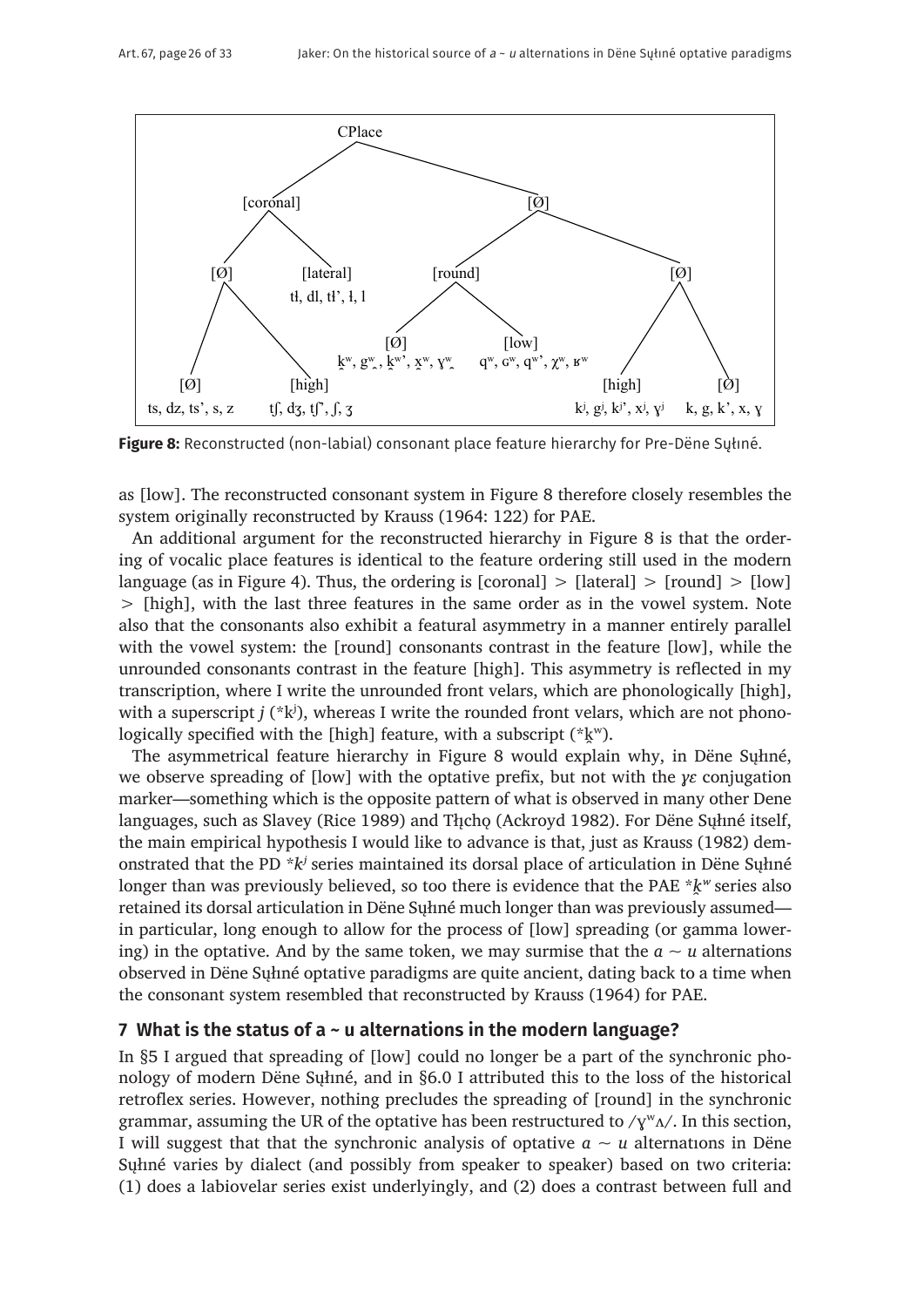reduced vowels exist underlyingly? Based on these criteria, a dialect (or speaker) may exhibit either phonological [round] spreading, phonologically conditioned allomorph selection, or morphologically conditioned allomorph selection.

This typology is consistent with the overall goals of the CH, in that it shows how the synchronic phonological status of an alternation in a given dialect is related to the phonemic inventory of that dialect. In addition, as we shall see, it also describes a pathway by which a phonological alternation can 'exit' the phonology and become morphologized, as it reaches the end of its life cycle. In this section, we will examine each of the three scenarios outlined in Table 16 in turn.

#### *7.1 Vowel alternations as spreading of [round]*

First I will present data from a conservative speaker, Allan Adam, now residing in Paddockwood, Saskatchewan (originally from Fond du Lac, Saskatchewan). Mr. Adam is also a trained professional Dëne Sųłıné interpreter and translator. Mr. Adam preserves labiovelar consonants in his speech, and also exhibits a contrast between full and reduced vowels. Thus, the phonological system for this speaker is very similar to the Dëne Sųłıné system described by Li (1933, 1946) many decades ago. The optative paradigm of *hɛdʒən* 'sing' is given in Table 17.

In Mr. Adam's speech, the vowel length difference between  $[\Lambda]$  and  $[\mu]$  is very clear, such that the speaker even volunteered (without being asked directly), "it's a long *u* sound. The  $u$  is long," in reference to the  $3<sup>rd</sup>$  person plural form. This speaker also exhibits an interesting alternation between  $[y]$  in the strong forms, and  $[w]$  in the weak forms consistent with González's (2003) predictions about the relationship between sonority and prosodic position.<sup>12</sup> Given that there is a surface alternation between [y] and [w], and given that the speaker pronounces labiovelars elsewhere, it is reasonable to suppose that the optative prefix is still underlyingly  $/\gamma^w \Lambda$  for this speaker. That being the case, the alternations in Mr. Adam's optative paradigm can be analyzed in a very similar way to the reconstructed Pre-Dëne Sųłıné system examined in §3: the feature [round] spreads and delinks in the strong forms, in order to decease onset sonority. The only differences are that the vowel  $\lceil \Lambda \rceil$  in the weak forms is not the result of a spreading process, but is underlying,

| Labiovelar series<br>preserved underlyingly? | preserved underlyingly? | Full ~ reduced vowel contrast Synchronic status of $a \sim u$ alternations |
|----------------------------------------------|-------------------------|----------------------------------------------------------------------------|
| yes                                          | ves                     | [round] spreading, prosodically conditioned                                |
| no                                           | ves                     | Phonologically conditioned allomorph selection                             |
| no                                           | no                      | Morphologically conditioned allomorph selection                            |

**Table 16:** Summary of criteria for synchronic status of *a ~ u* alternations.

#### **Table 17:** Optative paradigm of *hɛdʒən* 'sing' (Allan Adam, Black Lake/Fond du Lac, SK).

|                        | Singular                                    | Plural                   |
|------------------------|---------------------------------------------|--------------------------|
| 1 <sup>st</sup> person | (wx.dzən)                                   | $(y\hat{u})$ ('dʒən)     |
| 2 <sup>nd</sup> person | (yy:)('dzən)                                | $(yu:h)(d\bar{\lambda})$ |
| 3rd person             | $(\mathsf{w}\Lambda \dot{\mathsf{d}}$ dzən) | $( 'hu: ) ('d \leq n )$  |

Originally elicited 5/8/2018; re-elicited 12/2/2019.

<sup>&</sup>lt;sup>12</sup> There is some variation in the strong forms between [y], [w], and [h], whereas the weak forms uniformly have [w]. The speaker's intuition is that in the strong forms, both [ $\gamma$ ] and [w] are acceptable.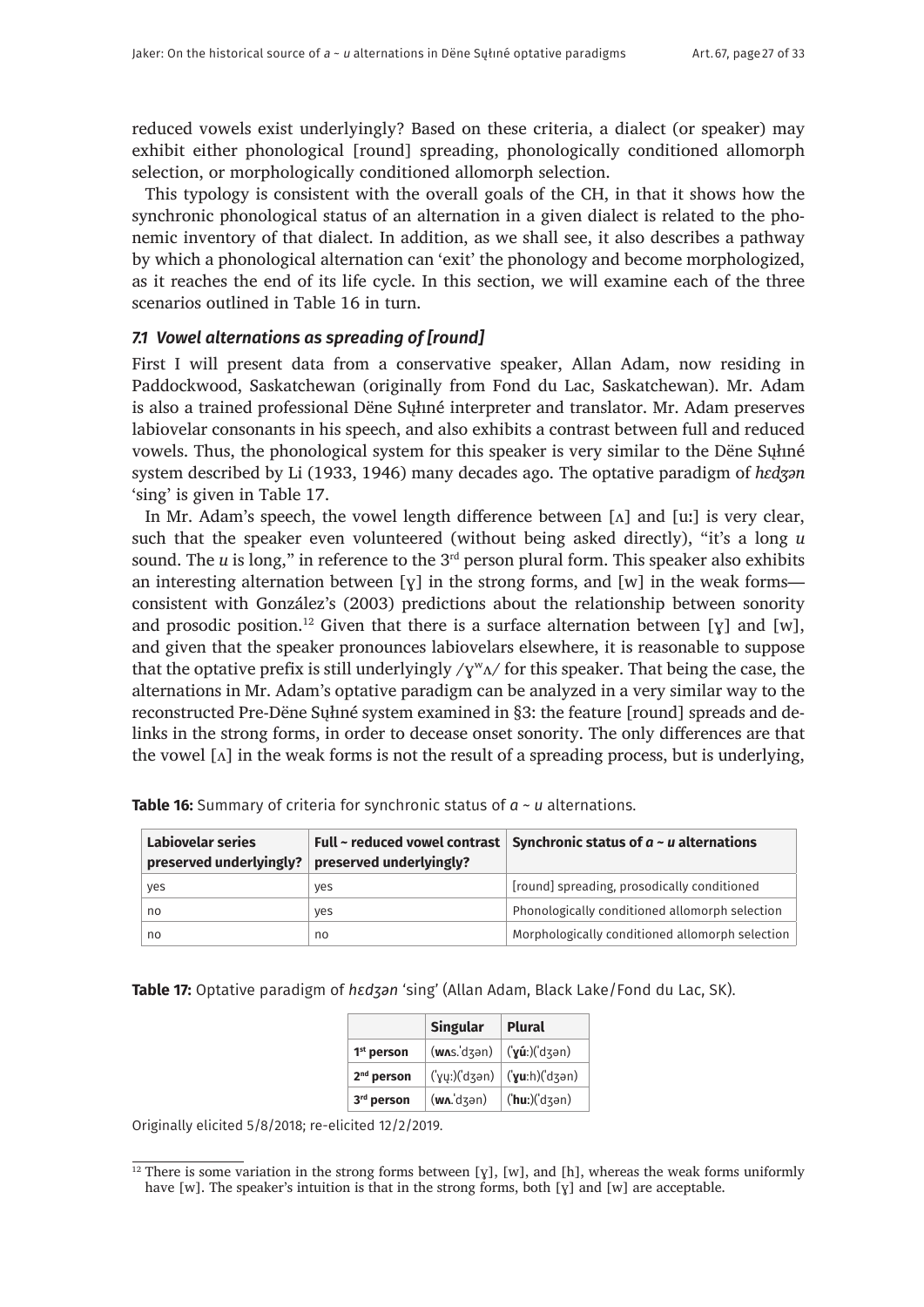and also /ɣʷ/ lenites to [w] in the weak forms (in this case, to *increase* onset sonority). Under this hypothesis, it is interesting to note that the feature [round] displaces—i.e. is stronger than—the feature [low], which it also outranks in the feature hierarchy in Figure 4. This is predicted by the CH.

#### *7.2 Vowel alternations as phonologically conditioned allomorph selection*

Next we will examine data from another speaker, Mr. Daniel Alphonse of Black Lake, Saskatchewan. Mr. Alphonse's phonological system is also conservative in that it maintains a contrast between full and reduced vowels, as shown in Table 18.

The main difference between Mr. Alphonse's dialect in Table 18, and Mr. Adam's dialect in Table 17, is that Mr. Alphonse uses the consonant  $[w]$  for the optative prefix throughout the paradigm, rather than having a  $y \sim w$  alternation. Given this fact, it is somewhat unlikely that one could posit  $/\gamma^w \Lambda$  as the underlying form of the optative prefix for this speaker. Rather, under standard assumptions regarding phonological abstractness, the initial consonant must be re-structured to /w/ underlyingly.

This has two major consequences. The first is that it is no longer possible to analyze the vowel alternations in (41) as [round] spreading and de-linking in prosodically strong position. Recall from §3.4 that the whole point of [round] spreading is to reduce the sonority of the onset consonant where the rule applies; in this case, since the onset consonant is [w] regardless, such spreading is unmotivated. Therefore, the most likely alternative is that the strong and weak grades of the optative in Table 18 are chosen through *phonologically conditioned allomorph selection*. Phonologically conditioned allomorph selection is when a given morpheme has two (or more) underlying forms, and the phonology selects whichever allomorph would be most harmonic in a given environment (Kager 1996; Rubach & Booij 2001; Anderson 2008). Allomorph selection is used extensively by Hargus in her analysis of the Dene language Witsuwit'en (Hargus 2007: 671–730). In the case of Table 18, if the two allomorphs of the optative are /wʌ/ and /wuː/, what conditions the choice between them?

I suggest that, broadly speaking, the allomorphy is conditioned by stress. /wʌ/ is the default or "elsewhere" allomorph, because, being a light syllable, it can fit into the weak position of an iambic foot. However, /wuː/ is chosen where the syllable needs to be stressed or heavy for independent reasons. For example, the 2sg, 1pl, and 2pl forms all have an additional vowel as part of the subject agreement prefixes *ne, íd,* and *uh*, which add an extra mora and therefore constrain the output vowel to be long.

The only form which seems not to fit this line of explanation is the  $3<sup>rd</sup>$  person plural form, *hɛwʌdʒən*, where, on the surface, there appears to be a mis-match between stress and the choice of allomorph. However, this is actually the second major consequence of restructuring of the optative from / $\gamma^w A$ / to /w $\Delta$ / ~ /wuː/. Since the optative is a Level 2 (conjunct) prefix, at the point where it enters the derivation and the allomorphs are selected, it can only see other Level 2 (conjunct) prefixes. The prefix *hɛ* '3rd person plural'

|                        | <b>Singular</b> | <b>Plural</b>                                                                                                                                    |  |
|------------------------|-----------------|--------------------------------------------------------------------------------------------------------------------------------------------------|--|
| 1 <sup>st</sup> person | $(w$ лs. dʒən)  | $\int$ ('wúː)('dʒən)                                                                                                                             |  |
| $2nd$ person           |                 | $\left(\mathbf{w}\mathbf{u}:\right)\left(\mathbf{d}\mathbf{u}\right)$ ( $\mathbf{w}\mathbf{u}:\mathbf{h}$ ) ( $\mathbf{d}\mathbf{u}\mathbf{u}$ ) |  |
| 3rd person             | (wʌ.ˈdʒən)      | (hε. wn) (dʒən)                                                                                                                                  |  |

**Table 18:** Optative paradigm of *hɛdʒən* 'sing' (Allan Adam, Black Lake/Fond du Lac, SK).

Originally elicited 5/8/2018; re-elicited 11/28/2019.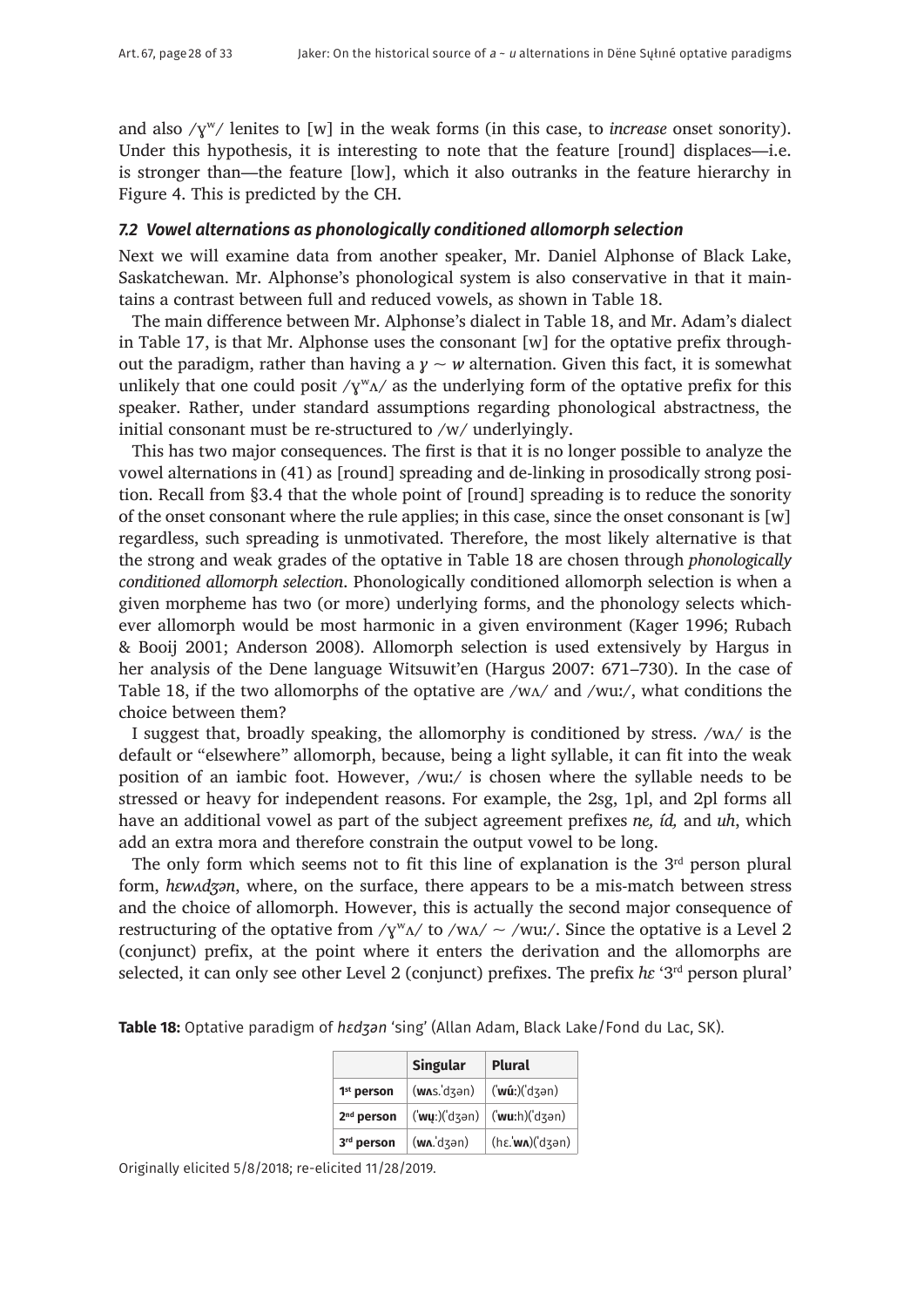is only added later (at Level 3). Therefore, once the vowel alternations in the optative are re-analyzed as allomorph selection, it necessary follows that the choice of allomorph will only be sensitive to Level 2 prefixes.

#### *7.3 Vowel alternations as morphologically conditioned allomorph selection*

The third and final logical possibility listed in the dialect typology in Table 16 is a dialect which has lost both the labio-velar series as well as the full  $\sim$  reduced vowel contrast underlyingly. Cook, in his chapter on linguistic change and variation in Dëne Sųłıné, suggests that all dialects except Tadoule Lake, Manitoba have lost the labio-velar series (2004: 23), and all dialects except Cold Lake, Alberta have lost the full  $\sim$  reduced vowel contrast (2004: 28–30). Therefore, according to Cook, the majority of dialects would fall into this category (although more data are needed in order to verify this claim).

In such dialects, which have lost contrastive vowel length in prefixes, there would no longer be any way to phonologically derive the distribution of *a* and *u* vowels which we have seen. Rather, while we would still posit two allomorphs, /wa/ and /wu/ (note: these no longer differ in length), their distribution would be morphologically governed, based on morphosyntactic features. The most likely analysis would be that /wu/ is constrained to appear only when the subject is  $2<sup>nd</sup>$  person, or  $1<sup>st</sup>$  person plural, whereas /wa/ is the elsewhere allomorph.

# **8 Conclusion**

In this paper, I have explored the importance of contrast in informing historical reconstruction. I have used the Contrastive Hierarchy to deduce under what sets of conditions a certain alternation, the  $a \sim u$  alternation in optative paradigms, could have arisen. Specifically, I argued that this alternation arose at a much earlier stage of the language, at a time in which not only was the retroflex series still present, but in fact still retained its front rounded velar (\* $k^w$ ) pronunciation. I also outlined a set of conditions under which this alternation might 'exit' the phonology and be re-interpreted as lexically listed allomorphy. These conditions, too, involve the set of contrasts in the phonological system. I have suggested that what ultimately causes phonological processes to become morphologized is not derivational opacity, but rather a change in the phonological inventory of the language, and the loss of certain key phonological contrasts. In this way, by linking the phonological status of an alternation to the set of contrastive relations in a language, the Contrastivist Hypothesis helps to limit phonological abstractness, and describes a pathway of diachronic change whereby new morphological patterns can arise.

It seems that the Contrastivist Hypothesis is unique among phonological theories, in that it enables one to use morphophonemic alternations to infer other structural properties of a language historically, at the time when these alternations originated. Since opaque and semi-fossilized morphophonemic alternations, such as I have examined here, are found throughout the Dene language family, the Contrastivist Hypothesis may open up new possibilities both for the internal reconstruction of individual Dene languages, as well as comparative reconstruction for the family as a whole.

### **Abbreviations**

 $1sgS = 1^{st}$  person singular subject,  $2sgS = 2^{nd}$  person singular subject,  $1pIS = 1^{st}$  person plural subject, etc.,  $1sgO = 1^{st}$  person singular object, etc., CH = Contrastivist Hypothesis, IPA = International Phonetic Association,  $OPT = optative$ , PD = Proto Dene,  $PNEA$  = Proto Northeast Athapaskan, SDA = Successive Division Algorithm, PAE = Proto Athabaskan-Eyak,  $QUAL =$  qualifier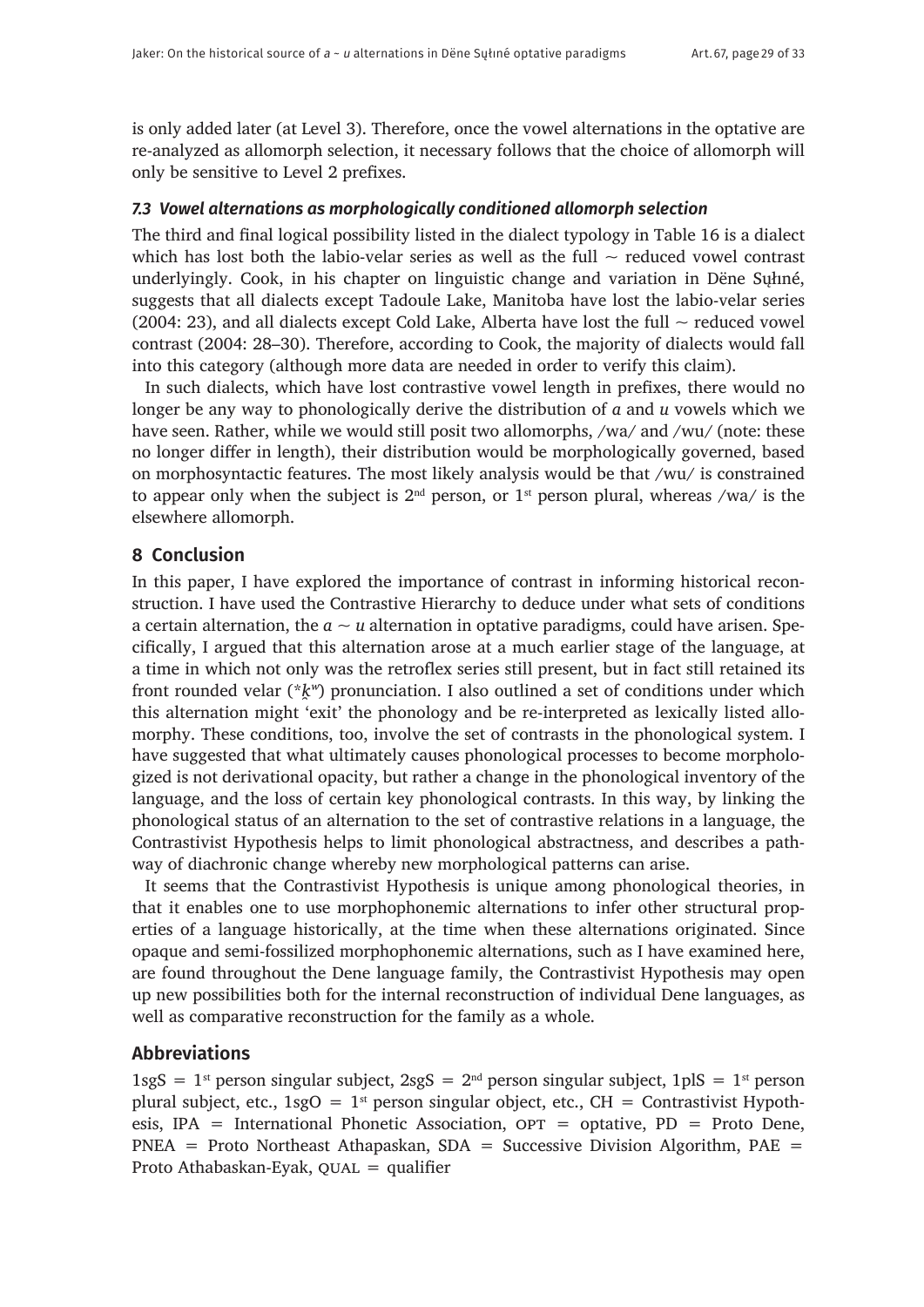# **Acknowledgements**

I wish to thank Keren Rice and Elan Dresher, of the University of Toronto, for their help with the development of this paper, as well as three anonymous *Glossa* reviewers. I also wish to thank Allan Adam and Daniel Alphonse for sharing their language with me, and for contributing data to this paper. Finally, I wish to thank participants of *Phonetics and Phonology in Europe* 2015 for comments on an earlier version of this work. I take full responsibility for any remaining errors.

# **Funding Information**

This work was funded by a Postdoctoral Fellowship in the Department of Linguistics at the University of Toronto. An earlier version of this work was funded by an NSF Office of Polar Programs Postdoctoral Fellowship in Polar Regions Research (Award ID# ARC-1204171), *Phonetics and Phonology of two Northern Athabaskan Languages.*

# **Competing Interests**

The author has no competing interests to declare.

# **References**

- Ackroyd, Lynda. 1976. *Proto-Northeastern Athapaskan: Stem-Initial Consonants and Vowels*. Ms. University of Toronto.
- Ackroyd, Lynda. 1982. *Dogrib Grammar.* Ms. University of Toronto.
- Anderson, Stephen. 2008. Phonologically Conditioned Allomorphy in the Morphology of Surmiran (Rumantsch). *Word Structure* 1(2). 109–134. DOI: [https://doi.org/10.3366/](https://doi.org/10.3366/E1750124508000184) [E1750124508000184](https://doi.org/10.3366/E1750124508000184)
- Archangeli, Diana. 1988. Aspects of Underspecification Theory. *Phonology* 5(2). 183–207. DOI: <https://doi.org/10.1017/S0952675700002268>
- Bermúdez-Otero, Ricardo. 2015. Amphichronic Explanation and the Life Cycle of Phonological Processes. In Patrick Honeybone & Joseph Salmons (eds.), *The Oxford Handbook of Historical Phonology*. Oxford: Oxford University Press. DOI: [https://doi.](https://doi.org/10.1093/oxfordhb/9780199232819.001.0001) [org/10.1093/oxfordhb/9780199232819.001.0001](https://doi.org/10.1093/oxfordhb/9780199232819.001.0001)
- Chomsky, Noam & Morris Halle. 1968. *The Sound Pattern of English.* New York: Harper & Row.
- Cook, Eung-Do. 1983. Chipewyan Vowels. *International Journal of American Linguistics* 49(4). 413–27. DOI:<https://doi.org/10.1086/465803>
- Cook, Eung-Do. 2004. *A Grammar of Dëne Sųłıné (Chipewyan)* (Algonquian and Iroquoian Linguistics Memoir 17)*.* John D. Nichols & H. C. Wolfart (eds.). Winnipeg: Algonquian and Iroquoian Linguistics.
- DeLacy, Paul. 2007. Freedom, Interpretability, and the Loop. In Sylvia Blaho, Patrik Bye, and Martin Krämer (eds.), *Freedom of Analysis?* (Studies in Generative Grammar #95), 175–202. New York: Mouton de Gruyter. DOI: [https://doi.org/10.](https://doi.org/10.1515/9783110198591) [1515/9783110198591](https://doi.org/10.1515/9783110198591)
- Dresher, Elan. 2009. *The contrastive hierarchy in phonology*. Cambridge: Cambridge University Press. DOI: <https://doi.org/10.1017/CBO9780511642005>
- Ghini, Mirco. 2001. *Asymmetries in the Phonology of Miogliola*. New York: Mouton de Gruyter. DOI: <https://doi.org/10.1515/9783110873023>
- González, Carolina. 2003. *The effect of stress and foot structure on consonantal processes*. Los Angeles: University of Southern California dissertation.
- Haas, Mary. 1968. Notes on a Chipewyan Dialect. *International Journal of American Linguistics* 34(3). 165–175. DOI: <https://doi.org/10.1086/465010>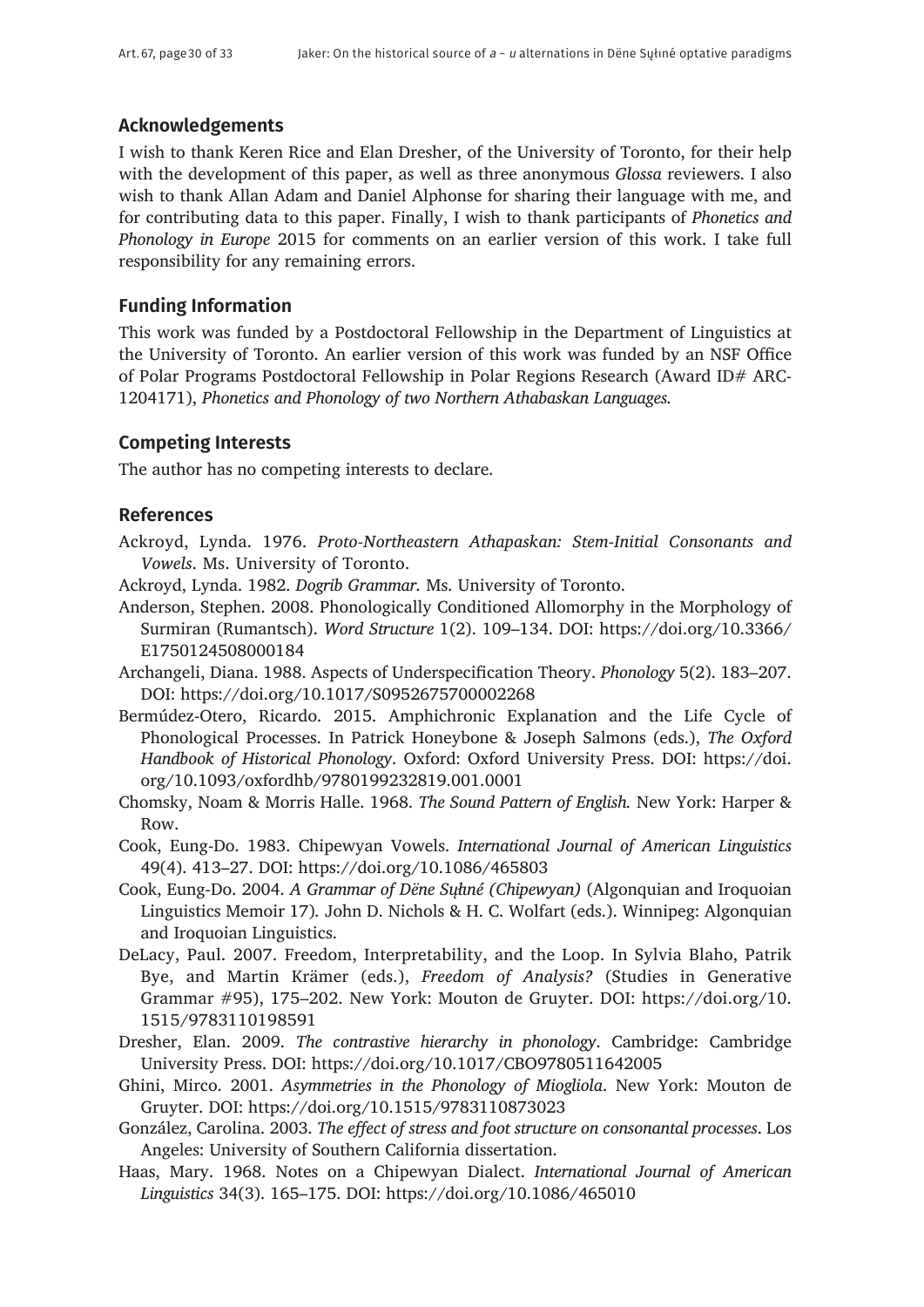- Hall, Daniel Currie. 2007. *The role and representation of contrast in phonological theory.* Toronto: University of Toronto dissertation.
- Halpern, Aaron. 1992. *Topics in the placement and morphology of clitics.* Stanford: Stanford University dissertation.
- Hargus, Sharon. 1988. *The Lexical Phonology of Sekani*. New York & London: Garland Publishing.
- Hargus, Sharon. 2007. *Witsuwit'en Grammar: Phonetics, Phonology, and Morphology*. Vancouver: UBC Press.
- Hayes, Bruce. 1995. *Metrical Stress Theory*. Chicago: University of Chicago Press.
- Howren, Robert & Phyllis Coleman. 1971. Some problems in the syntax of the optative in a Northern Athapaskan language. In Daniel G. Hays & Donald M. Lance (eds.), *From Soundstream to Discourse*, 78–88. Columbia, Missouri: University of Missouri Publications.
- Jaker, Alessandro. 2018. The Full ~ Reduced Vowel Contrast in Tetsǫ́t'ıne. In *Working Papers in Dene (Athabaskan) Languages 2018.* Fairabanks: ANLC Publications.
- Jaker, Alessandro & Emerence Cardinal. Under review. Tetsǿt'une Verb Grammar/Tetsǿt'une *Yatié K'ízí* T'at'ú Henádhër Yatié zełtth'i zełaníílye. ANLC Publications.
- Jaker, Alessandro & Paul Kiparsky. Under review. Conjugation Tone Mapping and Level Ordering in Tetsót'iné.
- Kager, René. 1996. On Affix Allomorphy and Syllable Counting. In Ursula Kleinhenz (ed.), *Interfaces in Phonology.* Berlin: Akademie Verlag.
- Kiparsky, Paul. 1982. Lexical Phonology and Morphology. In I. S. Yang (ed.), *Linguistics in the Morning Calm.* Seoul: Hanshin Publishers.
- Kiparsky, Paul. 1985. Some consequences of Lexical Phonology. *Phonology Yearbook* 2. 85–138. DOI: <https://doi.org/10.1017/S0952675700000397>
- Kiparsky, Paul. 2015. Phonologization. In Patrick Honeybone & Joseph Salmons (eds.), *The Oxford Handbook of Historical Phonology*. Oxford University Press. DOI: [https://](https://doi.org/10.1093/oxfordhb/9780199232819.013.017) [doi.org/10.1093/oxfordhb/9780199232819.013.017](https://doi.org/10.1093/oxfordhb/9780199232819.013.017)
- Krauss, Michael. 1964. Proto-Athapaskan-Eyak and the Problem of Na-Dene: Phonology. *International Journal of American Linguistics* 30(2). 118–131. DOI: [https://doi.org/10.](https://doi.org/10.1086/464766) [1086/464766](https://doi.org/10.1086/464766)
- Krauss, Michael. 1965. Proto-Athapaskan-Eyak and the Problem of Na-Dene II: Morphology. *International Journal of American Linguistics* 31(1). 18–28. DOI: [https://](https://doi.org/10.1086/464810) [doi.org/10.1086/464810](https://doi.org/10.1086/464810)
- Krauss, Michael. 1969. On classification in the Athapascan, Eyak, and the Tlingit verb. *Supplement to International Journal of American Linguistics* 35(4). Bloomington: Indiana University Publications on Anthropology and Linguistics.
- Krauss, Michael. 1977. *Proto-Athabaskan-Eyak Fricatives and the First Person Singular*. Available from ANLA: <http://www.uaf.edu/anla/item.xml?id=CA961K1977a>.
- Krauss, Michael. 1982. Proto-Athapaskan *\*k*̯ in Chipewyan, 1742–1800: Philological Evidence. *International Journal of American Linguistics* 48(1). 73–82. DOI: [https://doi.](https://doi.org/10.1086/465714) [org/10.1086/465714](https://doi.org/10.1086/465714)
- Krauss, Michael. 1983. *Vowels in Saskatchewan Chipewyan: Mary Jane Kasyon*. Ms. Alaska Native Language Center (Available at: [http://www.uaf.edu/anla/item.xml?](http://www.uaf.edu/anla/item.xml?id=CA961K1983)  $id = CA961K1983$ .
- Krauss, Michael. 2005. Athabaskan Tone. In Keren Rice & Sharon Hargus (eds.), *Athabaskan Prosody.* Amsterdam and Philadelphia: John Benjamins. DOI: [https://doi.org/10.1075/](https://doi.org/10.1075/cilt.269.07kra) [cilt.269.07kra](https://doi.org/10.1075/cilt.269.07kra)
- Krauss, Michael & Jeff Leer. 1981. *Athabaskan, Eyak, and Tlingit Sonorants* (Alaska Native Language Center Research Papers Number 5). Fairbanks: ANLC Publications.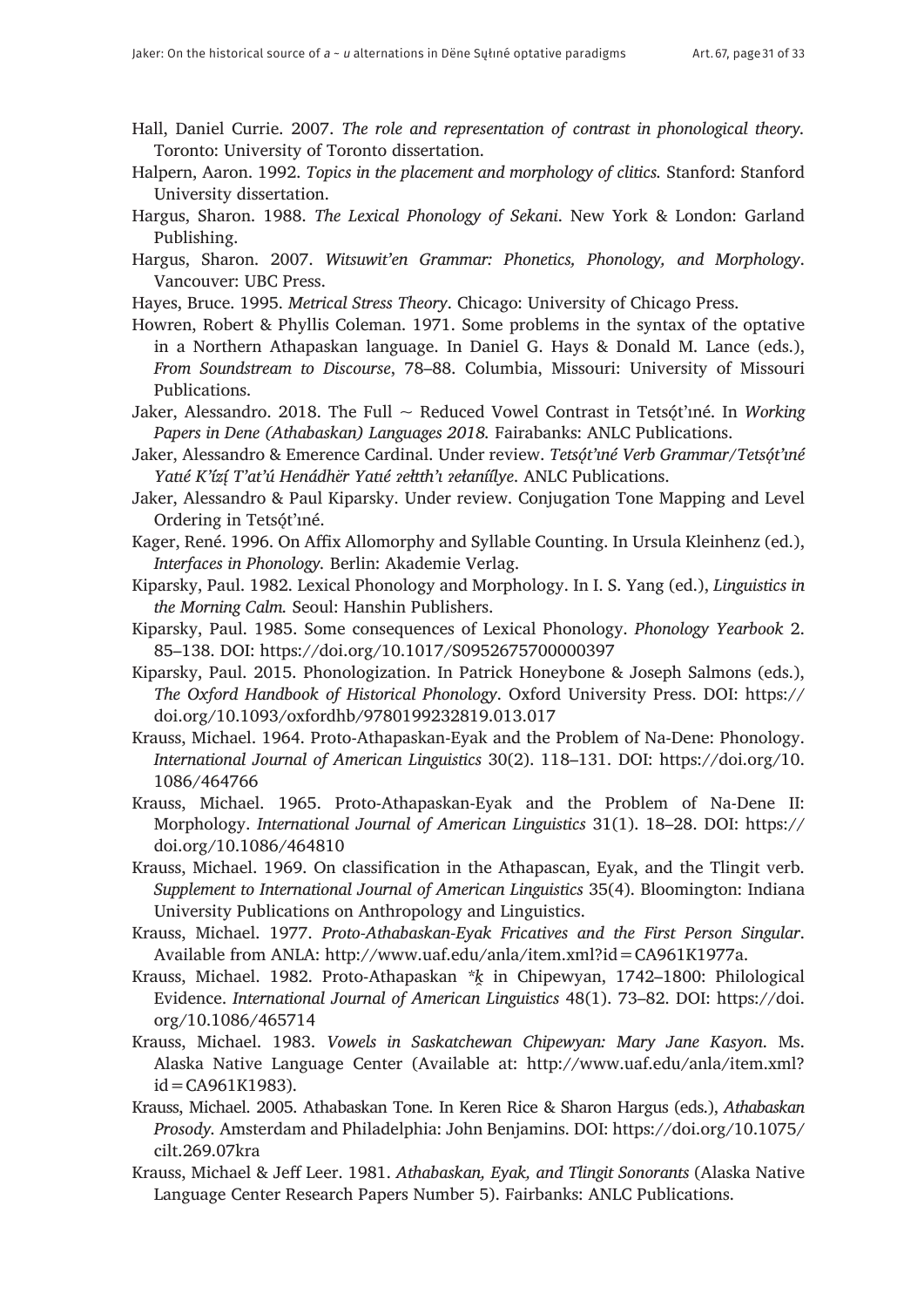- Leer, Jeff. 1975. Studies of Proto-Athabaskan disjunct prefixes and choice of perfective conjugation marker. Ms. Alaska Native Language Center (Available at: [http://www.](http://www.uaf.edu/anla/item.xml?id=CA965L1975f) [uaf.edu/anla/item.xml?id=CA965L1975f](http://www.uaf.edu/anla/item.xml?id=CA965L1975f)).
- Leer, Jeff. 2000. The Negative/Irrealis Category in Athabaskan-Eyak-Tlingit. In Theodore Fernald and Paul Platero (eds.), *The Athabaskan Languages: Perspectives on a Language Family*, 51–72. Oxford: Oxford University Press.
- Leer, Jeff. 2005. How Stress Shapes the Stem-Suffix Complex in Athabaskan. In Keren Rice & Sharon Hargus (eds.), *Athabaskan Prosody.* Amsterdam and Philadelphia: John Benjamins. DOI:<https://doi.org/10.1075/cilt.269.17lee>
- LeGoff, Laurent. 1889. *Grammaire de la Langue Montagnaise ou Chippeweyane*. Montréal: 50, Rue Cotte, 50. DOI: <https://doi.org/10.5479/sil.1107331.39088005795463>
- Li, Fang-Kuei. 1933. A list of Chipewyan stems. *International Journal of American Linguistics* 7. 122–151. DOI:<https://doi.org/10.1086/463801>
- Li, Fang-Kuei. 1946. Chipewyan. In Harry Hoijer et al. (eds.), *Linguistic Structures of Native America* (Viking Fund Publications in Anthropology vol. 6). New York: The Viking Fund.
- Mandeville, François. 2009. *This is What They Say: Stories by François Mandeville*. Translated from Chipewyan by Ron Scollon. With a foreword by Robert Bringhurst. Seattle: University of Washington Press.
- Marinakis, Aliki. 2004. Seeking Simplicity: The preference for minimal syllable structure in Dogrib. Victoria: University of Victoria master's thesis.
- Oxford, Will. 2015. Patterns of contrast in phonological change: Evidence from Algonquian vowel systems. *Language* 91(2). 308–358. DOI:<https://doi.org/10.1353/lan.2015.0028>
- Padgett, Jaye & Máire Ní Chiosáin. 1993. *Inherent VPlace*. Ms. Linguistics Research Center, UC Santa Cruz.
- Prince, Alan. 1990. Quantitative Consequences of Rhythmic Organization. *Chicago Linguistic Society* 26(2). 355–98.
- Prince, Alan. 1991. *Quantitative Consequences of Rhythmic Organization*. Ms. Linguistics & Cognitive Science Porgram and Center for Complex Systems, Brandeis University.
- Randoja, Tiina. 1990. The Phonology and Morphology of Halfway River Beaver. Ottawa: University of Ottawa dissertation.
- Rice, Keren. 1989. *A Grammar of Slave*. Berlin and New York: Mouton de Gruyter. DOI: <https://doi.org/10.1515/9783110861822>
- Rubach, Jerzy & Geert Booij. 2001. Allomorphy in Optimality Theory: Polish Iotation. *Language* 77(1). 22–60. DOI: <https://doi.org/10.1353/lan.2001.0038>
- Spahr, Christopher. 2014. A contrastive hierarchical account of positional neutralization. *The Linguistic Review* 31(3–4). 551–585. DOI:<https://doi.org/10.1515/tlr-2014-0008>
- Spahr, Christopher. 2016. *Contrastive representations in non-segmental phonology*. Toronto: University of Toronto dissertation.
- Story, Gillian. 1989. The Athapaskan First Duoplural Subject Prefix. In Keren Rice & Eung-Do Cook (eds.), *Athapaskan Linguistics: Current Perspectives on a Language Family*, 487–531. Berlin: Mouton de Gruyter. DOI: [https://doi.org/10.1515/9783110852394-](https://doi.org/10.1515/9783110852394-014) [014](https://doi.org/10.1515/9783110852394-014)
- Tuttle, Siri. 1998. *Metrical and Tonal Structures in Tanana Athabaskan*. Seattle: University of Washington dissertation.